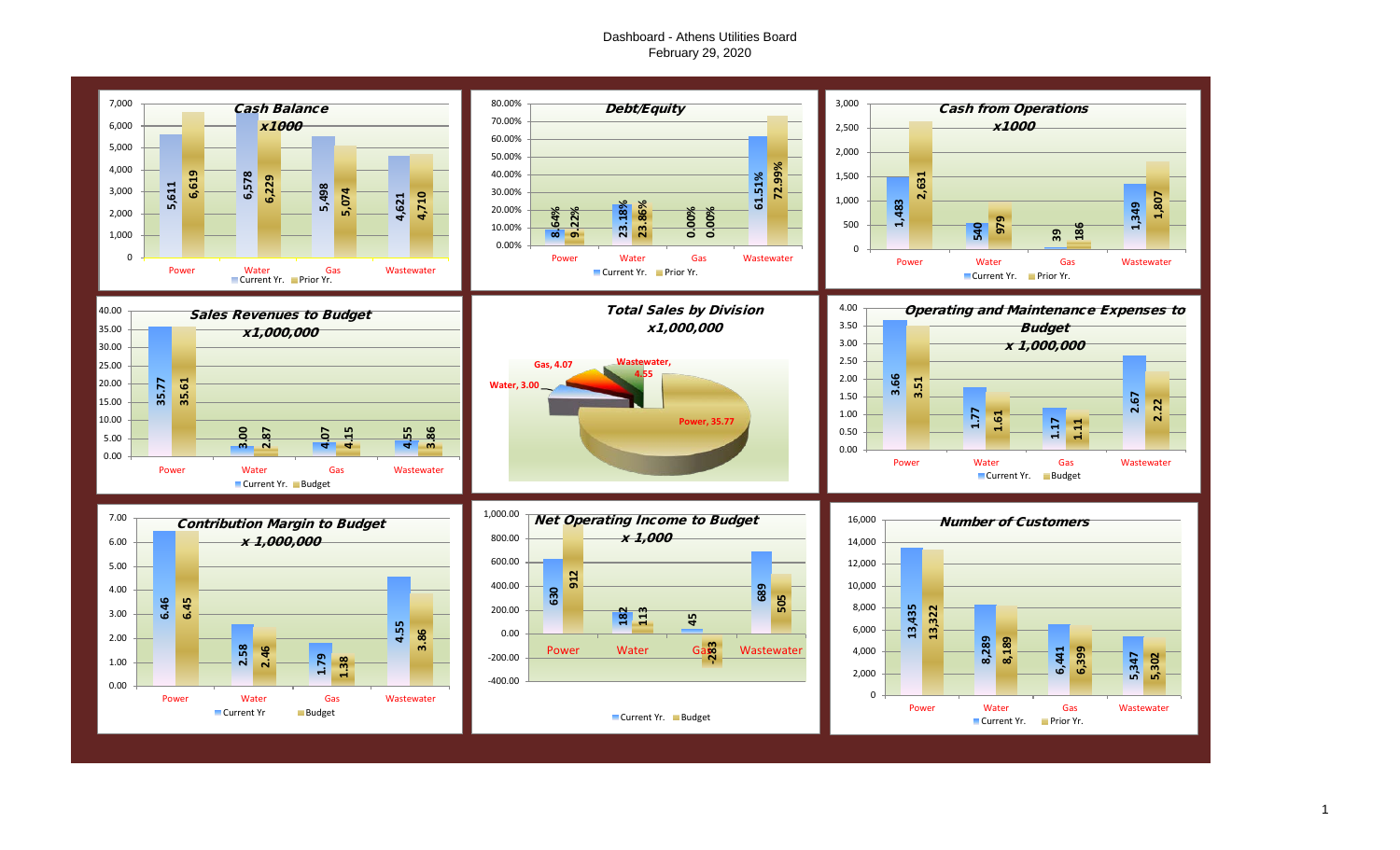#### **Athens Utilities Board Combined Balance Sheet (000 Omitted) February 29, 2020**

|                                         | <b>February 29, 2020</b> | <b>Prior Year</b>      | <b>Change</b>      |
|-----------------------------------------|--------------------------|------------------------|--------------------|
| <b>Current Assets</b>                   | \$31,213                 | \$31,736               | (\$523)            |
| Long-Term Assets<br><b>Total Assets</b> | \$119,023<br>\$150,237   | \$116,869<br>\$148,605 | \$2,154<br>\$1,631 |
| <b>Current Liabilities</b>              | \$5,231                  | \$5,195                | \$36               |
| Long-Term Liabilities                   | \$28,320                 | \$29.341               | (\$1,020)          |
| Net Assets                              | \$116,685                | \$114.113              | \$2,573            |
| <b>Total Liabilities and Net Assets</b> | \$150,237                | \$148,648              | \$1,589            |

#### **Athens Utilities Board Combined Profit and Loss Statement (000 Omitted)**

# **February 29, 2020**

|                                       |                          | YEAR-TO-DATE      |                 |                          |                   | <b>CURRENT MONTH</b> |               |               |                 |  |  |
|---------------------------------------|--------------------------|-------------------|-----------------|--------------------------|-------------------|----------------------|---------------|---------------|-----------------|--|--|
|                                       | <b>YTD</b>               | <b>YTD</b>        | <b>Variance</b> | Month                    | Month             | <b>Variance</b>      | <b>Annual</b> | <b>YTD</b>    | <b>Variance</b> |  |  |
|                                       | <b>February 29, 2020</b> | <b>Prior Year</b> |                 | <b>February 29, 2020</b> | <b>Prior Year</b> |                      | <b>Budget</b> | <b>Budget</b> |                 |  |  |
| <i>Sales Revenue</i>                  | \$46,991                 | \$46,798          | \$193           | \$5,954                  | \$6,264           | (\$310)              | \$68,435      | \$46,486      | \$504           |  |  |
| Cost of Goods Sold                    | \$32,027                 | \$32,178          | \$151           | \$3,827                  | \$3,525           | (\$302)              | \$47,125      | \$32,337      | \$310           |  |  |
| <b>Contribution Margin</b>            | \$14,964                 | \$14,620          | \$344           | \$2,127                  | \$2,739           | ( \$612)             | \$21,309      | \$14,150      | \$814           |  |  |
| Operating and Maintenance Expenses    | \$8,978                  | \$7,982           | (\$996)         | \$1,629                  | \$953             | (\$677)              | \$13,110      | \$8,681       | (\$298)         |  |  |
| Depreciation and Taxes Equivalents    | \$4,404                  | \$4,248           | (\$156)         | \$554                    | \$644             | \$91                 | \$6,256       | \$4,222       | (\$182)         |  |  |
| <b>Total Operating Expenses</b>       | \$13,382                 | \$12,230          | (\$1,153)       | \$2,183                  | \$1,597           | ( \$586)             | \$19,366      | \$12,902      | (\$480)         |  |  |
| <b>Net Operating Income</b>           | \$1,582                  | \$2,390           | (\$808)         | (\$56)                   | \$1,141           | ( \$1,198]           | \$1,943       | \$1,247       | \$334           |  |  |
| Grants, Contributions & Extraordinary | \$240                    | \$333             | (\$94)          | \$4                      | \$31              | (\$27)               | \$504         | \$336         | (\$96)          |  |  |
| <b>Change in Net Assets</b>           | \$1,821                  | \$2,723           | (\$902)         | (\$53)                   | \$1,172           | (\$1,225)            | \$2,447       | \$1,583       | \$238           |  |  |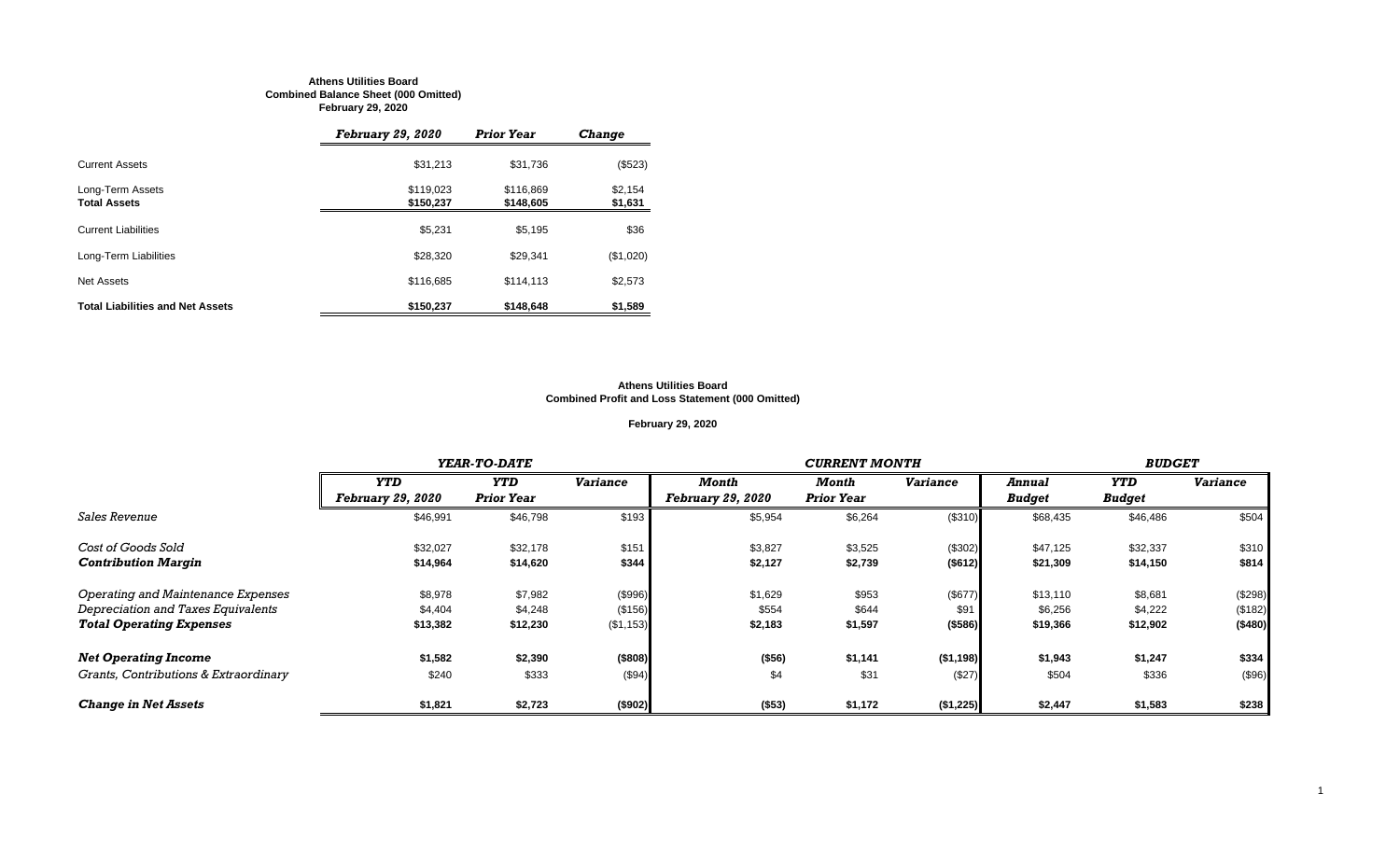# **Athens Utilities Board Financial Statement Synopsis 2/29/2020**

|                                             |                  |                      |                    |                      |             |                                                                                                              | (000 Omitted) |          |          |          |                |         |              |              |                |                              |                         |                      |                |                            |
|---------------------------------------------|------------------|----------------------|--------------------|----------------------|-------------|--------------------------------------------------------------------------------------------------------------|---------------|----------|----------|----------|----------------|---------|--------------|--------------|----------------|------------------------------|-------------------------|----------------------|----------------|----------------------------|
|                                             |                  | <b>Power</b>         |                    |                      |             | <b>Water</b>                                                                                                 |               |          |          | Gas      |                |         |              |              | Wastewater     |                              |                         | <b>Total</b>         |                |                            |
|                                             | Y-T-D<br>Current | $Y-T-D$<br>Prior Yr. | $M-T-D$<br>Current | $M-T-D$<br>Prior Yr. | Y-T-D       | Y-T-D<br>Current   Prior Yr. Current   Prior Yr. Current   Prior Yr. Current   Prior Yr. Current   Prior Yr. | M-T-D         | $M-T-D$  | Y-T-D    | $Y-T-D$  | M-T-D          | $M-T-D$ | 4-T-D        | $Y-T-D$      | $M-T-D$        | $M-T-D$<br>Current Prior Yr. | Y-T-D<br><b>Current</b> | $Y-T-D$<br>Prior Yr. | $M-T-D$        | M-T-D<br>Current Prior Yr. |
| Cash Balance                                | 5,611            | 6,619                |                    |                      | 6,578       | 6,229                                                                                                        |               |          | 5,498    | 5,074    |                |         | 4,621        | 4,710        |                |                              | 22,307                  | 22,633               |                |                            |
| <b>Working Capital</b>                      | 7,478            | 9,843                |                    |                      | 7,505       | 6,955                                                                                                        |               |          | 6,397    | 5,943    |                |         | 5,728        | 5,669        |                |                              | 27,108                  | 28,411               |                |                            |
| <b>Plant Assets</b>                         | 71,632           | 69,693               |                    |                      | 33,118      | 32,641                                                                                                       |               |          | 24,040   | 23,633   |                |         | 56,422       | 54,988       |                |                              | 185,212                 | 180,954              |                |                            |
| Debt                                        | 4,291            | 4,539                |                    |                      | 4,977       | 5,071                                                                                                        |               |          | $\Omega$ | $\Omega$ |                |         | 16,102       | 17,183       |                |                              | 25,370                  | 26,793               |                |                            |
| Net Assets (Net Worth)                      | 49,668           | 49,246               |                    |                      | 21,473      | 21,253                                                                                                       |               |          | 20,328   | 20,071   |                |         | 24,981       | 23,542       |                |                              | 116,450                 | 114,113              |                |                            |
| <b>Cash from Operations</b>                 | 1,483            | 2,631                | 561                | 229                  | 540         | 979                                                                                                          | 67            | 116      | 39       | 186      | 304            | 461     | 1,349        | 1,807        | 198            | 314                          | 3,411                   | 5,603                | 1,130          | 1,118                      |
| <b>Net Pension Liability</b>                | 2,293            | 1,909                |                    |                      | 667         | 556                                                                                                          |               |          | 443      | 367      |                |         | 682          | 568          |                |                              | 4,086                   | 3,399                |                |                            |
| Principal Paid on Debt {Lease Included} (1) | 248              | 154                  | 248                | 154                  | 170         | 161                                                                                                          | 14            | 16       | $\Omega$ | $\Omega$ | $\Omega$       | 0       | 1,179        | 642          | 11             | 11                           | 1,597                   | 957                  | 273            | 181                        |
| <b>New Debt-YTD</b>                         | $\overline{0}$   | $\Omega$             | $\mathbf 0$        | $\Omega$             | $\mathbf 0$ | $\Omega$                                                                                                     | $\mathbf 0$   | $\Omega$ | $\Omega$ | $\Omega$ | $\mathbf{0}$   |         | $\mathbf 0$  | $\mathbf{0}$ | $\mathbf 0$    | $\Omega$                     | $\mathbf 0$             | $\Omega$             | $\sim$         | $\sim$                     |
| Cash Invested in Plant                      | 2,464            | 3,622                | 170                | 222                  | 329         | 363                                                                                                          | 23            | 26       | 445      | 251      | 9 <sup>1</sup> | 36      | 1,322        | 1,246        | (92)           | 87                           | 4,560                   | 5,482                | 111            | 371                        |
| Cash Flow                                   | (989)            | (946)                | 390                | .5                   | 88          | 506                                                                                                          | 28            | 76       | (406)    | (65)     | 295            | 424     | 171          | 783          | 283            | 249                          | (1, 136)                | 279                  | 995            | 753                        |
| Sales                                       | 35,772           | 35,694               | 4,221              | 4,325                | 3,005       | 2,863                                                                                                        | 344           | 333      | 4,072    | 4,428    | 904            | 1,068   | 4,546        | 4,286        | 552            | 611                          | 47,396                  | 47,271               | 6,022          | 6,336                      |
| Cost of Goods Sold {COGS}                   | 29,314           | 28,963               | 3,309              | 3,057                | 429         | 371                                                                                                          | 50            | 40       | 2,283    | 2,843    | 469            | 429     |              |              |                |                              | 32,027                  | 32,178               | 3,827          | 3,525                      |
| O&M Expenses-YTD {minus COGS}               | 5,829            | 5,356                | 965                | 745                  | 2,353       | 2,161                                                                                                        | 324           | 280      | 1,759    | 1,624    | 240            | 192     | 3,723        | 3,344        | 702            | 442                          | 13,664                  | 12,485               | 2,232          | 1,658                      |
| <b>Net Operating Income</b>                 | 630              | 1,382                | (51)               | 523                  | 182         | 273                                                                                                          | (34)          |          | 45       | (13)     | 191            | 466     | 689          | 748          | (166)          | 144                          | 1,545                   | 2,390                | (61)           | 1,141                      |
| Interest on Debt                            | 41               | 48                   | 5                  |                      | 72          | 82                                                                                                           | 9             | 10       | $\Omega$ | $\Omega$ | 0              |         | 162          | 196          | 21             | 27                           | 275                     | 325                  | 34             | 43                         |
| Variable Rate Debt Interest Rate            | 1.33%            | 1.84%                |                    |                      |             |                                                                                                              |               |          |          |          |                |         | 1.33%        | 1.84%        |                |                              |                         |                      |                |                            |
| Grants, Contributions, Extraordinary        | 5                | 19                   | 0                  | (2)                  | $\mathbf 0$ |                                                                                                              | $\mathbf 0$   |          | 0        | $\Omega$ | 0              | -0      | 235          | 309          | $\overline{4}$ | 33                           | 240                     | 333                  | $\overline{4}$ | 31                         |
| Net Income                                  | 634              | 1,402                | (51)               | 520                  | 182         | 277                                                                                                          | (34)          |          | 45       | (13)     | 191            | 466     | 924          | 1,057        | (163)          | 177                          | 1,785                   | 2,723                | (57)           | 1,172                      |
| <b>‡ Customers</b>                          | 13,435           | 13,322               |                    |                      | 8,289       | 8,189                                                                                                        |               |          | 6,441    | 6,399    |                |         | 5,347        | 5,302        |                |                              | 33,512                  | 33,212               |                |                            |
| Sales Volume                                | 455,768          | 441,063              | 53,353             | 50,385               | 6,515       | 6,142                                                                                                        | 718           | 700      | 5,504    | 5,494    | 1,210          | 1,245   | 3,082        | 3,006        | 361            | 366                          |                         |                      |                |                            |
| Revenue per Unit Sold (2)                   | 0.078            | 0.081                | 0.079              | 0.086                | 0.46        | 0.47                                                                                                         | 0.48          | 0.48     | 0.74     | 0.81     | 0.75           | 0.86    | 1.48         | 1.43         | 1.53           | 1.67                         |                         |                      |                |                            |
| Natural Gas Market Price (Dth)              |                  |                      |                    |                      |             |                                                                                                              |               |          |          |          | 2.22           | 2.92    |              |              |                |                              |                         |                      |                |                            |
| Natural Gas Total Unit Cost (Dth)           |                  |                      |                    |                      |             |                                                                                                              |               |          | 365.00   | 4.73     | 3.65           | 4.45    |              |              |                |                              |                         |                      |                |                            |
| <b>Full Time Equivalent Employees</b>       | 61.87553         | 59.37                | 60.92              | 58.77                | 14.8623     | 14.78                                                                                                        | 14.76         | 14.73    | 10.417   | 9.17     | 10.15          |         | 8.67 20.1127 | 20.08        | 20.08          | 19.61                        | 107.27                  | 103.40               | 105.91         | 101.78                     |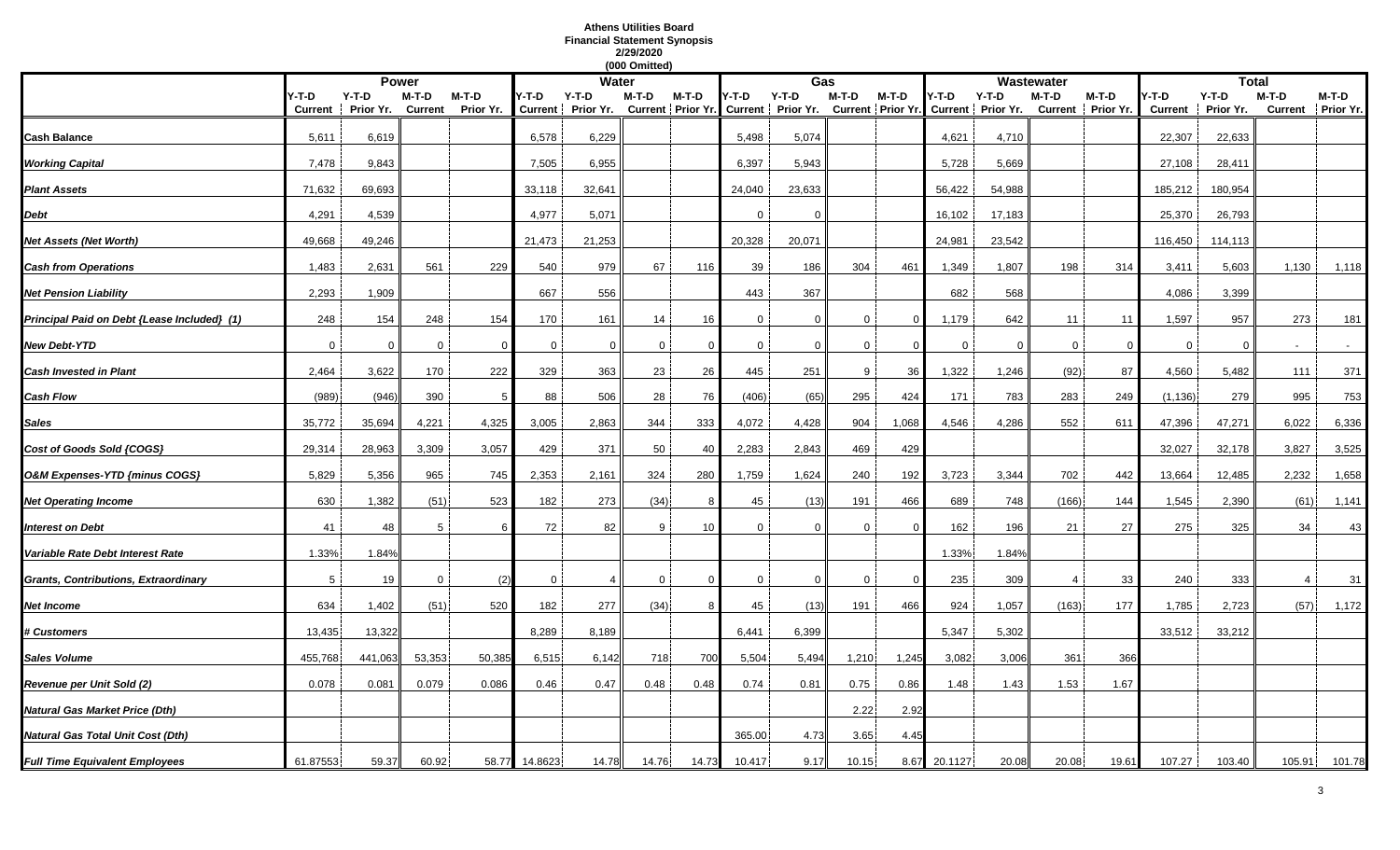|                                                   |                     |                                         | ייטוטו זו דום אז ט<br><b>BALANCE SHEET</b>     |                                                   |                       |                                      |
|---------------------------------------------------|---------------------|-----------------------------------------|------------------------------------------------|---------------------------------------------------|-----------------------|--------------------------------------|
| <b>Current Period</b><br><b>February 29, 2020</b> | <b>Prior Year</b>   | <b>Change from</b><br><b>Prior Year</b> | <b>February 29, 2020</b>                       | <b>Current Period</b><br><b>February 29, 2020</b> | Prior<br><b>Month</b> | Change<br>from prior<br><b>Month</b> |
|                                                   |                     |                                         | Assets:                                        |                                                   |                       |                                      |
| 5,610,620.96                                      | 6,618,681.60        | (1,008,060.64)                          | Cash and Cash Equivalents                      | 5,610,620.96                                      | 5,220,627.93          | 389,993.03                           |
| 0.00                                              | 0.00                | 0.00                                    | <b>Bond Funds Available</b>                    | 0.00                                              | 0.00                  | 0.00                                 |
| 3,043,791.36                                      | 3,185,415.85        | (141, 624.49)                           | <b>Customer Receivables</b>                    | 3,043,791.36                                      | 3,298,256.25          | (254, 464.89)                        |
| 0.00                                              | 0.00                | 0.00                                    | Due from (to) Other Divisions                  | 0.00                                              | 0.00                  | 0.00                                 |
| 137,600.77                                        | 211.891.10          | (74, 290.33)                            | <b>Other Receivables</b>                       | 137,600.77                                        | 532,768.82            | (395, 168.05)                        |
| 116,663.20                                        | 83,932.62           | 32,730.58                               | <b>Prepaid Expenses</b>                        | 116,663.20                                        | 139,278.81            | (22, 615.61)                         |
| 1,187,974.39                                      | 1,170,022.03        | 17,952.36                               | <b>Unbilled Revenues</b>                       | 1,187,974.39                                      | 1,187,974.39          | 0.00                                 |
| 1,646,574.89                                      | 1,631,251.06        | 15,323.83                               | Materials and Supplies Inventory               | 1,646,574.89                                      | 1,602,272.26          | 44,302.63                            |
| 11,743,225.57                                     | 12,901,194.26       | (1, 157, 968.69)                        | <b>Total Current Assets</b>                    | 11,743,225.57                                     | 11,981,178.46         | (237, 952.89)                        |
| 0.00                                              | 0.00                | 0.00                                    | <b>Unamortized Debt Expense</b>                | 0.00                                              | 0.00                  | 0.00                                 |
| 0.00                                              | 0.00                | 0.00                                    | TVA Heat Pump Loans Receivable                 | 0.00                                              | 0.00                  | 0.00                                 |
| 1,607,954.32                                      | 946,644.66          | 661,309.66                              | <b>Deferred Pension Outflows</b>               | 1,607,954.32                                      | 1,607,954.32          | 0.00                                 |
| 71,632,371.34                                     | 69,692,542.63       | 1,939,828.71                            | Electric Utility Plant, at Cost                | 71,632,371.34                                     | 71,525,982.32         | 106,389.02                           |
| (24, 286, 901.96)                                 | (23, 491, 144.85)   | (795, 757.11)                           | Less: Accumulated Depreciation                 | (24, 286, 901.96)                                 | (24, 143, 040.11)     | (143, 861.85)                        |
| 47,345,469.38                                     | 46,201,397.78       | 1,144,071.60                            | <b>Net Electric Utility Plant</b>              | 47,345,469.38                                     | 47,382,942.21         | (37, 472.83)                         |
| 48,953,423.70                                     | 47,148,042.44       | 1,805,381.26                            | <b>Total Long Term Assets</b>                  | 48,953,423.70                                     | 48,990,896.53         | (37, 472.83)                         |
| 60,696,649.27                                     | 60,049,236.70<br>£. | 647,412.57<br>-S                        | <b>Total Assets</b>                            | 60,696,649.27<br>\$                               | 60,972,074.99<br>£.   | (275, 425.72)<br>\$                  |
|                                                   |                     |                                         | <b>Liabilities and Retained Earnings:</b>      |                                                   |                       |                                      |
| 3,225,661.60                                      | 3,070,949.50        | 154,712.10                              | <b>Accounts Payable</b>                        | 3,225,661.60                                      | 3,502,972.58          | (277, 310.98)                        |
| 413.760.00                                        | 421,540.00          | (7,780.00)                              | <b>Customer Deposits</b>                       | 413.760.00                                        | 414,620.00            | (860.00)                             |
| 0.00                                              | 0.00                | 0.00                                    | Deferred Income                                | 0.00                                              | 0.00                  | 0.00                                 |
| 625,640.46                                        | 634,464.30          | (8,823.84)                              | <b>Other Current Liabilities</b>               | 625,640.46                                        | 618,153.93            | 7,486.53                             |
| 4,265,062.06                                      | 4,126,953.80        | 138,108.26                              | <b>Total Current Liabilities</b>               | 4,265,062.06                                      | 4,535,746.51          | (270, 684.45)                        |
| 0.00                                              | 0.00                | 0.00                                    | <b>Bonds Payable</b>                           | 0.00                                              | 0.00                  | 0.00                                 |
| 0.00                                              | 0.00                | 0.00                                    | Long-Term Leases Payable                       | 0.00                                              | 0.00                  | 0.00                                 |
| 4,290,994.13                                      | 4,539,476.63        | (248, 482.50)                           | Notes Payable                                  | 4,290,994.13                                      | 4,290,994.13          | 0.00                                 |
| 2,292,976.16                                      | 1,909,186.63        | 383,789.53                              | Net Pension Liability                          | 2,292,976.16                                      | 2,246,228.80          | 46,747.36                            |
| 179,809.42                                        | 227,585.45          | (47, 776.03)                            | <b>Deferred Pension Inflows</b>                | 179,809.42                                        | 179,809.42            | 0.00                                 |
| 0.00                                              | 0.00                | 0.00                                    | TVA Advances, Energy Right Loans               | 0.00                                              | 0.00                  | 0.00                                 |
| 6,763,779.71                                      | 6,676,248.71        | 87,531.00                               | <b>Total Long Term Liabilities</b>             | 6,763,779.71                                      | 6,717,032.35          | 46,747.36                            |
| 49,667,807.50                                     | 49,246,034.19       | 421,773.31                              | Net Position                                   | 49,667,807.50                                     | 49,719,296.13         | (51, 488.63)                         |
| 60,696,649.27<br>- \$                             | 60,049,236.70<br>\$ | 647,412.57<br>\$                        | <b>Total Liabilities and Retained Earnings</b> | 60,696,649.27<br>S                                | 60,972,074.99<br>\$   | (275, 425.72)<br>\$                  |

# **ATHENS UTILITIES BOARD POWER DIVISION**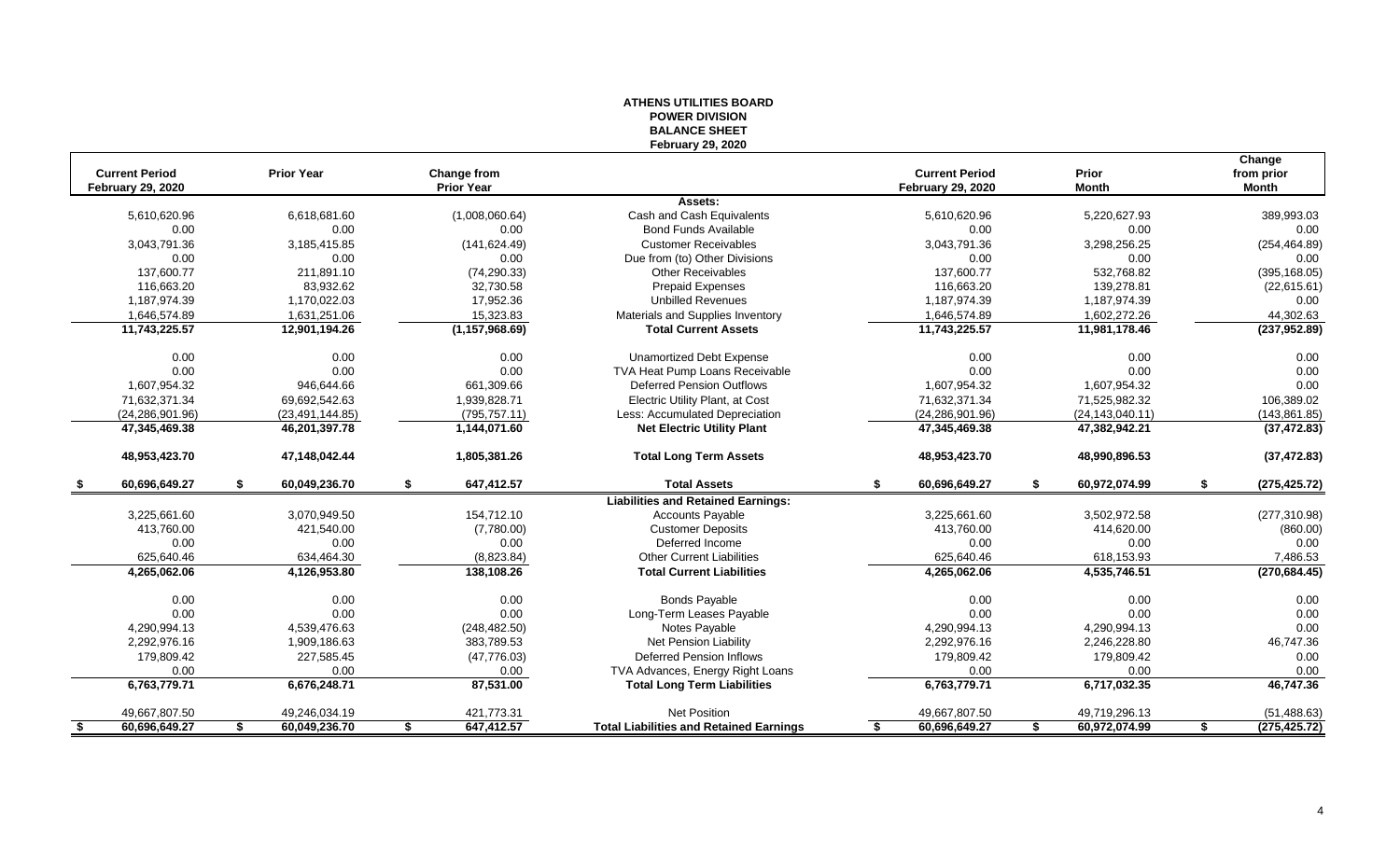|                                   |                                   |                       | Athens Utilities Board<br><b>Profit and Loss Statement - Power</b> |                          |                                |                       |
|-----------------------------------|-----------------------------------|-----------------------|--------------------------------------------------------------------|--------------------------|--------------------------------|-----------------------|
| Year-to-Date<br>February 29, 2020 | Year-to-Date<br><b>Prior Year</b> | Variance<br>Favorable | <b>February 29, 2020</b><br><b>Description</b>                     | Current<br>Month         | <b>Current</b><br><b>Month</b> | Variance<br>Favorable |
|                                   |                                   | (Unfavorable)         |                                                                    | <b>February 29, 2020</b> | <b>Prior Year</b>              | (Unfavorable)         |
|                                   |                                   |                       | <b>REVENUE:</b>                                                    |                          |                                |                       |
| 11,304,184.94                     | 11,505,381.98                     | (201, 197.04)         | <b>Residential Sales</b>                                           | 1,413,522.33             | 1,646,566.57                   | (233, 044.24)         |
| 2,952,950.76                      | 2,978,942.83                      | (25,992.07)           | <b>Small Commercial Sales</b>                                      | 338,076.13               | 365,975.77                     | (27, 899.64)          |
| 20,321,678.49                     | 20,038,986.22                     | 282,692.27            | Large Commercial Sales                                             | 2,329,035.71             | 2,185,638.41                   | 143,397.30            |
| 286,514.31                        | 287,902.32                        | (1,388.01)            | Street and Athletic Lighting                                       | 35,309.36                | 35,878.65                      | (569.29)              |
| 388,229.27                        | 388,598.14                        | (368.87)              | Outdoor Lighting                                                   | 48,440.53                | 48,306.55                      | 133.98                |
| 518,340.94                        | 494,510.55                        | 23,830.39             | <b>Revenue from Fees</b>                                           | 57,098.77                | 42,369.46                      | 14,729.31             |
| 35,771,898.71                     | 35,694,322.04                     | 77,576.67             | <b>Total Revenue</b>                                               | 4,221,482.83             | 4,324,735.41                   | (103, 252.58)         |
| 29,314,152.34                     | 28,963,262.01                     | (350, 890.33)         | <b>Power Costs</b>                                                 | 3,308,604.90             | 3,057,158.10                   | (251, 446.80)         |
| 6,457,746.37                      | 6,731,060.03                      | (273, 313.66)         | <b>Contribution Margin</b>                                         | 912,877.93               | 1,267,577.31                   | (354, 699.38)         |
|                                   |                                   |                       | <b>OPERATING EXPENSES:</b>                                         |                          |                                |                       |
| 3,500.00                          | 8,047.59                          | 4,547.59              | <b>Transmission Expense</b>                                        | 2,300.00                 | 1,181.10                       | (1, 118.90)           |
| 728,642.02                        | 662,865.91                        | (65, 776.11)          | <b>Distribution Expense</b>                                        | 82,517.40                | 63,885.17                      | (18, 632.23)          |
| 810,207.77                        | 490,558.61                        | (319, 649.16)         | Customer Service and Customer Acct. Expense                        | 317,735.46               | 57,063.05                      | (260, 672.41)         |
| 1,247,911.88                      | 1,297,866.86                      | 49,954.98             | Administrative and General Expenses                                | 181,310.84               | 188,367.24                     | 7,056.40              |
| 2,790,261.67                      | 2,459,338.97                      | (330, 922.70)         | <b>Total Operating Expenses</b>                                    | 583,863.70               | 310,496.56                     | (273, 367.14)         |
|                                   |                                   |                       | <b>Maintenance Expenses</b>                                        |                          |                                |                       |
| 89.47                             | 82.22                             | (7.25)                | <b>Transmission Expense</b>                                        | 0.00                     | 0.00                           | 0.00                  |
| 830,990.83                        | 806,054.62                        | (24, 936.21)          | <b>Distribution Expense</b>                                        | 82,732.43                | 86,744.26                      | 4,011.83              |
| 39.706.90                         | 36,581.02                         | (3, 125.88)           | Administrative and General Expense                                 | 16,758.85                | 3,751.59                       | (13,007.26)           |
| 870,787.20                        | 842,717.86                        | (28,069.34)           | <b>Total Maintenance Expenses</b>                                  | 99,491.28                | 90,495.85                      | (8,995.43)            |
|                                   |                                   |                       | <b>Other Operating Expense</b>                                     |                          |                                |                       |
| 1,501,865.88                      | 1,403,280.94                      | (98, 584.94)          | <b>Depreciation Expense</b>                                        | 193,213.03               | 180,065.98                     | (13, 147.05)          |
| 666,571.66                        | 650,288.80                        | (16, 282.86)          | <b>Tax Equivalents</b>                                             | 88,760.73                | 163,818.02                     | 75,057.29             |
| 2.168.437.54                      | 2.053.569.74                      | (114, 867.80)         | <b>Total Other Operating Expenses</b>                              | 281,973.76               | 343,884.00                     | 61,910.24             |
| 35, 143, 638. 75                  | 34,318,888.58                     | (824,750.17)          | <b>Total Operating and Maintenance Expenses</b>                    | 4,273,933.64             | 3,802,034.51                   | (471, 899.13)         |
| 628,259.96                        | 1,375,433.46                      | (747, 173.50)         | <b>Operating Income</b>                                            | (52, 450.81)             | 522,700.90                     | (575, 151.71)         |
| 67,001.38                         | 77,584.13                         | (10, 582.75)          | Other Income                                                       | 6,851.93                 | 10,083.13                      | (3,231.20)            |
| 695,261.34                        | 1,453,017.59                      | (757, 756.25)         | <b>Total Income</b>                                                | (45,598.88)              | 532,784.03                     | (578, 382.91)         |
| 24,742.83                         | 22,233.32                         | (2,509.51)            | Miscellaneous Income Deductions                                    | 1,236.85                 | 4,270.06                       | 3,033.21              |
| 670,518.51                        | 1,430,784.27                      | (760, 265.76)         | <b>Net Income Before Debt Expenses</b>                             | (46, 835.73)             | 528,513.97                     | (575, 349.70)         |
|                                   |                                   |                       | <b>DEBT RELATED EXPENSES:</b>                                      |                          |                                |                       |
| 0.00                              | 0.00                              | 0.00                  | Amortization of Debt Related Expenses                              | 0.00                     | 0.00                           | 0.00                  |
| 40,916.84                         | 48,295.08                         | 7,378.24              | Interest Expense                                                   | 4,652.90                 | 5,986.01                       | 1,333.11              |
| 40,916.84                         | 48,295.08                         | 7,378.24              | <b>Total debt related expenses</b>                                 | 4,652.90                 | 5,986.01                       | 1,333.11              |
| 629,601.67                        | 1,382,489.19                      | (752, 887.52)         | Net Income before Extraordinary Exp.                               | (51, 488.63)             | 522,527.96                     | (574, 016.59)         |
| 4,822.43                          | 19,453.00                         | (14, 630.57)          | Extraordinary Income (Expense)                                     | 0.00                     | (2, 294.29)                    | 2,294.29              |
| 634,424.10                        | 1,401,942.19                      | (767, 518.09)<br>£.   | <b>CHANGE IN NET ASSETS</b>                                        | (51, 488.63)             | 520,233.67<br>S                | (571, 722.30)         |

# **Athens Utilities Board**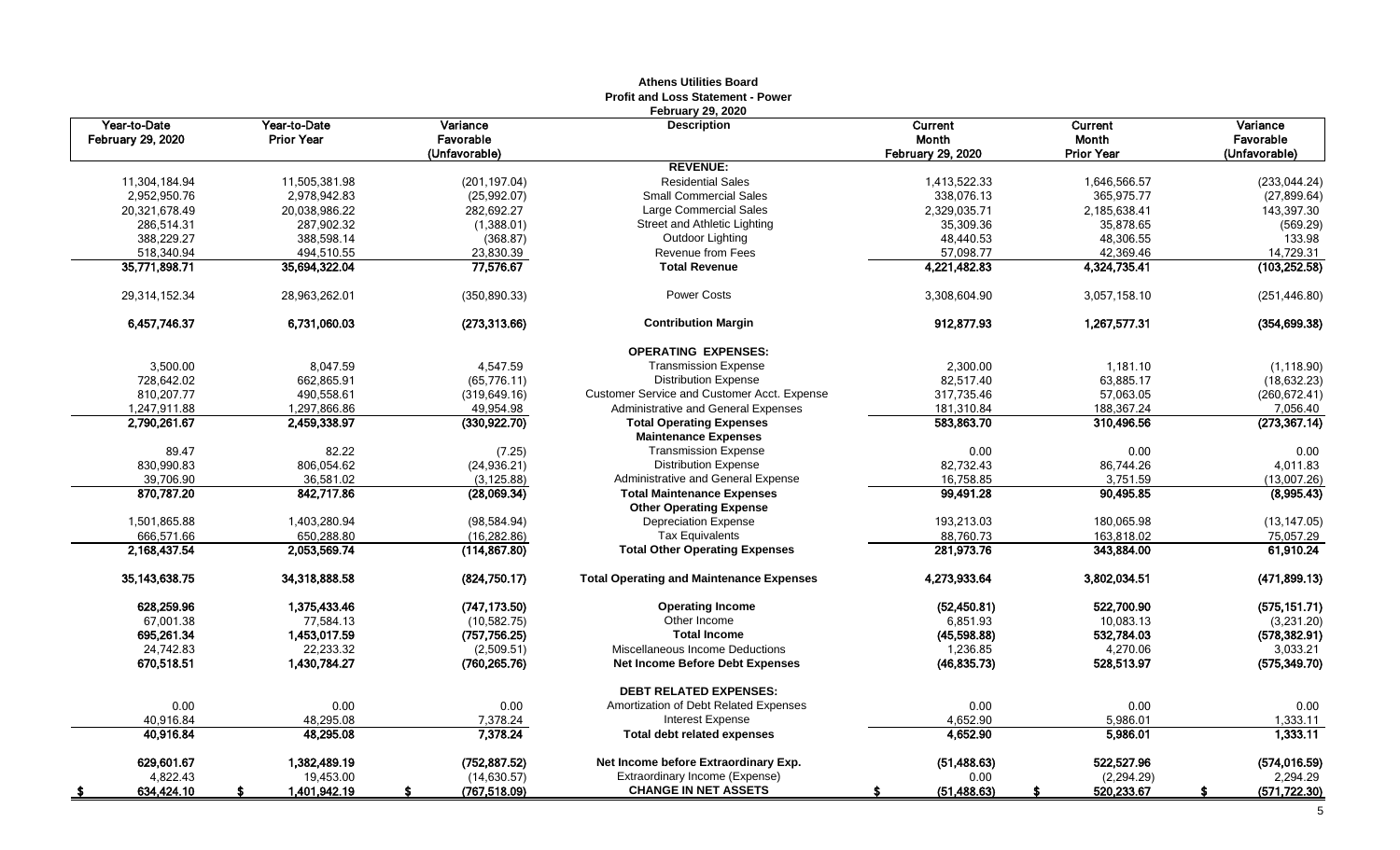|                                   |                               |                     | <b>Athens Utilities Board</b><br><b>Budget Comparison - Power</b><br><b>February 29, 2020</b> |                                           |                                 |                           |
|-----------------------------------|-------------------------------|---------------------|-----------------------------------------------------------------------------------------------|-------------------------------------------|---------------------------------|---------------------------|
| Year-to-Date<br>February 29, 2020 | Year-to-Date<br><b>Budget</b> | $Y-T-D$<br>Variance | <b>Description</b>                                                                            | <b>Current Month</b><br>February 29, 2020 | <b>Monthly</b><br><b>Budget</b> | <b>Budget</b><br>Variance |
|                                   |                               |                     | <b>REVENUE:</b>                                                                               |                                           |                                 |                           |
| 11,304,184.94                     | 11.412.286.86                 | (108, 101.92)       | <b>Residential Sales</b>                                                                      | 1.413.522.33                              | 1,721,714.73                    | (308, 192.40)             |
| 2,952,950.76                      | 2,977,539.83                  | (24,589.07)         | <b>Small Commercial Sales</b>                                                                 | 338,076.13                                | 371,365.35                      | (33, 289.22)              |
| 20,321,678.49                     | 20,101,031.31                 | 220,647.18          | Large Commercial Sales                                                                        | 2,329,035.71                              | 2,232,164.59                    | 96,871.12                 |
| 286,514.31                        | 278,201.11                    | 8,313.20            | Street and Athletic Lighting                                                                  | 35,309.36                                 | 34,287.83                       | 1,021.53                  |
| 388,229.27                        | 368,672.70                    | 19,556.57           | Outdoor Lighting                                                                              | 48,440.53                                 | 46,028.76                       | 2,411.77                  |
| 518.340.94                        | 471,022.33                    | 47.318.61           | <b>Revenue from Fees</b>                                                                      | 57,098.77                                 | 48,519.89                       | 8,578.88                  |
| 35,771,898.71                     | 35,608,754.14                 | 163,144.57          | <b>Total Revenue</b>                                                                          | 4,221,482.83                              | 4,454,081.15                    | (232, 598.32)             |
| 29,314,152.34                     | 29, 155, 174.64               | (158, 977.70)       | <b>Power Costs</b>                                                                            | 3,308,604.90                              | 3,269,183.23                    | (39, 421.67)              |
| 6,457,746.37                      | 6,453,579.51                  | 4,166.86            | <b>Contribution Margin</b><br><b>OPERATING EXPENSES:</b>                                      | 912,877.93                                | 1,184,897.92                    | (272,019.99)              |
| 3,500.00                          | 2.807.59                      | (692.41)            | <b>Transmission Expense</b>                                                                   | 2,300.00                                  | 857.96                          | (1,442.04)                |
| 728.642.02                        | 679.102.36                    | (49,539.66)         | <b>Distribution Expense</b>                                                                   | 82.517.40                                 | 73,166.40                       | (9,351.00)                |
| 810,207.77                        | 490,778.78                    | (319, 428.99)       | Customer Service and Customer Acct. Expense                                                   | 317,735.46                                | 55,878.68                       | (261, 856.78)             |
| 1,247,911.88                      | 1,471,968.48                  | 224,056.60          | Administrative and General Expenses                                                           | 181,310.84                                | 212,974.73                      | 31,663.89                 |
| 2,790,261.67                      | 2,644,657.20                  | (145, 604.47)       | <b>Total Operating Expenses</b><br><b>Maintenance Expenses</b>                                | 583,863.70                                | 342,877.76                      | (240, 985.94)             |
| 89.47                             | 0.00                          | (89.47)             | <b>Transmission Expense</b>                                                                   | 0.00                                      | 0.00                            | 0.00                      |
| 830,990.83                        | 828,967.92                    | (2,022.91)          | <b>Distribution Expense</b>                                                                   | 82,732.43                                 | 87,777.05                       | 5,044.62                  |
| 39,706.90                         | 33,531.29                     | (6, 175.61)         | Administrative and General Expense                                                            | 16,758.85                                 | 5,439.75                        | (11, 319.10)              |
| 870,787.20                        | 862,499.21                    | (8, 287.99)         | <b>Total Maintenance Expenses</b>                                                             | 99,491.28                                 | 93,216.80                       | (6,274.48)                |
|                                   |                               |                     | <b>Other Operating Expense</b>                                                                |                                           |                                 |                           |
| 1,501,865.88                      | 1,384,204.46                  | (117, 661.42)       | <b>Depreciation Expense</b>                                                                   | 193,213.03                                | 176,216.69                      | (16,996.34)               |
| 666,571.66                        | 634,556.53                    | (32,015.13)         | <b>Tax Equivalents</b>                                                                        | 88,760.73                                 | 92,925.02                       | 4,164.29                  |
| 2,168,437.54                      | 2,018,760.99                  | (149.676.55)        | <b>Total Other Operating Expenses</b>                                                         | 281,973.76                                | 269,141.71                      | (12, 832.05)              |
| 35, 143, 638. 75                  | 34,681,092.03                 | (462, 546.72)       | <b>Total Operating and Maintenance Expenses</b>                                               | 4,273,933.64                              | 3,974,419.51                    | (299, 514.13)             |
| 628,259.96                        | 927,662.11                    | (299, 402.15)       | <b>Operating Income</b>                                                                       | (52, 450.81)                              | 479,661.64                      | (532, 112.45)             |
| 67,001.38                         | 57,375.00                     | 9,626.38            | Other Income                                                                                  | 6,851.93                                  | 5,422.17                        | 1,429.76                  |
| 695,261.34                        | 985,037.11                    | (289, 775.77)       | <b>Total Income</b>                                                                           | (45, 598.88)                              | 485,083.81                      | (530, 682.69)             |
| 24,742.83                         | 22,282.54                     | (2,460.29)          | Miscellaneous Income Deductions                                                               | 1,236.85                                  | 2,787.99                        | 1,551.14                  |
| 670,518.51                        | 962,754.57                    | (292, 236.06)       | <b>Net Income Before Debt Expenses</b><br><b>DEBT RELATED EXPENSES:</b>                       | (46, 835.73)                              | 482,295.82                      | (529, 131.55)             |
| 0.00                              | 0.00                          | 0.00                | Amortization of Debt Related Expenses                                                         | 0.00                                      | 0.00                            | 0.00                      |
| 40,916.84                         | 50,586.03                     | 9,669.19            | Interest Expense                                                                              | 4,652.90                                  | 5,158.27                        | 505.37                    |
| 40,916.84                         | 50,586.03                     | 9,669.19            | <b>Total debt related expenses</b>                                                            | 4,652.90                                  | 5,158.27                        | 505.37                    |
| 629,601.67                        | 912,168.54                    | (282, 566.87)       | Net Income before Extraordinary Exp.                                                          | (51, 488.63)                              | 477,137.55                      | (528, 626.18)             |
| 4,822.43                          | 20,000.00                     | (15, 177.57)        | <b>Extraordinary Income (Expense)</b>                                                         | 0.00                                      | 2,500.00                        | (2,500.00)                |
| 634,424.10<br>- \$                | 932,168.54<br>\$              | (297, 744.44)<br>\$ | <b>CHANGE IN NET ASSETS</b>                                                                   | (51, 488.63)<br>S.                        | 479,637.55<br>\$                | (531, 126.18)<br>\$       |

6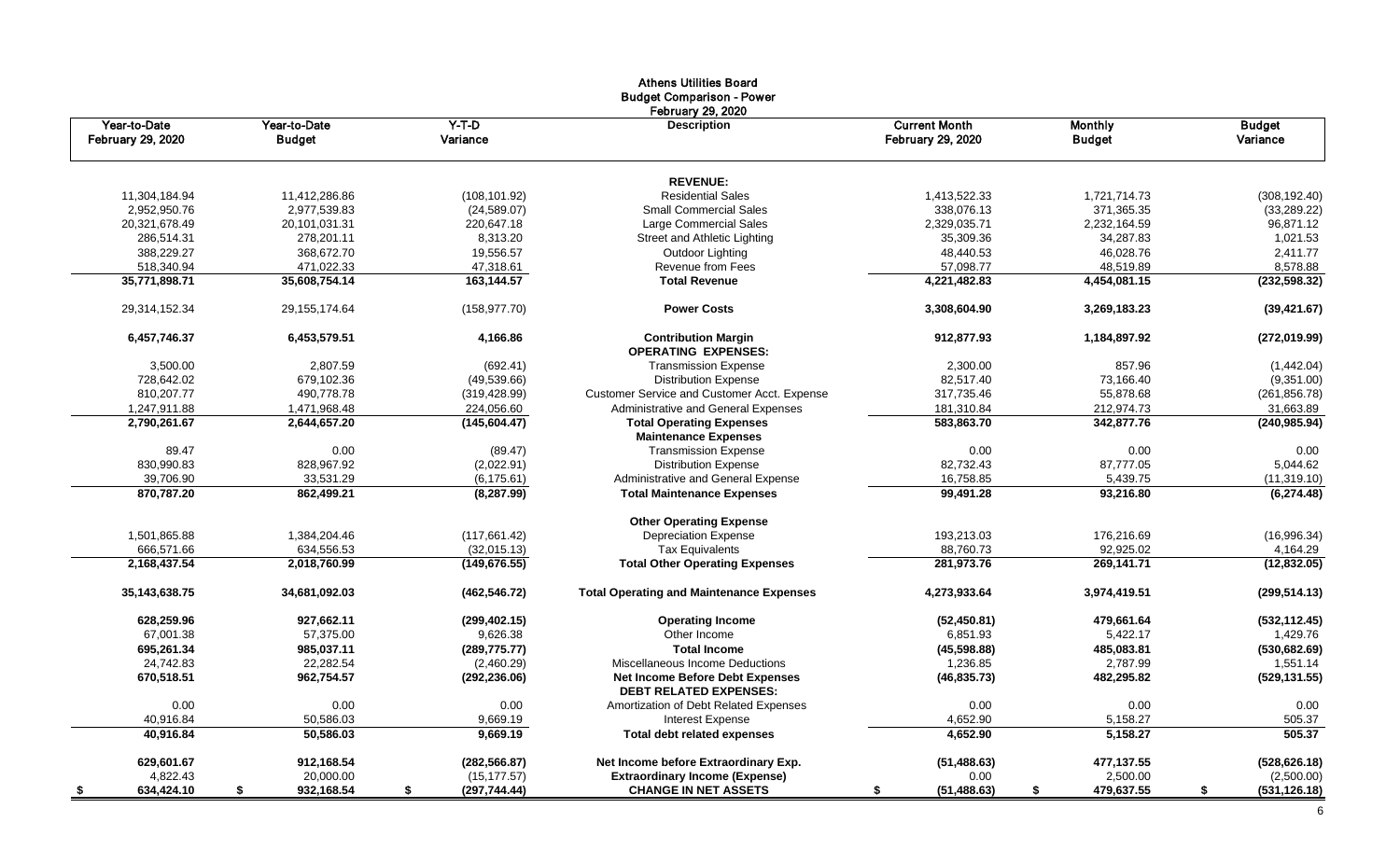### **Athens Utilities Board Power Division STATEMENTS OF CASH FLOWS February 29, 2020**

| Year-to-Date<br><b>February 29, 2020</b> | Year-to-Date<br><b>Prior Year</b> | Variance           |                                                                           | <b>Month to Date</b><br><b>February 29, 2020</b> | <b>Month to Date</b><br><b>Prior Year</b> | Variance         |
|------------------------------------------|-----------------------------------|--------------------|---------------------------------------------------------------------------|--------------------------------------------------|-------------------------------------------|------------------|
|                                          |                                   |                    | <b>CASH FLOWS FROM OPERATION ACTIVITIES:</b>                              |                                                  |                                           |                  |
| 634,424.10                               | 1,401,942.19                      | (767, 518.09)      | Net Operating Income                                                      | (51, 488.63)                                     | 520,233.67                                | (571, 722.30)    |
|                                          |                                   |                    | Adjustments to reconcile operating income                                 |                                                  |                                           |                  |
|                                          |                                   |                    | to net cash provided by operations:                                       |                                                  |                                           |                  |
| 1.501.865.88                             | 1,403,280.94                      | 98,584.94          | Depreciation                                                              | 193,213.03                                       | 180,065.98                                | 13,147.05        |
|                                          |                                   |                    | <b>Changes in Assets and Liabilities:</b>                                 |                                                  |                                           |                  |
| 774.121.45                               | 257,832.45                        | 516.289.00         | <b>Accounts Receivable</b>                                                | 649,632.94                                       | 200.501.96                                | 449,130.98       |
| 0.00                                     | 0.00                              | 0.00               | Due from (to) Other Divisions                                             | 0.00                                             | 0.00                                      | 0.00             |
| (85, 113.78)                             | 157,498.60                        | (242, 612.38)      | <b>Prepaid Expenses</b>                                                   | 22,615.61                                        | 20,097.79                                 | 2,517.82         |
| 20,314.61                                | 445,864.93                        | (425, 550.32)      | <b>Deferred Pension Outflows</b>                                          | 0.00                                             | 0.00                                      | 0.00             |
| 0.00                                     | 0.00                              | 0.00               | Accrued. Unbilled Revenue                                                 | 0.00                                             | 0.00                                      | 0.00             |
| (16,082.58)                              | (77, 548.14)                      | 61,465.56          | <b>Materials and Supplies</b>                                             | (44, 302.63)                                     | (55, 543.54)                              | 11,240.91        |
| (1,318,595.99)                           | (946, 507.33)                     | (372,088.66)       | <b>Accounts Payable</b>                                                   | (277, 310.98)                                    | (672, 253.66)                             | 394,942.68       |
| 7,670.86                                 | 6,356.01                          | 1,314.85           | <b>Other Current Liabilities</b>                                          | 8,497.29                                         | 12,454.10                                 | (3,956.81)       |
| (11,340.00)                              | 2,700.00                          | (14,040.00)        | <b>Customer Deposits</b>                                                  | (860.00)                                         | (9,500.00)                                | 8,640.00         |
| (103, 488.99)                            | (129, 272.45)                     | 25,783.46          | Net Pension Liability                                                     | 46,747.36                                        | 39,574.06                                 | 7,173.30         |
| 0.00                                     | 0.00                              | 0.00               | <b>Deferred Pension Inflows</b>                                           | 0.00                                             | 0.00                                      | 0.00             |
| 79,051.16                                | 109,212.06                        | (30, 160.90)       | Retirements and Salvage                                                   | 14,697.74                                        | (7,097.54)                                | 21,795.28        |
| 0.00                                     | 0.00                              | 0.00               | Deferred Income                                                           | 0.00                                             | 0.00                                      | 0.00             |
| 1,482,826.72                             | 2,631,359.26                      | (1, 148, 532.54)   | <b>Net Cash from Operating Activities</b>                                 | 561,441.73                                       | 228,532.82                                | 332,908.91       |
|                                          |                                   |                    | <b>CASH FROM NONCAPITAL FINANCING:</b>                                    |                                                  |                                           |                  |
| 0.00                                     | 0.00                              | 0.00               | Changes in Long-Term Lease Payable                                        | 0.00                                             | 0.00                                      | 0.00             |
| (7,988.24)                               | 45,302.41                         | (53, 290.65)       | Changes in Notes Payable                                                  | (1,010.76)                                       | (1,567.61)                                | 556.85           |
| 0.00                                     | 0.00                              | 0.00               | Changes in Bonds Payable                                                  | 0.00                                             | 0.00                                      | 0.00             |
| 0.00                                     | 0.00                              | 0.00               | Changes in TVA Loan Program                                               | 0.00                                             | 0.00                                      | 0.00             |
| (7,988.24)                               | 45,302.41                         | (53, 290.65)       | <b>Net Cash from Noncapital Financing Activities</b>                      | (1,010.76)                                       | (1, 567.61)                               | 556.85           |
|                                          |                                   |                    | <b>CASH FLOWS FROM CAPITAL AND RELATED</b><br><b>INVESTING ACTIVITIES</b> |                                                  |                                           |                  |
| 0.00                                     | 0.00                              | 0.00               | Adj.Retained Earnings - TVA loss Adjustment                               | 0.00                                             | 0.00                                      | 0.00             |
| 0.00                                     | 0.00                              | 0.00               | Prior Period Adjustment                                                   | 0.00                                             | 0.00                                      | 0.00             |
| (2,463,948.86)                           | (3,622,187.23)                    | 1,158,238.37       | Changes in Electric Plant                                                 | (170, 437.94)                                    | (222, 265.82)                             | 51,827.88        |
| (2,463,948.86)                           | (3,622,187.23)                    | 1,158,238.37       | <b>Capital and Related Investing Activities</b>                           | (170, 437.94)                                    | (222, 265.82)                             | 51,827.88        |
| (989, 110.38)                            | \$<br>(945, 525.56)               | \$<br>(43, 584.82) | <b>Net Changes in Cash Position</b>                                       | \$<br>389,993.03                                 | \$<br>4,699.39                            | \$<br>385,293.64 |
|                                          |                                   |                    |                                                                           |                                                  |                                           |                  |
| 6,599,731.34                             | 7,564,207.16                      | (964, 475.82)      | Cash at Beginning of Period                                               | 5,220,627.93                                     | 6,613,982.21                              | (1,393,354.28)   |
| 5,610,620.96                             | 6,618,681.60                      | (1,008,060.64)     | Cash at end of Period                                                     | 5,610,620.96                                     | 6,618,681.60                              | (1,008,060.64)   |
| \$<br>(989, 110.38)                      | \$<br>(945, 525.56)               | \$<br>(43, 584.82) | <b>Changes in Cash and Equivalents</b>                                    | \$<br>389,993.03                                 | \$<br>4,699.39                            | \$<br>385,293.64 |

**Long-Term Debt** \$4,290,994.13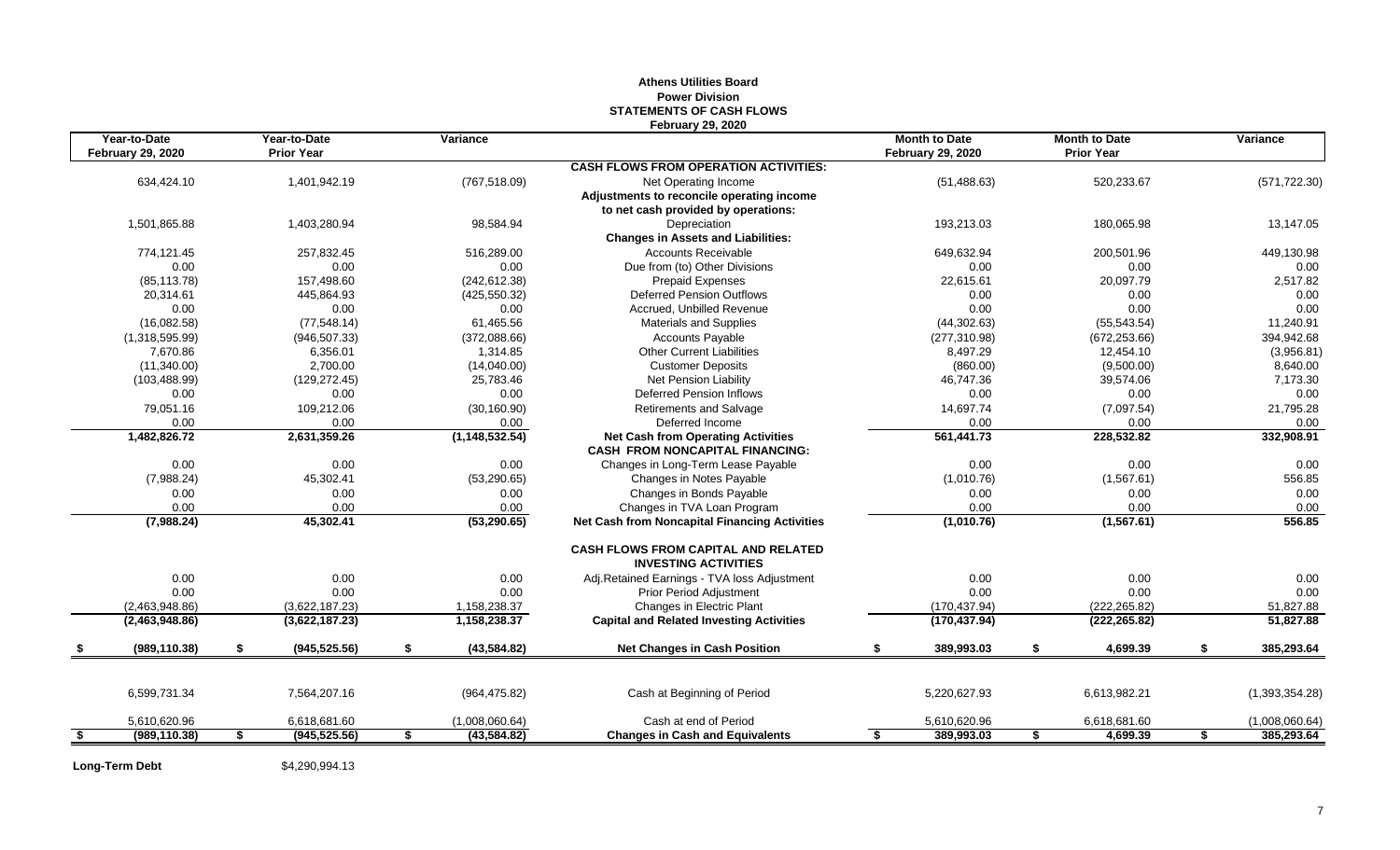#### Athens Utilities Board Statistics Report February 29, 2020

| Power:                       |         |        |          |            |
|------------------------------|---------|--------|----------|------------|
|                              | Current | Prior  |          | # Accounts |
| Number of services:          | Month   | Year   | Change   | Change     |
| Residential                  | 11,088  | 10,991 | 0.88%    | 97         |
| Small Commercial             | 2,003   | 1,986  | 0.86%    | 17         |
| Large Commercial             | 267     | 266    | 0.38%    |            |
| Street and Athletic Lighting | 20      | 21     | -4.76%   | $-1$       |
| Outdoor Lighting             | 57      | 58     | $-1.72%$ | $-1$       |
| <b>Total Services</b>        | 13,435  | 13,322 | 0.85%    | 113        |

| <b>I</b> Sales Volumes:   |            | <b>Current Month</b> |           | Year-to-Date |                   |           |  |
|---------------------------|------------|----------------------|-----------|--------------|-------------------|-----------|--|
| <b>Kwh</b>                | 2/29/2020  | <b>Prior Year</b>    | Change    | 2/29/2020    | <b>Prior Year</b> | Change    |  |
| Residential               | 14,003,741 | 16,132,778           | $-13.20%$ | 110,342,925  | 111,897,027       | $-1.39%$  |  |
| <b>I</b> Small Commercial | 2,745,642  | 2,952,557            | $-7.01%$  | 24,299,262   | 24.473.068        | $-0.71%$  |  |
| Large Commercial          | 36,164,698 | 30,828,339           | 17.31%    | 317,650,904  | 300,844,756       | 5.59%     |  |
| Street and Athletic       | 217.228    | 237,889              | $-8.69%$  | 1,762,543    | 1,931,409         | $-8.74%$  |  |
| Outdoor Lighting          | 221.558    | 233,041              | -4.93%    | 1.712.147    | 1,917,060         | $-10.69%$ |  |
| Total                     | 53,352,867 | 50.384.604           | 5.89%     | 455.767.781  | 441.063.320       | 3.33%     |  |

| Employment                | <b>February 29, 2020</b> | Same Month        | <b>Difference</b> |
|---------------------------|--------------------------|-------------------|-------------------|
|                           |                          | <b>Prior Year</b> |                   |
| Employee Headcount<br>FTE | 60.00                    | 55.00             | 5.00              |
|                           | 60.92                    | 58.77             | 2.15              |
| Y-T-D FTE                 | 61.88                    | 59.37             | 2.51              |

| Heating/Cooling Degree Days (Calendar Month): |                          |                   |                   |
|-----------------------------------------------|--------------------------|-------------------|-------------------|
|                                               | <b>February 29, 2020</b> | <b>Prior Year</b> | <b>Difference</b> |
| <b>Heating Degree Days</b>                    | 593                      | 508               | 85                |
| Cooling Degree Days                           |                          |                   |                   |

| Heating/Cooling Degree Days (Billing Period): |                          |                   |                   |
|-----------------------------------------------|--------------------------|-------------------|-------------------|
|                                               | <b>February 29, 2020</b> | <b>Prior Year</b> | <b>Difference</b> |
| Heating Degree Days                           | 697                      | 753               | -57               |
| Cooling Degree Days                           |                          |                   |                   |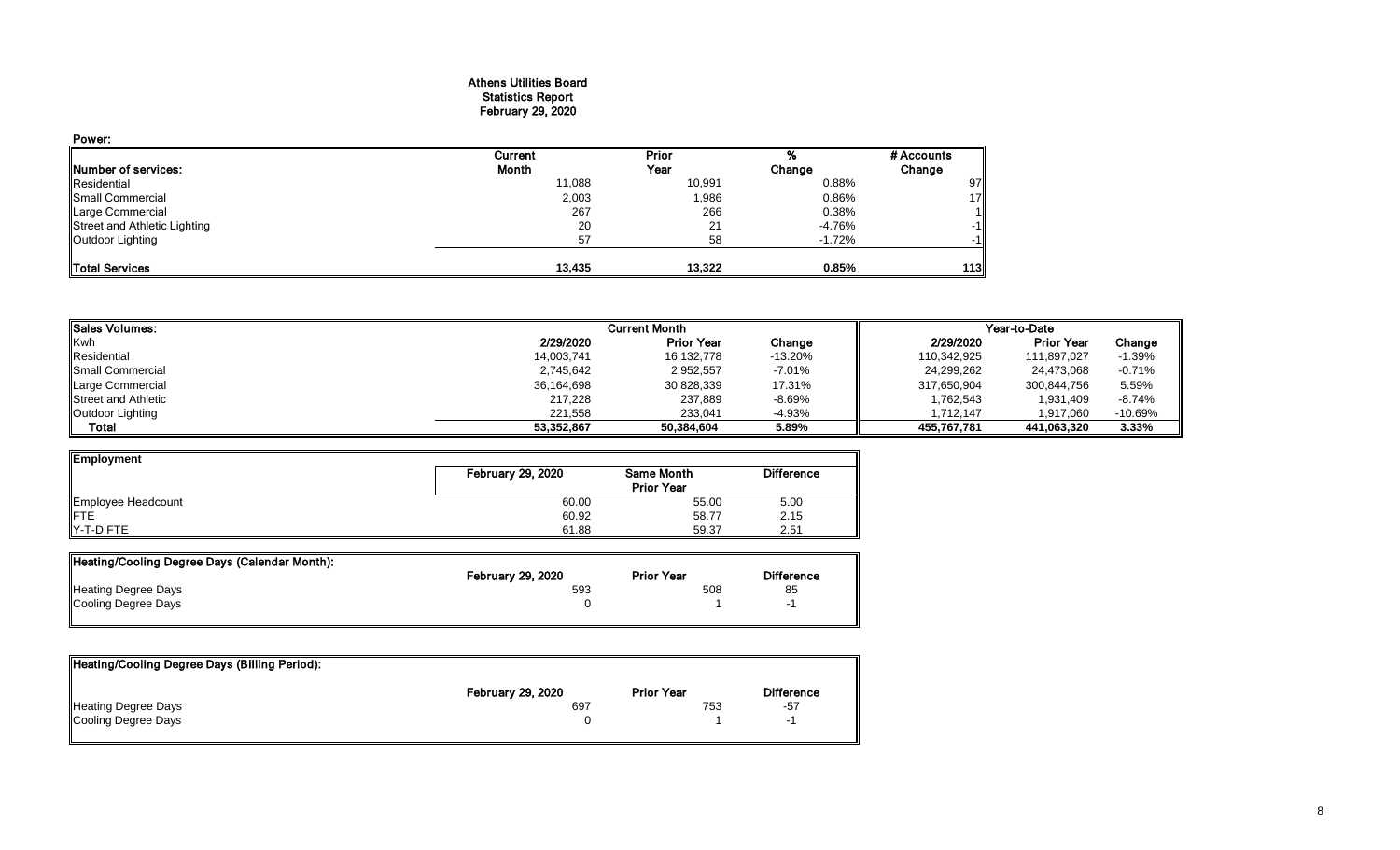#### **Athens Utilities Board Power Division Capital Budget Month Ending as of February 29, 2020**

|                                            | <b>Budget</b>                           | <b>Actual</b>     | Variance to date<br>Favorable | <b>Estimated</b><br>% Project | % of Budget<br><b>Expended</b> |
|--------------------------------------------|-----------------------------------------|-------------------|-------------------------------|-------------------------------|--------------------------------|
| <b>Planned Capital Improvements:</b>       |                                         |                   | (Unfavorable)                 | <b>Completion</b>             |                                |
| Replace Truck 2                            | 65,000                                  | 44,357            | 20,643                        |                               | 68.24%                         |
| Replace Truck 70                           | 65,000                                  | 44,357            | 20,643                        |                               | 68.24%                         |
| Replace Truck 25 (CNG) meter reader        | 53,000                                  |                   | 53,000                        |                               |                                |
| Replace Truck 4 (CNG) - veg. mgmt          | 53,000                                  | 17,973            | 35,027                        |                               | 33.91%                         |
| Replace Truck 10                           | 140,000                                 |                   | 140,000                       |                               |                                |
| Fault indicators for various circuits      | 10,000                                  | 2,835             | 7,165                         |                               | 28.35%                         |
| Englewood substation regulators            | 90,000                                  |                   | 90,000                        |                               |                                |
| <b>LED Purchases</b>                       | 300,000                                 | 242,245           | 57,755                        |                               | 80.75%                         |
| mPower improvements                        | 10,000                                  | 16,000            | (6,000)                       |                               | 160.00%                        |
| #6 Change out                              | 250,000                                 |                   | 250,000                       |                               |                                |
| <b>Build out Fiber</b>                     | 50,000                                  | 26,739            | 23,261                        | 50.00%                        | 53.48%                         |
| <b>SCADA</b> improvements                  | 10,000                                  |                   | 10,000                        |                               |                                |
| Physical security substation houses        | 15,000                                  |                   | 15,000                        |                               |                                |
| <b>Etowah SS Renovations</b>               | 900,000                                 | 660,433           | 239,567                       | 95.00%                        | 73.38%                         |
| <b>SAN Server</b>                          | 24,000                                  | 32,099            | (8,099)                       |                               | 133.74%                        |
| Renovations to kitchen                     | 30,000                                  | 14,142            | 15,858                        |                               | 47.14%                         |
| Other System Improvements                  | 368,962                                 | 230,642           | 138,320                       |                               | 62.51%                         |
| Poles                                      | 332,066                                 | 171,238           | 160,828                       |                               | 51.57%                         |
| Primary Wire and Underground               | 500,000                                 | 494,582           | 5,418                         |                               | 98.92% Continuous              |
| Transformers                               | 491,950                                 | 115,664           | 376,286                       |                               | 23.51% Continuous              |
| Services                                   | 307,468                                 | 232,474           | 74,994                        |                               | 75.61% Continuous              |
| IT Core (Servers, mainframe, etc.)         | 20,000                                  | 6,141             | 13,859                        |                               | 30.71% Continuous              |
| <b>Total Planned Capital Improvements:</b> | 4,085,446                               | 2,351,922         | 1,733,524                     |                               |                                |
| <b>Other Assets:</b>                       |                                         |                   |                               |                               |                                |
| Miami Street Rebuild (FY 2019 Budget Item) | 250,000                                 | 97,631            | 152,369                       |                               |                                |
| <b>OATI Web Server System</b>              |                                         | 15,000            | (15,000)                      |                               |                                |
| Other                                      |                                         | 59,388            | (59, 388)                     |                               |                                |
| <b>Total Other Assets:</b>                 | 250,000                                 | 172,019           | 77,981                        |                               |                                |
| Totals:                                    | 4,335,446 \$                            | 2,523,941<br>- \$ | 1,811,505                     |                               |                                |
|                                            | Percentage of Budget Spent Year-to-date |                   | 58.22%                        | <b>Fiscal Year</b>            | 66.67%                         |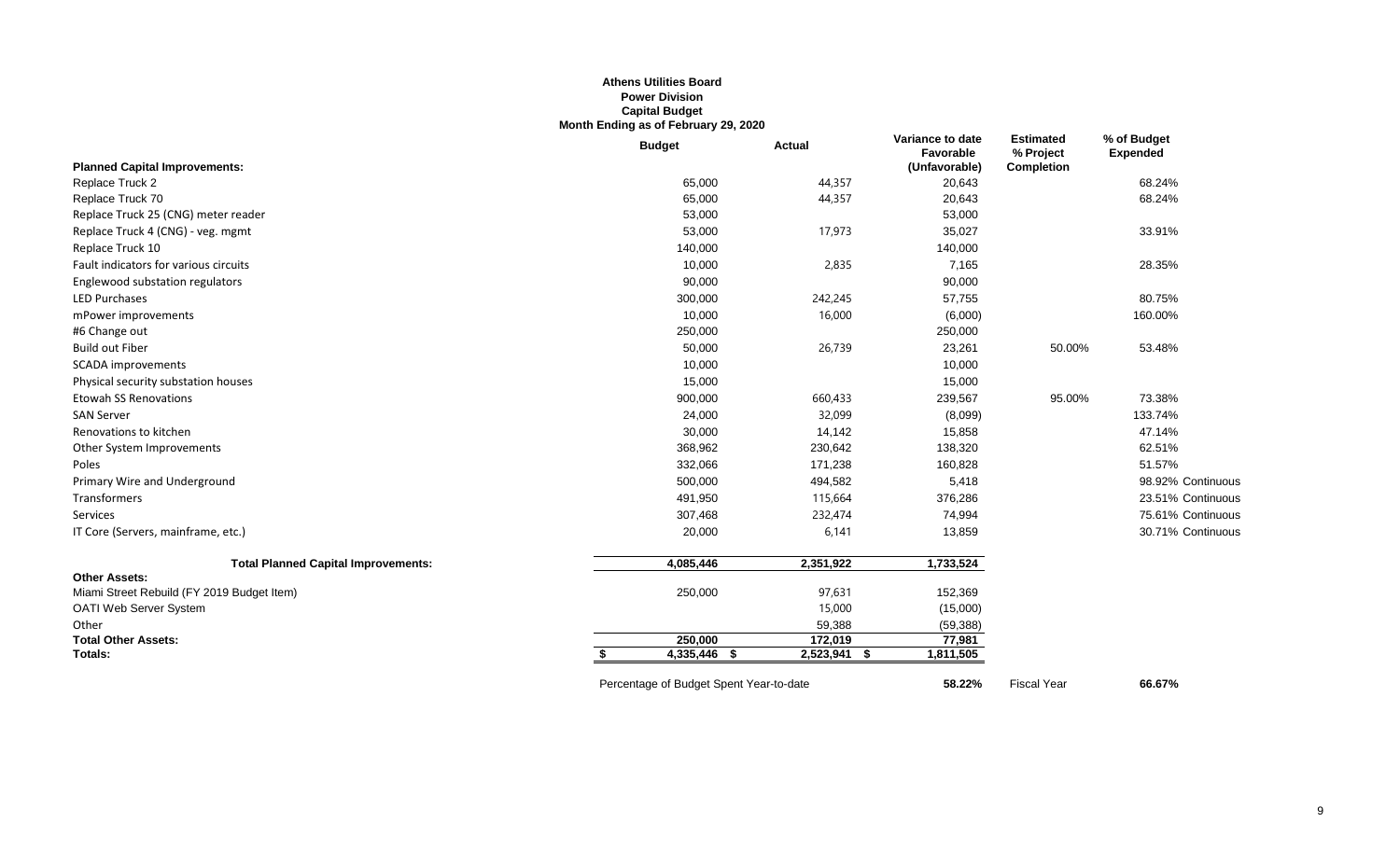|                          |                     |                    | <b>WATER DIVISION</b><br><b>BALANCE SHEET</b>  |                          |                     |                      |
|--------------------------|---------------------|--------------------|------------------------------------------------|--------------------------|---------------------|----------------------|
| <b>Current Period</b>    | <b>Prior Year</b>   | <b>Change from</b> | <b>February 29, 2020</b>                       | <b>Current Period</b>    | Prior               | Change<br>from prior |
| <b>February 29, 2020</b> |                     | <b>Prior Year</b>  | Assets:                                        | <b>February 29, 2020</b> | <b>Month</b>        | <b>Month</b>         |
|                          |                     |                    |                                                |                          |                     |                      |
| 6,577,655.40             | 6,229,345.72        | 348,309.68         | Cash and Cash Equivalents                      | 6,577,655.40             | 6,549,593.74        | 28,061.66            |
| 295,408.60               | 283.650.78          | 11,757.82          | <b>Customer Receivables</b>                    | 295,408.60               | 312,689.94          | (17, 281.34)         |
| 0.00                     | 0.00                | 0.00               | Due to/from Other Divisions                    | 0.00                     | 0.00                | 0.00                 |
| 24,994.28                | 20,071.44           | 4,922.84           | <b>Other Receivables</b>                       | 24,994.28                | 24,720.28           | 274.00               |
| 135,951.36               | 118.612.76          | 17,338.60          | <b>Prepaid Expenses</b>                        | 135,951.36               | 145,786.94          | (9,835.58)           |
| 238,760.30               | 259,739.76          | (20, 979.46)       | Materials and Supplies Inventory               | 238,760.30               | 242,427.77          | (3,667.47)           |
| 7,272,769.94             | 6,911,420.46        | 361,349.48         | <b>Total Current Assets</b>                    | 7,272,769.94             | 7,275,218.67        | (2, 448.73)          |
| 0.00                     | 0.00                | 0.00               | Reserve and Other                              | 0.00                     | 0.00                | 0.00                 |
| 0.00                     | 0.00                | 0.00               | <b>Total Restricted Assets</b>                 | 0.00                     | 0.00                | 0.00                 |
| 0.00                     | 0.00                | 0.00               | Debt Issue Costs, Net of Amortization          | 0.00                     | 0.00                | 0.00                 |
| 458,687.40               | 269,129.92          | 189,557.48         | <b>Deferred Pension Outflows</b>               | 458,687.40               | 458,687.40          | 0.00                 |
| 33,117,789.04            | 32,641,058.67       | 476,730.37         | Water Utility Plant, at cost                   | 33,117,789.04            | 33,116,650.99       | 1,138.05             |
| (14, 173, 834.29)        | (13, 272, 397.05)   | (901,437.24)       | Less: Accumulated Depreciation                 | (14, 173, 834.29)        | (14, 130, 991, 36)  | (42, 842.93)         |
| 18,943,954.75            | 19,368,661.62       | (424, 706.87)      | <b>Net Water Utility Plant</b>                 | 18,943,954.75            | 18,985,659.63       | (41, 704.88)         |
| 19,402,642.15            | 19,637,791.54       | (235, 149.39)      | <b>Total Long Term Assets</b>                  | 19,402,642.15            | 19,444,347.03       | (41,704.88)          |
| 26,675,412.09            | 26,549,212.00<br>S  | 126,200.09<br>\$   | <b>Total Assets</b>                            | 26,675,412.09<br>\$      | 26,719,565.70<br>\$ | (44, 153.61)<br>\$   |
|                          |                     |                    | <b>Liabilities and Retained Earnings:</b>      |                          |                     |                      |
| 49,018.64                | 55,377.88           | (6,359.24)         | Accounts Payable                               | 49,018.64                | 60,784.97           | (11,766.33)          |
| 49,330.00                | 50,425.00           | (1,095.00)         | <b>Customer Deposits</b>                       | 49,330.00                | 49,780.00           | (450.00)             |
| 127,707.51               | 119,320.95          | 8,386.56           | <b>Other Current Liabilities</b>               | 127,707.51               | 123,237.38          | 4,470.13             |
| 226,056.15               | 225,123.83          | 932.32             | <b>Total Current Liabilities</b>               | 226,056.15               | 233,802.35          | (7,746.20)           |
| 667,160.11               | 555.654.23          | 111.505.88         | <b>Net Pension Liability</b>                   | 667.160.11               | 653,561.39          | 13,598.72            |
| 52,733.35                | 66,987.93           | (14, 254.58)       | <b>Deferred Pension Inflows</b>                | 52,733.35                | 52,733.35           | 0.00                 |
| 0.00                     | 0.00                | 0.00               | <b>Bonds Payable</b>                           | 0.00                     | 0.00                | 0.00                 |
| 4,256,903.36             | 4,448,735.57        | (191, 832.21)      | Note Payable                                   | 4,256,903.36             | 4,272,585.56        | (15,682.20)          |
| 4,976,796.82             | 5,071,377.73        | (94, 580.91)       | <b>Total Long Term Liabilities</b>             | 4,976,796.82             | 4,978,880.30        | (2,083.48)           |
| 21,472,559.12            | 21,252,710.44       | 219,848.68         | <b>Net Position</b>                            | 21,472,559.12            | 21,506,883.05       | (34, 323.93)         |
| 26,675,412.09<br>- \$    | \$<br>26,549,212.00 | \$<br>126,200.09   | <b>Total Liabilities and Retained Earnings</b> | \$<br>26,675,412.09      | 26,719,565.70<br>S. | \$<br>(44, 153.61)   |

**ATHENS UTILITIES BOARD**

#### 10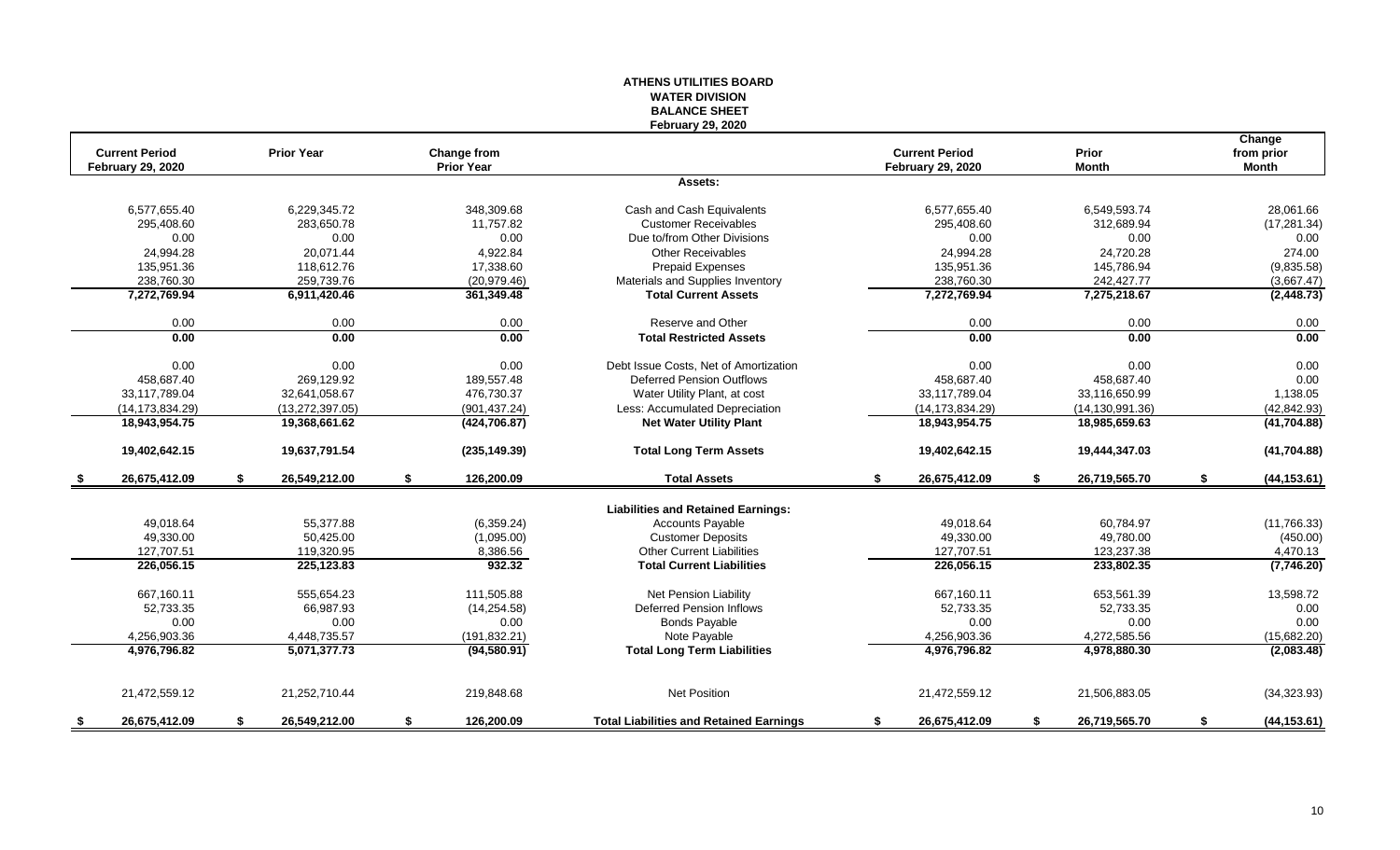| <b>February 29, 2020</b><br>Variance<br>Current<br>Variance<br><b>Current</b><br>Year-to-Date<br>Year-to-Date<br>Favorable<br><b>Description</b><br>Month<br><b>Month</b><br>Favorable<br><b>February 29, 2020</b><br><b>Prior Year</b><br>(Unfavorable)<br><b>February 29, 2020</b><br><b>Prior Year</b><br>(Unfavorable)<br><b>REVENUE:</b><br>Residential<br>1,219,064.40<br>1,187,319.88<br>31.744.52<br>137,883.95<br>139,822.33<br>(1,938.38)<br><b>Small Commercial</b><br>1,334,565.45<br>1,271,054.25<br>63,511.20<br>148,994.56<br>145,241.52<br>3,753.04<br>349,041.07<br>322,760.80<br>26,280.27<br>Large Commercial<br>43,265.40<br>39,485.32<br>3,780.08<br>102,242.69<br>81,675.46<br>20,567.23<br>Other<br>13,596.73<br>8,563.69<br>5,033.04<br>3,004,913.61<br>2,862,810.39<br>142,103.22<br>343,740.64<br>333,112.86<br><b>Total Revenue</b><br>371,107.26<br><b>Purchased Supply</b><br>49,810.00<br>39,716.10<br>429,104.63<br>(57, 997.37)<br>2,575,808.98<br>2,491,703.13<br>84,105.85<br><b>Contribution Margin</b><br>293,930.64<br>293,396.76<br><b>OPERATING EXPENSES:</b><br>306,152.23<br>264,872.09<br>Source and Pump Expense<br>35,126.87<br>33,219.21<br>(41, 280.14)<br>(1,907.66)<br>148.187.46<br>153.167.62<br>4,980.16<br><b>Distribution Expense</b><br>18,552.27<br>20.534.85<br>1,982.58<br>377,134.84<br>286,842.32<br>(90, 292.52)<br>Customer Service and Customer Acct. Expense<br>91,371.84<br>35,319.29<br>(56,052.55)<br>Administrative and General Expense<br>576,732.90<br>545,839.03<br>(30, 893.87)<br>73,230.80<br>63,457.74<br>(9,773.06)<br>152,531.09<br>1,408,207.43<br>1,250,721.06<br><b>Total operating expenses</b><br>218,281.78<br>(157, 486.37)<br><b>Maintenance Expenses</b><br>Source and Pump Expense<br>58.009.81<br>45,576.80<br>(12, 433.01)<br>5,083.03<br>3,944.85<br><b>Distribution Expense</b><br>295,110.37<br>280,290.97<br>31,334.21<br>38,380.10<br>(14, 819.40)<br>4,680.14<br>9,670.34<br>Administrative and General Expense<br>446.36<br>68.76<br>4,990.20<br>36,863.60<br>42,393.71<br>357,800.32<br>335,538.11<br>(22, 262.21)<br><b>Total Maintenance Expense</b><br><b>Other Operating Expenses</b><br>587,399.59<br>575,130.12<br>(12, 269.47)<br><b>Depreciation Expense</b><br>69,171.30<br>84,622.31<br>587,399.59<br>575,130.12<br>(12, 269.47)<br><b>Total Other Operating Expenses</b><br>69,171.30<br>84,622.31<br><b>Total Operating and Maintenance Expense</b><br>2,782,511.97<br>2,532,496.55<br>(250, 015.42)<br>374,126.68<br>319,263.21<br>222,401.64<br>330,313.84<br>(30, 386.04)<br>13,849.65<br>(107, 912.20)<br><b>Operating Income</b><br>42,668.19<br>Other Income<br>35,365.84<br>7,302.35<br>4,723.79<br>4,819.97<br>18,669.62<br>(44, 331.87)<br>265,069.83<br>365,679.68<br>(100, 609.85)<br><b>Total Income</b><br>(25,662.25)<br>10.909.89<br>Other Expense<br>37.50<br>11.006.62<br>96.73<br>191.25<br>254, 159.94<br>354,673.06<br><b>Net Income Before Debt Expense</b><br>(25,699.75)<br>18,478.37<br>(100, 513, 12)<br><b>DEBT RELATED EXPENSES:</b><br>0.00<br>0.00<br>0.00<br>Amortization of Debt Discount<br>0.00<br>0.00<br>81,555.70<br>Interest on Long Term Debt<br>10,089.97<br>72.040.37<br>9,515.33<br>8,624.18<br>72,040.37<br>81,555.70<br>9,515.33<br><b>Total debt related expenses</b><br>8,624.18<br>10,089.97<br>Net Income Before Extraordinary Income<br>8.388.40<br>182.119.57<br>273.117.36<br>(90, 997.79)<br>(34, 323.93)<br>(42, 712.33)<br>Grants, Contributions, Extraordinary<br>0.00<br>4,201.73<br>(4,201.73)<br>0.00<br>0.00<br>0.00<br><b>CHANGE IN NET ASSETS</b><br>277,319.09<br>(95, 199.52)<br>(34, 323.93)<br>8,388.40<br>182, 119.57<br>\$<br>S.<br>s.<br>S.<br>£.<br>$\sqrt{5}$ |  | <b>Athens Utilities Board</b><br>Profit and Loss Statement - Water |  |               |
|------------------------------------------------------------------------------------------------------------------------------------------------------------------------------------------------------------------------------------------------------------------------------------------------------------------------------------------------------------------------------------------------------------------------------------------------------------------------------------------------------------------------------------------------------------------------------------------------------------------------------------------------------------------------------------------------------------------------------------------------------------------------------------------------------------------------------------------------------------------------------------------------------------------------------------------------------------------------------------------------------------------------------------------------------------------------------------------------------------------------------------------------------------------------------------------------------------------------------------------------------------------------------------------------------------------------------------------------------------------------------------------------------------------------------------------------------------------------------------------------------------------------------------------------------------------------------------------------------------------------------------------------------------------------------------------------------------------------------------------------------------------------------------------------------------------------------------------------------------------------------------------------------------------------------------------------------------------------------------------------------------------------------------------------------------------------------------------------------------------------------------------------------------------------------------------------------------------------------------------------------------------------------------------------------------------------------------------------------------------------------------------------------------------------------------------------------------------------------------------------------------------------------------------------------------------------------------------------------------------------------------------------------------------------------------------------------------------------------------------------------------------------------------------------------------------------------------------------------------------------------------------------------------------------------------------------------------------------------------------------------------------------------------------------------------------------------------------------------------------------------------------------------------------------------------------------------------------------------------------------------------------------------------------------------------------------------------------------------------------------------------------------------------------------------------------------------------------------------------------------------------------------------------------------------------------------------------------------------------------------------------------------------------------------------------------------------------------------------------------------|--|--------------------------------------------------------------------|--|---------------|
|                                                                                                                                                                                                                                                                                                                                                                                                                                                                                                                                                                                                                                                                                                                                                                                                                                                                                                                                                                                                                                                                                                                                                                                                                                                                                                                                                                                                                                                                                                                                                                                                                                                                                                                                                                                                                                                                                                                                                                                                                                                                                                                                                                                                                                                                                                                                                                                                                                                                                                                                                                                                                                                                                                                                                                                                                                                                                                                                                                                                                                                                                                                                                                                                                                                                                                                                                                                                                                                                                                                                                                                                                                                                                                                                                |  |                                                                    |  |               |
|                                                                                                                                                                                                                                                                                                                                                                                                                                                                                                                                                                                                                                                                                                                                                                                                                                                                                                                                                                                                                                                                                                                                                                                                                                                                                                                                                                                                                                                                                                                                                                                                                                                                                                                                                                                                                                                                                                                                                                                                                                                                                                                                                                                                                                                                                                                                                                                                                                                                                                                                                                                                                                                                                                                                                                                                                                                                                                                                                                                                                                                                                                                                                                                                                                                                                                                                                                                                                                                                                                                                                                                                                                                                                                                                                |  |                                                                    |  |               |
|                                                                                                                                                                                                                                                                                                                                                                                                                                                                                                                                                                                                                                                                                                                                                                                                                                                                                                                                                                                                                                                                                                                                                                                                                                                                                                                                                                                                                                                                                                                                                                                                                                                                                                                                                                                                                                                                                                                                                                                                                                                                                                                                                                                                                                                                                                                                                                                                                                                                                                                                                                                                                                                                                                                                                                                                                                                                                                                                                                                                                                                                                                                                                                                                                                                                                                                                                                                                                                                                                                                                                                                                                                                                                                                                                |  |                                                                    |  |               |
|                                                                                                                                                                                                                                                                                                                                                                                                                                                                                                                                                                                                                                                                                                                                                                                                                                                                                                                                                                                                                                                                                                                                                                                                                                                                                                                                                                                                                                                                                                                                                                                                                                                                                                                                                                                                                                                                                                                                                                                                                                                                                                                                                                                                                                                                                                                                                                                                                                                                                                                                                                                                                                                                                                                                                                                                                                                                                                                                                                                                                                                                                                                                                                                                                                                                                                                                                                                                                                                                                                                                                                                                                                                                                                                                                |  |                                                                    |  |               |
|                                                                                                                                                                                                                                                                                                                                                                                                                                                                                                                                                                                                                                                                                                                                                                                                                                                                                                                                                                                                                                                                                                                                                                                                                                                                                                                                                                                                                                                                                                                                                                                                                                                                                                                                                                                                                                                                                                                                                                                                                                                                                                                                                                                                                                                                                                                                                                                                                                                                                                                                                                                                                                                                                                                                                                                                                                                                                                                                                                                                                                                                                                                                                                                                                                                                                                                                                                                                                                                                                                                                                                                                                                                                                                                                                |  |                                                                    |  |               |
|                                                                                                                                                                                                                                                                                                                                                                                                                                                                                                                                                                                                                                                                                                                                                                                                                                                                                                                                                                                                                                                                                                                                                                                                                                                                                                                                                                                                                                                                                                                                                                                                                                                                                                                                                                                                                                                                                                                                                                                                                                                                                                                                                                                                                                                                                                                                                                                                                                                                                                                                                                                                                                                                                                                                                                                                                                                                                                                                                                                                                                                                                                                                                                                                                                                                                                                                                                                                                                                                                                                                                                                                                                                                                                                                                |  |                                                                    |  |               |
|                                                                                                                                                                                                                                                                                                                                                                                                                                                                                                                                                                                                                                                                                                                                                                                                                                                                                                                                                                                                                                                                                                                                                                                                                                                                                                                                                                                                                                                                                                                                                                                                                                                                                                                                                                                                                                                                                                                                                                                                                                                                                                                                                                                                                                                                                                                                                                                                                                                                                                                                                                                                                                                                                                                                                                                                                                                                                                                                                                                                                                                                                                                                                                                                                                                                                                                                                                                                                                                                                                                                                                                                                                                                                                                                                |  |                                                                    |  |               |
|                                                                                                                                                                                                                                                                                                                                                                                                                                                                                                                                                                                                                                                                                                                                                                                                                                                                                                                                                                                                                                                                                                                                                                                                                                                                                                                                                                                                                                                                                                                                                                                                                                                                                                                                                                                                                                                                                                                                                                                                                                                                                                                                                                                                                                                                                                                                                                                                                                                                                                                                                                                                                                                                                                                                                                                                                                                                                                                                                                                                                                                                                                                                                                                                                                                                                                                                                                                                                                                                                                                                                                                                                                                                                                                                                |  |                                                                    |  |               |
|                                                                                                                                                                                                                                                                                                                                                                                                                                                                                                                                                                                                                                                                                                                                                                                                                                                                                                                                                                                                                                                                                                                                                                                                                                                                                                                                                                                                                                                                                                                                                                                                                                                                                                                                                                                                                                                                                                                                                                                                                                                                                                                                                                                                                                                                                                                                                                                                                                                                                                                                                                                                                                                                                                                                                                                                                                                                                                                                                                                                                                                                                                                                                                                                                                                                                                                                                                                                                                                                                                                                                                                                                                                                                                                                                |  |                                                                    |  | 10.627.78     |
|                                                                                                                                                                                                                                                                                                                                                                                                                                                                                                                                                                                                                                                                                                                                                                                                                                                                                                                                                                                                                                                                                                                                                                                                                                                                                                                                                                                                                                                                                                                                                                                                                                                                                                                                                                                                                                                                                                                                                                                                                                                                                                                                                                                                                                                                                                                                                                                                                                                                                                                                                                                                                                                                                                                                                                                                                                                                                                                                                                                                                                                                                                                                                                                                                                                                                                                                                                                                                                                                                                                                                                                                                                                                                                                                                |  |                                                                    |  | (10,093.90)   |
|                                                                                                                                                                                                                                                                                                                                                                                                                                                                                                                                                                                                                                                                                                                                                                                                                                                                                                                                                                                                                                                                                                                                                                                                                                                                                                                                                                                                                                                                                                                                                                                                                                                                                                                                                                                                                                                                                                                                                                                                                                                                                                                                                                                                                                                                                                                                                                                                                                                                                                                                                                                                                                                                                                                                                                                                                                                                                                                                                                                                                                                                                                                                                                                                                                                                                                                                                                                                                                                                                                                                                                                                                                                                                                                                                |  |                                                                    |  | 533.88        |
|                                                                                                                                                                                                                                                                                                                                                                                                                                                                                                                                                                                                                                                                                                                                                                                                                                                                                                                                                                                                                                                                                                                                                                                                                                                                                                                                                                                                                                                                                                                                                                                                                                                                                                                                                                                                                                                                                                                                                                                                                                                                                                                                                                                                                                                                                                                                                                                                                                                                                                                                                                                                                                                                                                                                                                                                                                                                                                                                                                                                                                                                                                                                                                                                                                                                                                                                                                                                                                                                                                                                                                                                                                                                                                                                                |  |                                                                    |  |               |
|                                                                                                                                                                                                                                                                                                                                                                                                                                                                                                                                                                                                                                                                                                                                                                                                                                                                                                                                                                                                                                                                                                                                                                                                                                                                                                                                                                                                                                                                                                                                                                                                                                                                                                                                                                                                                                                                                                                                                                                                                                                                                                                                                                                                                                                                                                                                                                                                                                                                                                                                                                                                                                                                                                                                                                                                                                                                                                                                                                                                                                                                                                                                                                                                                                                                                                                                                                                                                                                                                                                                                                                                                                                                                                                                                |  |                                                                    |  |               |
|                                                                                                                                                                                                                                                                                                                                                                                                                                                                                                                                                                                                                                                                                                                                                                                                                                                                                                                                                                                                                                                                                                                                                                                                                                                                                                                                                                                                                                                                                                                                                                                                                                                                                                                                                                                                                                                                                                                                                                                                                                                                                                                                                                                                                                                                                                                                                                                                                                                                                                                                                                                                                                                                                                                                                                                                                                                                                                                                                                                                                                                                                                                                                                                                                                                                                                                                                                                                                                                                                                                                                                                                                                                                                                                                                |  |                                                                    |  |               |
|                                                                                                                                                                                                                                                                                                                                                                                                                                                                                                                                                                                                                                                                                                                                                                                                                                                                                                                                                                                                                                                                                                                                                                                                                                                                                                                                                                                                                                                                                                                                                                                                                                                                                                                                                                                                                                                                                                                                                                                                                                                                                                                                                                                                                                                                                                                                                                                                                                                                                                                                                                                                                                                                                                                                                                                                                                                                                                                                                                                                                                                                                                                                                                                                                                                                                                                                                                                                                                                                                                                                                                                                                                                                                                                                                |  |                                                                    |  |               |
|                                                                                                                                                                                                                                                                                                                                                                                                                                                                                                                                                                                                                                                                                                                                                                                                                                                                                                                                                                                                                                                                                                                                                                                                                                                                                                                                                                                                                                                                                                                                                                                                                                                                                                                                                                                                                                                                                                                                                                                                                                                                                                                                                                                                                                                                                                                                                                                                                                                                                                                                                                                                                                                                                                                                                                                                                                                                                                                                                                                                                                                                                                                                                                                                                                                                                                                                                                                                                                                                                                                                                                                                                                                                                                                                                |  |                                                                    |  |               |
|                                                                                                                                                                                                                                                                                                                                                                                                                                                                                                                                                                                                                                                                                                                                                                                                                                                                                                                                                                                                                                                                                                                                                                                                                                                                                                                                                                                                                                                                                                                                                                                                                                                                                                                                                                                                                                                                                                                                                                                                                                                                                                                                                                                                                                                                                                                                                                                                                                                                                                                                                                                                                                                                                                                                                                                                                                                                                                                                                                                                                                                                                                                                                                                                                                                                                                                                                                                                                                                                                                                                                                                                                                                                                                                                                |  |                                                                    |  | (65,750.69)   |
|                                                                                                                                                                                                                                                                                                                                                                                                                                                                                                                                                                                                                                                                                                                                                                                                                                                                                                                                                                                                                                                                                                                                                                                                                                                                                                                                                                                                                                                                                                                                                                                                                                                                                                                                                                                                                                                                                                                                                                                                                                                                                                                                                                                                                                                                                                                                                                                                                                                                                                                                                                                                                                                                                                                                                                                                                                                                                                                                                                                                                                                                                                                                                                                                                                                                                                                                                                                                                                                                                                                                                                                                                                                                                                                                                |  |                                                                    |  |               |
|                                                                                                                                                                                                                                                                                                                                                                                                                                                                                                                                                                                                                                                                                                                                                                                                                                                                                                                                                                                                                                                                                                                                                                                                                                                                                                                                                                                                                                                                                                                                                                                                                                                                                                                                                                                                                                                                                                                                                                                                                                                                                                                                                                                                                                                                                                                                                                                                                                                                                                                                                                                                                                                                                                                                                                                                                                                                                                                                                                                                                                                                                                                                                                                                                                                                                                                                                                                                                                                                                                                                                                                                                                                                                                                                                |  |                                                                    |  | (1, 138.18)   |
|                                                                                                                                                                                                                                                                                                                                                                                                                                                                                                                                                                                                                                                                                                                                                                                                                                                                                                                                                                                                                                                                                                                                                                                                                                                                                                                                                                                                                                                                                                                                                                                                                                                                                                                                                                                                                                                                                                                                                                                                                                                                                                                                                                                                                                                                                                                                                                                                                                                                                                                                                                                                                                                                                                                                                                                                                                                                                                                                                                                                                                                                                                                                                                                                                                                                                                                                                                                                                                                                                                                                                                                                                                                                                                                                                |  |                                                                    |  | 7,045.89      |
|                                                                                                                                                                                                                                                                                                                                                                                                                                                                                                                                                                                                                                                                                                                                                                                                                                                                                                                                                                                                                                                                                                                                                                                                                                                                                                                                                                                                                                                                                                                                                                                                                                                                                                                                                                                                                                                                                                                                                                                                                                                                                                                                                                                                                                                                                                                                                                                                                                                                                                                                                                                                                                                                                                                                                                                                                                                                                                                                                                                                                                                                                                                                                                                                                                                                                                                                                                                                                                                                                                                                                                                                                                                                                                                                                |  |                                                                    |  | (377.60)      |
|                                                                                                                                                                                                                                                                                                                                                                                                                                                                                                                                                                                                                                                                                                                                                                                                                                                                                                                                                                                                                                                                                                                                                                                                                                                                                                                                                                                                                                                                                                                                                                                                                                                                                                                                                                                                                                                                                                                                                                                                                                                                                                                                                                                                                                                                                                                                                                                                                                                                                                                                                                                                                                                                                                                                                                                                                                                                                                                                                                                                                                                                                                                                                                                                                                                                                                                                                                                                                                                                                                                                                                                                                                                                                                                                                |  |                                                                    |  | 5,530.11      |
|                                                                                                                                                                                                                                                                                                                                                                                                                                                                                                                                                                                                                                                                                                                                                                                                                                                                                                                                                                                                                                                                                                                                                                                                                                                                                                                                                                                                                                                                                                                                                                                                                                                                                                                                                                                                                                                                                                                                                                                                                                                                                                                                                                                                                                                                                                                                                                                                                                                                                                                                                                                                                                                                                                                                                                                                                                                                                                                                                                                                                                                                                                                                                                                                                                                                                                                                                                                                                                                                                                                                                                                                                                                                                                                                                |  |                                                                    |  |               |
|                                                                                                                                                                                                                                                                                                                                                                                                                                                                                                                                                                                                                                                                                                                                                                                                                                                                                                                                                                                                                                                                                                                                                                                                                                                                                                                                                                                                                                                                                                                                                                                                                                                                                                                                                                                                                                                                                                                                                                                                                                                                                                                                                                                                                                                                                                                                                                                                                                                                                                                                                                                                                                                                                                                                                                                                                                                                                                                                                                                                                                                                                                                                                                                                                                                                                                                                                                                                                                                                                                                                                                                                                                                                                                                                                |  |                                                                    |  | 15,451.01     |
|                                                                                                                                                                                                                                                                                                                                                                                                                                                                                                                                                                                                                                                                                                                                                                                                                                                                                                                                                                                                                                                                                                                                                                                                                                                                                                                                                                                                                                                                                                                                                                                                                                                                                                                                                                                                                                                                                                                                                                                                                                                                                                                                                                                                                                                                                                                                                                                                                                                                                                                                                                                                                                                                                                                                                                                                                                                                                                                                                                                                                                                                                                                                                                                                                                                                                                                                                                                                                                                                                                                                                                                                                                                                                                                                                |  |                                                                    |  | 15,451.01     |
|                                                                                                                                                                                                                                                                                                                                                                                                                                                                                                                                                                                                                                                                                                                                                                                                                                                                                                                                                                                                                                                                                                                                                                                                                                                                                                                                                                                                                                                                                                                                                                                                                                                                                                                                                                                                                                                                                                                                                                                                                                                                                                                                                                                                                                                                                                                                                                                                                                                                                                                                                                                                                                                                                                                                                                                                                                                                                                                                                                                                                                                                                                                                                                                                                                                                                                                                                                                                                                                                                                                                                                                                                                                                                                                                                |  |                                                                    |  | (54, 863.47)  |
|                                                                                                                                                                                                                                                                                                                                                                                                                                                                                                                                                                                                                                                                                                                                                                                                                                                                                                                                                                                                                                                                                                                                                                                                                                                                                                                                                                                                                                                                                                                                                                                                                                                                                                                                                                                                                                                                                                                                                                                                                                                                                                                                                                                                                                                                                                                                                                                                                                                                                                                                                                                                                                                                                                                                                                                                                                                                                                                                                                                                                                                                                                                                                                                                                                                                                                                                                                                                                                                                                                                                                                                                                                                                                                                                                |  |                                                                    |  | (44, 235.69)  |
|                                                                                                                                                                                                                                                                                                                                                                                                                                                                                                                                                                                                                                                                                                                                                                                                                                                                                                                                                                                                                                                                                                                                                                                                                                                                                                                                                                                                                                                                                                                                                                                                                                                                                                                                                                                                                                                                                                                                                                                                                                                                                                                                                                                                                                                                                                                                                                                                                                                                                                                                                                                                                                                                                                                                                                                                                                                                                                                                                                                                                                                                                                                                                                                                                                                                                                                                                                                                                                                                                                                                                                                                                                                                                                                                                |  |                                                                    |  | (96.18)       |
|                                                                                                                                                                                                                                                                                                                                                                                                                                                                                                                                                                                                                                                                                                                                                                                                                                                                                                                                                                                                                                                                                                                                                                                                                                                                                                                                                                                                                                                                                                                                                                                                                                                                                                                                                                                                                                                                                                                                                                                                                                                                                                                                                                                                                                                                                                                                                                                                                                                                                                                                                                                                                                                                                                                                                                                                                                                                                                                                                                                                                                                                                                                                                                                                                                                                                                                                                                                                                                                                                                                                                                                                                                                                                                                                                |  |                                                                    |  |               |
|                                                                                                                                                                                                                                                                                                                                                                                                                                                                                                                                                                                                                                                                                                                                                                                                                                                                                                                                                                                                                                                                                                                                                                                                                                                                                                                                                                                                                                                                                                                                                                                                                                                                                                                                                                                                                                                                                                                                                                                                                                                                                                                                                                                                                                                                                                                                                                                                                                                                                                                                                                                                                                                                                                                                                                                                                                                                                                                                                                                                                                                                                                                                                                                                                                                                                                                                                                                                                                                                                                                                                                                                                                                                                                                                                |  |                                                                    |  | 153.75        |
|                                                                                                                                                                                                                                                                                                                                                                                                                                                                                                                                                                                                                                                                                                                                                                                                                                                                                                                                                                                                                                                                                                                                                                                                                                                                                                                                                                                                                                                                                                                                                                                                                                                                                                                                                                                                                                                                                                                                                                                                                                                                                                                                                                                                                                                                                                                                                                                                                                                                                                                                                                                                                                                                                                                                                                                                                                                                                                                                                                                                                                                                                                                                                                                                                                                                                                                                                                                                                                                                                                                                                                                                                                                                                                                                                |  |                                                                    |  | (44, 178, 12) |
|                                                                                                                                                                                                                                                                                                                                                                                                                                                                                                                                                                                                                                                                                                                                                                                                                                                                                                                                                                                                                                                                                                                                                                                                                                                                                                                                                                                                                                                                                                                                                                                                                                                                                                                                                                                                                                                                                                                                                                                                                                                                                                                                                                                                                                                                                                                                                                                                                                                                                                                                                                                                                                                                                                                                                                                                                                                                                                                                                                                                                                                                                                                                                                                                                                                                                                                                                                                                                                                                                                                                                                                                                                                                                                                                                |  |                                                                    |  |               |
|                                                                                                                                                                                                                                                                                                                                                                                                                                                                                                                                                                                                                                                                                                                                                                                                                                                                                                                                                                                                                                                                                                                                                                                                                                                                                                                                                                                                                                                                                                                                                                                                                                                                                                                                                                                                                                                                                                                                                                                                                                                                                                                                                                                                                                                                                                                                                                                                                                                                                                                                                                                                                                                                                                                                                                                                                                                                                                                                                                                                                                                                                                                                                                                                                                                                                                                                                                                                                                                                                                                                                                                                                                                                                                                                                |  |                                                                    |  | 0.00          |
|                                                                                                                                                                                                                                                                                                                                                                                                                                                                                                                                                                                                                                                                                                                                                                                                                                                                                                                                                                                                                                                                                                                                                                                                                                                                                                                                                                                                                                                                                                                                                                                                                                                                                                                                                                                                                                                                                                                                                                                                                                                                                                                                                                                                                                                                                                                                                                                                                                                                                                                                                                                                                                                                                                                                                                                                                                                                                                                                                                                                                                                                                                                                                                                                                                                                                                                                                                                                                                                                                                                                                                                                                                                                                                                                                |  |                                                                    |  | 1,465.79      |
|                                                                                                                                                                                                                                                                                                                                                                                                                                                                                                                                                                                                                                                                                                                                                                                                                                                                                                                                                                                                                                                                                                                                                                                                                                                                                                                                                                                                                                                                                                                                                                                                                                                                                                                                                                                                                                                                                                                                                                                                                                                                                                                                                                                                                                                                                                                                                                                                                                                                                                                                                                                                                                                                                                                                                                                                                                                                                                                                                                                                                                                                                                                                                                                                                                                                                                                                                                                                                                                                                                                                                                                                                                                                                                                                                |  |                                                                    |  | 1,465.79      |
|                                                                                                                                                                                                                                                                                                                                                                                                                                                                                                                                                                                                                                                                                                                                                                                                                                                                                                                                                                                                                                                                                                                                                                                                                                                                                                                                                                                                                                                                                                                                                                                                                                                                                                                                                                                                                                                                                                                                                                                                                                                                                                                                                                                                                                                                                                                                                                                                                                                                                                                                                                                                                                                                                                                                                                                                                                                                                                                                                                                                                                                                                                                                                                                                                                                                                                                                                                                                                                                                                                                                                                                                                                                                                                                                                |  |                                                                    |  |               |
|                                                                                                                                                                                                                                                                                                                                                                                                                                                                                                                                                                                                                                                                                                                                                                                                                                                                                                                                                                                                                                                                                                                                                                                                                                                                                                                                                                                                                                                                                                                                                                                                                                                                                                                                                                                                                                                                                                                                                                                                                                                                                                                                                                                                                                                                                                                                                                                                                                                                                                                                                                                                                                                                                                                                                                                                                                                                                                                                                                                                                                                                                                                                                                                                                                                                                                                                                                                                                                                                                                                                                                                                                                                                                                                                                |  |                                                                    |  |               |
|                                                                                                                                                                                                                                                                                                                                                                                                                                                                                                                                                                                                                                                                                                                                                                                                                                                                                                                                                                                                                                                                                                                                                                                                                                                                                                                                                                                                                                                                                                                                                                                                                                                                                                                                                                                                                                                                                                                                                                                                                                                                                                                                                                                                                                                                                                                                                                                                                                                                                                                                                                                                                                                                                                                                                                                                                                                                                                                                                                                                                                                                                                                                                                                                                                                                                                                                                                                                                                                                                                                                                                                                                                                                                                                                                |  |                                                                    |  | (42, 712.33)  |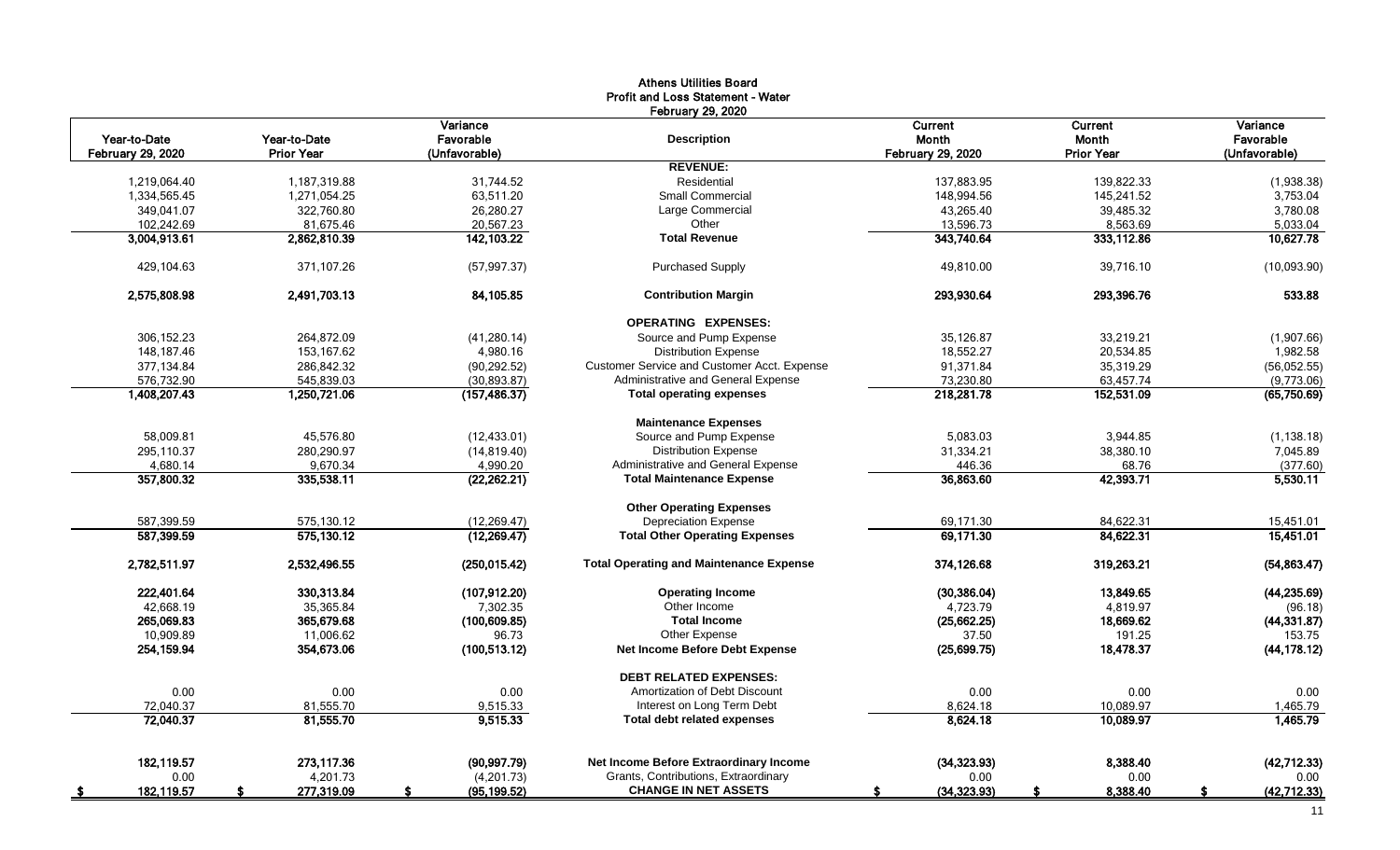|                          |                  |                 | <b>Athens Utilities Board</b>                   |                      |                 |                    |
|--------------------------|------------------|-----------------|-------------------------------------------------|----------------------|-----------------|--------------------|
|                          |                  |                 | <b>Budget Comparison - Water</b>                |                      |                 |                    |
|                          |                  |                 | <b>February 29, 2020</b>                        |                      |                 |                    |
| Year-to-Date             | Year-to-Date     | $Y-T-D$         | <b>Description</b>                              | <b>Current Month</b> | <b>Monthly</b>  | <b>Budget</b>      |
| <b>February 29, 2020</b> | <b>Budget</b>    | Variance        |                                                 | February 29, 2020    | <b>Budget</b>   | Variance           |
|                          |                  |                 |                                                 |                      |                 |                    |
|                          |                  |                 | <b>REVENUE:</b>                                 |                      |                 |                    |
| 1,219,064.40             | 1,192,051.85     | 27,012.55       | Residential                                     | 137,883.95           | 144,124.28      | (6, 240.33)        |
| 1,334,565.45             | 1,339,118.60     | (4, 553.15)     | <b>Small Commercial</b>                         | 148,994.56           | 161,874.70      | (12,880.14)        |
| 349,041.07               | 283.319.22       | 65,721.85       | Large Commercial                                | 43,265.40            | 31,778.31       | 11,487.09          |
| 102,242.69               | 56,499.08        | 45,743.61       | Other                                           | 13,596.73            | 5,459.29        | 8,137.44           |
| 3,004,913.61             | 2,870,988.75     | 133,924.86      | <b>Total Revenue</b>                            | 343,740.64           | 343,236.59      | 504.05             |
| 429,104.63               | 412,156.13       | (16,948.50)     | <b>Purchased Supply</b>                         | 49,810.00            | 47,009.63       | (2,800.37)         |
| 2,575,808.98             | 2,458,832.63     | 116.976.35      | <b>Contribution Margin</b>                      | 293,930.64           | 296.226.96      | (2, 296.32)        |
|                          |                  |                 | <b>OPERATING EXPENSES:</b>                      |                      |                 |                    |
| 306,152.23               | 261,952.74       | (44, 199.49)    | Source and Pump Expense                         | 35,126.87            | 34,358.62       | (768.25)           |
| 148,187.46               | 129,422.10       | (18, 765.36)    | <b>Distribution Expense</b>                     | 18,552.27            | 17,209.95       | (1,342.32)         |
| 377,134.84               | 291,035.05       | (86,099.79)     | Customer Service and Customer Acct. Expense     | 91,371.84            | 29,982.07       | (61, 389.77)       |
| 576,732.90               | 615,423.84       | 38,690.94       | Administrative and General Expense              | 73,230.80            | 67,558.22       | (5,672.58)         |
| 1,408,207.43             | 1,297,833.73     | (110, 373.70)   | <b>Total operating expenses</b>                 | 218,281.78           | 149,108.85      | (69, 172.93)       |
|                          |                  |                 |                                                 |                      |                 |                    |
|                          |                  |                 | <b>Maintenance Expenses</b>                     |                      |                 |                    |
| 58,009.81                | 49,851.70        | (8, 158.11)     | Source and Pump Expense                         | 5,083.03             | 5,538.37        | 455.34             |
| 295,110.37               | 261,631.10       | (33, 479.27)    | <b>Distribution Expense</b>                     | 31,334.21            | 29,709.34       | (1,624.87)         |
| 4,680.14                 | 5,188.34         | 508.20          | Administrative and General Expense              | 446.36               | 733.11          | 286.75             |
| 357,800.32               | 316,671.15       | (41, 129.17)    | <b>Total Maintenance Expense</b>                | 36,863.60            | 35,980.82       | (882.78)           |
|                          |                  |                 | <b>Other Operating Expenses</b>                 |                      |                 |                    |
| 587,399.59               | 660,976.95       | 73,577.36       | <b>Depreciation Expense</b>                     | 69,171.30            | 74,983.05       | 5,811.75           |
| 587,399.59               | 660,976.95       | 73,577.36       | <b>Total Other Operating Expenses</b>           | 69,171.30            | 74,983.05       | 5,811.75           |
| 2,782,511.97             | 2,687,637.95     | (94, 874.02)    | <b>Total Operating and Maintenance Expenses</b> | 374,126.68           | 307,082.35      | (67, 044.33)       |
| 222,401.64               | 183,350.80       | 39,050.84       | <b>Operating Income</b>                         | (30, 386.04)         | 36,154.24       | (66, 540.28)       |
| 42,668.19                | 20,645.78        |                 | Other Income                                    |                      | 2,332.86        |                    |
|                          |                  | 22,022.41       | <b>Total Income</b>                             | 4,723.79             |                 | 2,390.93           |
| 265,069.83               | 203,996.58       | 61,073.25       |                                                 | (25,662.25)          | 38,487.09       | (64, 149.34)       |
| 10.909.89                | 6.512.32         | (4,397.57)      | Other Expense                                   | 37.50                | (821.67)        | (859.17)           |
| 254,159.94               | 197,484.26       | 56,675.68       | <b>Net Income Before Debt Expense</b>           | (25,699.75)          | 39,308.77       | (65,008.52)        |
|                          |                  |                 | <b>DEBT RELATED EXPENSES:</b>                   |                      |                 |                    |
| 0.00                     | 0.00             | 0.00            | Amortization of Debt Discount                   | 0.00                 | 0.00            | 0.00               |
| 72,040.37                | 84,398.25        | 12,357.88       | Interest on Long Term Debt                      | 8,624.18             | 9,401.89        | 777.71             |
| 72,040.37                | 84,398.25        | 12,357.88       | <b>Total debt related expenses</b>              | 8,624.18             | 9,401.89        | 777.71             |
|                          |                  |                 |                                                 |                      |                 |                    |
| 182,119.57               | 113,086.01       | 69,033.56       | Net Income Before Extraordinary Income          | (34, 323.93)         | 29,906.88       | (64, 230.81)       |
| 0.00                     | 16,000.00        | (16,000.00)     | Grants, Contributions, Extraordinary            | 0.00                 | 2,000.00        | (2,000.00)         |
| 182,119.57<br>- \$       | \$<br>129,086.01 | \$<br>53,033.56 | <b>CHANGE IN NET ASSETS</b>                     | (34, 323.93)<br>\$   | 31,906.88<br>\$ | \$<br>(66, 230.81) |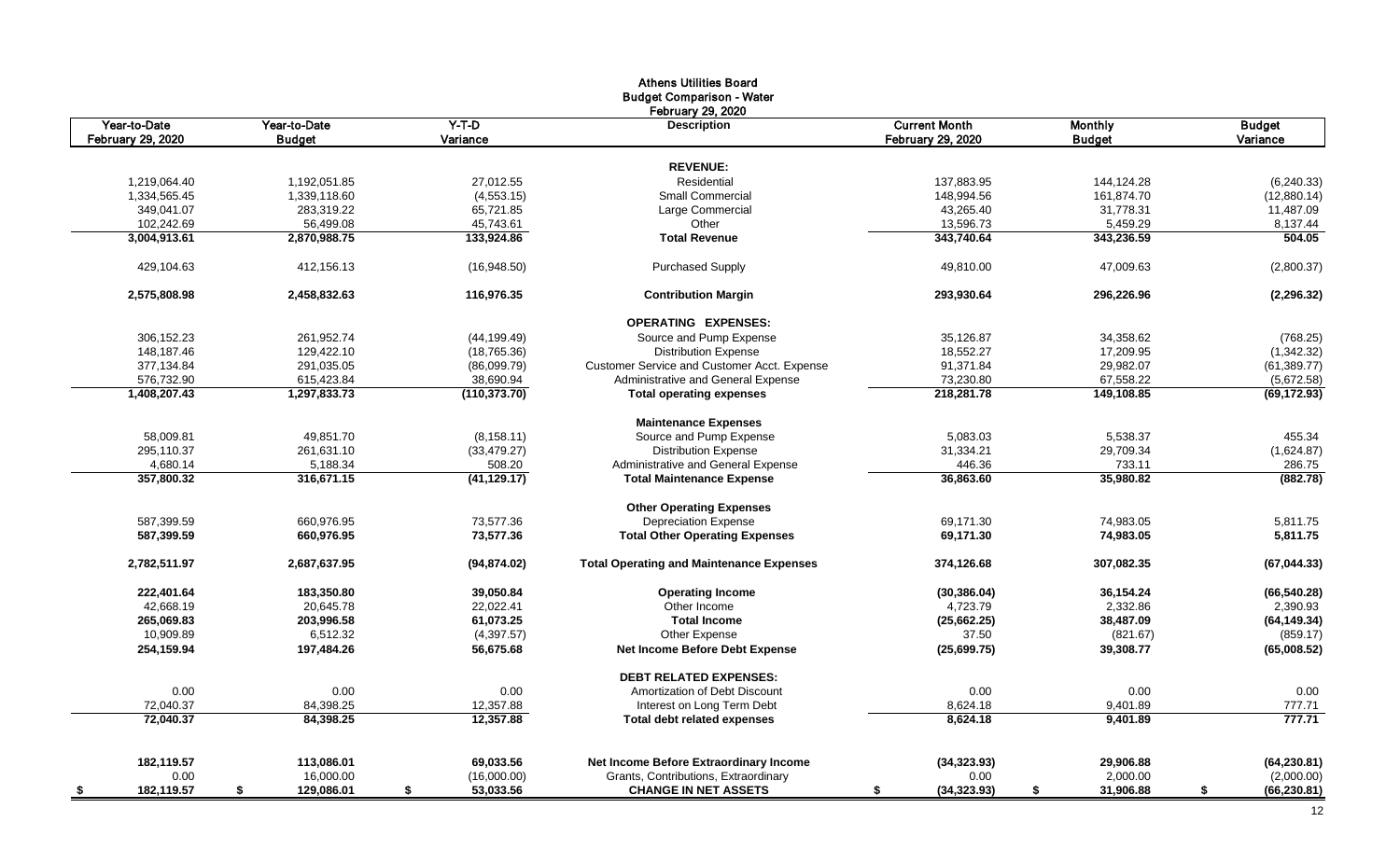# **Athens Utilities Board Water Division STATEMENTS OF CASH FLOWS February 29, 2020**

|    | Year-to-Date             |    | Year-to-Date      | Variance            |                                                         | <b>Month to Date</b>     |    | <b>Month to Date</b> |    | Variance     |
|----|--------------------------|----|-------------------|---------------------|---------------------------------------------------------|--------------------------|----|----------------------|----|--------------|
|    | <b>February 29, 2020</b> |    | <b>Prior Year</b> |                     |                                                         | <b>February 29, 2020</b> |    | <b>Prior Year</b>    |    |              |
|    |                          |    |                   |                     | <b>CASH FLOWS FROM OPERATING ACTIVITIES:</b>            |                          |    |                      |    |              |
|    | 182,119.57               |    | 273,117.36        | (90, 997.79)        | Net Operating Income                                    | (34, 323.93)             |    | 8,388.40             |    | (42, 712.33) |
|    |                          |    |                   |                     | <b>Adjustments to Reconcile Operating Income</b>        |                          |    |                      |    |              |
|    |                          |    |                   |                     | to Net Cash Provided by Operations                      |                          |    |                      |    |              |
|    | 587,399.59               |    | 575,130.12        | 12,269.47           | Depreciation                                            | 69,171.30                |    | 84,622.31            |    | (15, 451.01) |
|    |                          |    |                   |                     | <b>Changes in Assets and Liabilities:</b>               |                          |    |                      |    |              |
|    | 39,598.50                |    | (712.75)          | 40,311.25           | Receivables                                             | 17,007.34                |    | (4,793.37)           |    | 21,800.71    |
|    | 0.00                     |    | 0.00              | 0.00                | Due from (to) Other Divisions                           | 0.00                     |    | 0.00                 |    | 0.00         |
|    | (35,003.48)              |    | 68,836.01         | (103, 839.49)       | <b>Prepaid Expenses</b>                                 | 9,835.58                 |    | 8,858.87             |    | 976.71       |
|    | 15.400.02                |    | 129.701.24        | (114, 301.22)       | <b>Deferred Pension Outflows</b>                        | 0.00                     |    | 0.00                 |    | 0.00         |
|    | 8,319.11                 |    | (7,961.22)        | 16,280.33           | <b>Materials and Supplies</b>                           | 3,667.47                 |    | 1,831.78             |    | 1,835.69     |
|    | (224, 806.86)            |    | (30, 894.92)      | (193, 911.94)       | <b>Accounts Payable</b>                                 | (11, 766.33)             |    | (626.14)             |    | (11, 140.19) |
|    | (8,261.58)               |    | 3,593.23          | (11, 854.81)        | <b>Other Current Liabilities</b>                        | 4,470.13                 |    | 4,817.35             |    | (347.22)     |
|    | (29,966.96)              |    | (37, 329.56)      | 7,362.60            | Net Pension Liability                                   | 13,598.72                |    | 11,546.46            |    | 2,052.26     |
|    | 0.00                     |    | 0.00              | 0.00                | <b>Deferred Pension Inflows</b>                         | 0.00                     |    | 0.00                 |    | 0.00         |
|    | 6,797.66                 |    | 6,531.63          | 266.03              | Retirements and Salvage                                 | (4,005.45)               |    | 2,842.16             |    | (6,847.61)   |
|    | (1,795.00)               |    | (1,275.00)        | (520.00)            | <b>Customer Deposits</b>                                | (450.00)                 |    | (1,870.00)           |    | 1,420.00     |
|    | 539,800.57               |    | 978,736.14        | (438, 935.57)       | <b>Net Cash from Operating Activities</b>               | 67,204.83                |    | 115,617.82           |    | (48, 412.99) |
|    |                          |    |                   |                     | <b>CASH FLOWS FROM NONCAPITAL FINANCING ACTIVITIES:</b> |                          |    |                      |    |              |
|    | 0.00                     |    | 0.00              | 0.00                | Changes in Bonds Payable                                | 0.00                     |    | 0.00                 |    | 0.00         |
|    | (123.017.75)             |    | (113, 513.48)     | (9,504.27)          | Changes in Notes Payable                                | (15,682.20)              |    | (14, 208.30)         |    | (1,473.90)   |
|    | (123, 017.75)            |    | (113, 513.48)     | (9,504.27)          | <b>Net Cash from Financing Activities</b>               | (15,682.20)              |    | (14, 208.30)         |    | (1,473.90)   |
|    |                          |    |                   |                     | <b>CASH FLOW FROM CAPITAL AND INVESTING ACTIVITIES:</b> |                          |    |                      |    |              |
|    | 0.00                     |    | 0.00              | 0.00                | <b>Adjust Net Pension Obligation</b>                    | 0.00                     |    | 0.00                 |    | 0.00         |
|    | 0.00                     |    | 0.00              | 0.00                | <b>Prior Period Adjustment</b>                          | 0.00                     |    | 0.00                 |    | 0.00         |
|    | 0.00                     |    | 4,201.73          | (4,201.73)          | Grants, Contributions & Other Extraordinary             | 0.00                     |    | 0.00                 |    | 0.00         |
|    | (328, 928.96)            |    | (363, 343.90)     | 34,414.94           | <b>Water Utility Plant</b>                              | (23, 460.97)             |    | (25, 731.72)         |    | 2,270.75     |
|    | (328, 928.96)            |    | (359, 142.17)     | 30,213.21           | <b>Net from Capital and Investing Activities</b>        | (23, 460.97)             |    | (25, 731.72)         |    | 2,270.75     |
|    | 87,853.86                | \$ | 506,080.49        | \$<br>(418, 226.63) | <b>Net Changes in Cash Position</b>                     | \$<br>28,061.66          | S. | 75,677.80            | S. | (47, 616.14) |
|    |                          |    |                   |                     |                                                         |                          |    |                      |    |              |
|    | 6,489,801.54             |    | 5,723,265.23      | 766,536.31          | Cash at Beginning of Period                             | 6,549,593.74             |    | 6,153,667.92         |    | 395,925.82   |
|    | 6,577,655.40             |    | 6,229,345.72      | 348,309.68          | Cash at End of Period                                   | 6,577,655.40             |    | 6,229,345.72         |    | 348,309.68   |
| -S | 87,853.86                | s. | 506,080.49        | \$<br>(418, 226.63) | <b>Changes in Cash and Equivalents</b>                  | \$<br>28,061.66          | S. | 75,677.80            | \$ | (47,616.14)  |

**Long-Term Debt** 4,256,903.36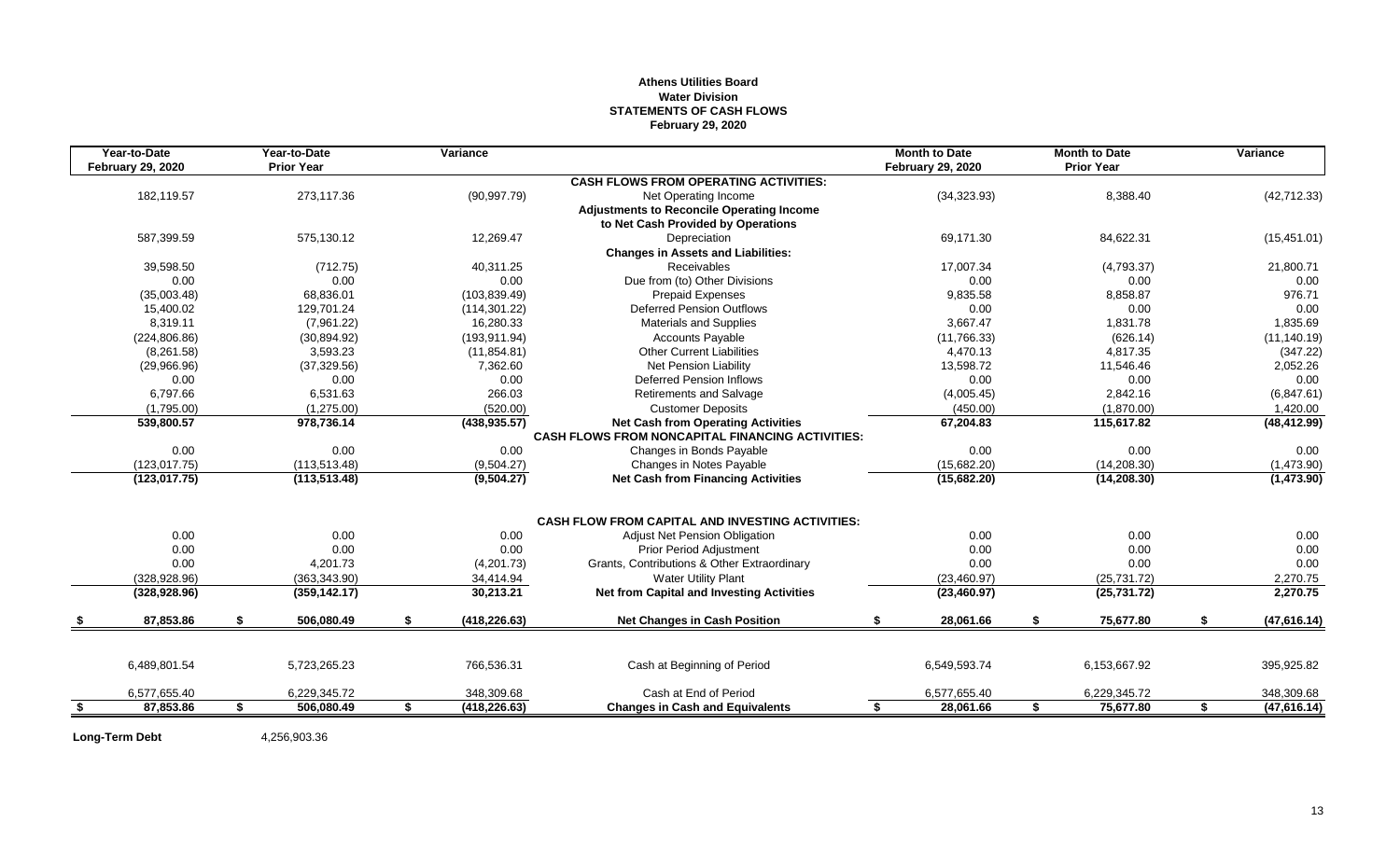# Athens Utilities Board Statistics Report February 29, 2020

| Water:                      |         |        |        |            |
|-----------------------------|---------|--------|--------|------------|
|                             | Current | Prior  | %      | # Accounts |
| <b>INumber of services:</b> | Month   | Year   | Change | Change     |
| Residential                 | 7,008   | 6,916  | 1.33%  | 92         |
| Small Commercial            | 1,246   | 238, ا | 0.65%  | 8          |
| Large Commercial            | 35      | 35     | 0.00%  | $\Omega$   |
|                             |         |        |        | 100        |
|                             | 8,289   | 8,189  | 1.22%  |            |

| Sales Volumes:   |                          | <b>Current Month</b> |          | Year-to-Date |                   |        |  |
|------------------|--------------------------|----------------------|----------|--------------|-------------------|--------|--|
| Gallonsx100      | <b>February 29, 2020</b> | <b>Prior Year</b>    | Change   | 2/29/2020    | <b>Prior Year</b> | Change |  |
| Residential      | 232,183                  | 242,714              | $-4.34%$ | 2,186,203    | 2,123,757         | 2.94%  |  |
| Small Commercial | 373,786                  | 355,221              | 5.23%    | 3,424,488    | 3,188,961         | 7.39%  |  |
| Large Commercial | 111.808                  | 101.660              | 9.98%    | 903.963      | 829,411           | 8.99%  |  |
|                  | 717.777                  | 699.595              | 2.60%    | 6,514,654    | 6.142.129         | 6.07%  |  |

| <b>Employment</b>  |                          |                   |                   |
|--------------------|--------------------------|-------------------|-------------------|
|                    | <b>February 29, 2020</b> | <b>Prior Year</b> | <b>Difference</b> |
| Employee Headcount | 14.00                    | 14.00             | 0.00              |
| <b>IFTE</b>        | 14.76                    | 14.73             | 0.03              |
| Y-T-D FTE          | 14.86                    | 14.78             | 0.08              |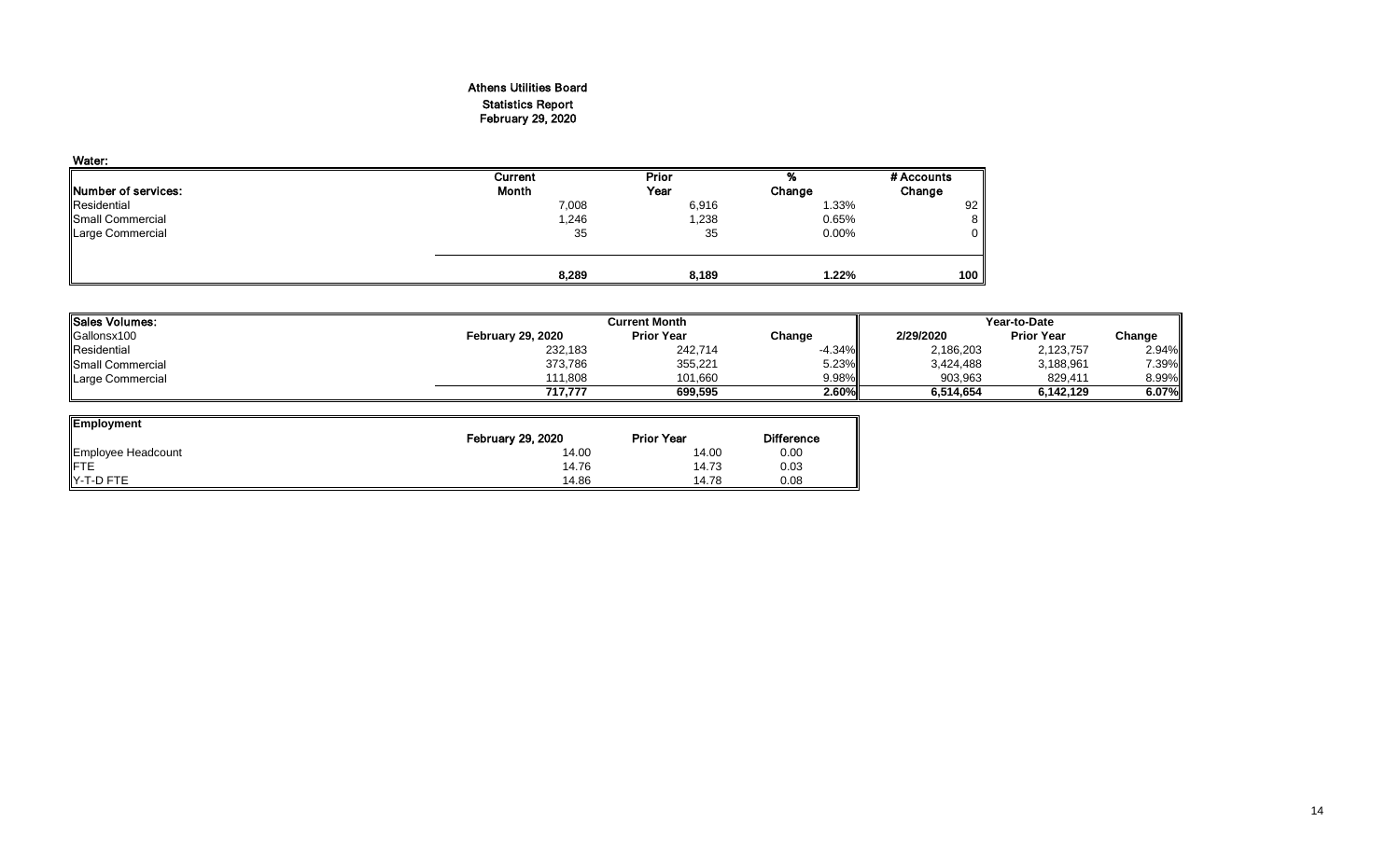|                                                          |                                         | <b>Athens Utilities Board</b><br><b>Water Division</b><br><b>Capital Budget</b><br>Month Ending as of February 29, 2020 |                                                |                                                    |                                          |
|----------------------------------------------------------|-----------------------------------------|-------------------------------------------------------------------------------------------------------------------------|------------------------------------------------|----------------------------------------------------|------------------------------------------|
|                                                          | <b>Budget</b>                           | Actual                                                                                                                  | Variance to date<br>Favorable<br>(Unfavorable) | <b>Estimated</b><br>% Project<br><b>Completion</b> | <b>Percent Budget</b><br><b>Expended</b> |
| <b>Planned Capital Improvements:</b>                     |                                         |                                                                                                                         |                                                |                                                    |                                          |
| Replace Truck 16 (2011 F450)                             | 80,000                                  |                                                                                                                         | 80,000                                         |                                                    |                                          |
| Replace Truck 18 (2011 F250)                             | 40,000                                  |                                                                                                                         | 40,000                                         |                                                    |                                          |
| TDOT Highway 30 Project                                  | 30,000                                  | 11,470                                                                                                                  | 18,530                                         |                                                    | 100.00%                                  |
| Congress Pkwy - Phase 1 (Dennis to Decatur Pk)           | 300,000                                 |                                                                                                                         | 300,000                                        |                                                    |                                          |
| Replace safety rails around WTP                          | 55,000                                  |                                                                                                                         | 55,000                                         |                                                    |                                          |
| Flash Mixers, Baffling, SCADA at WTP                     | 100,000                                 |                                                                                                                         | 100,000                                        |                                                    |                                          |
| <b>SAN Server</b>                                        | 15,000                                  | 20,062                                                                                                                  | (5,062)                                        |                                                    | 133.74%                                  |
| Water Plant Building Maint and Lab Equipment             | 50,000                                  | 1,238                                                                                                                   | 48,762                                         |                                                    | 2.48%                                    |
| Meter Change Out (Large, Small and Testing)              | 30,000                                  | 18,952                                                                                                                  | 11,048                                         |                                                    | 63.17% Continuous                        |
| Reservoir and Pump Maintenance (clearwell)               | 50,000                                  | 60,402                                                                                                                  | (10, 402)                                      |                                                    | 120.80% Continuous                       |
| <b>Water Line Extensions</b>                             | 300,000                                 | 15,415                                                                                                                  | 284,585                                        |                                                    | 5.14% Continuous                         |
| <b>Distribution Rehabilitation</b>                       | 100,000                                 | 39,573                                                                                                                  | 60,427                                         |                                                    | 39.57% Continuous                        |
| Field and Safety Equipment                               | 25,000                                  | 24,217                                                                                                                  | 783                                            |                                                    | 96.87% Continuous                        |
| <b>Water Services</b>                                    | 125,000                                 | 93,022                                                                                                                  | 31,978                                         |                                                    | 74.42% Continuous                        |
| Technology (SCADA, Computers)                            | 30,000                                  | 12,294                                                                                                                  | 17,706                                         |                                                    | 40.98% Continuous                        |
| IT Core (Servers, mainframe, etc.)                       | 20,000                                  | 561                                                                                                                     | 19,439                                         |                                                    | 2.81% Continuous                         |
| <b>Total Planned Capital Improvements:</b>               | 1,350,000<br>\$                         | 297,207 \$<br>- \$                                                                                                      | 1,052,793                                      |                                                    |                                          |
| <b>Other Assets:</b>                                     |                                         |                                                                                                                         |                                                |                                                    |                                          |
| Water Project #8 (CR 707) (FY 2019 Budget Item)<br>Other | 40,000                                  | 41,708                                                                                                                  | (1,708)                                        |                                                    | 100.00%                                  |
| <b>Total Other Assets:</b>                               | 40.000                                  | 41,708                                                                                                                  | (1,708)                                        |                                                    |                                          |
| Totals:                                                  | 1,390,000 \$                            | 338,914 \$                                                                                                              | 1,051,086                                      |                                                    |                                          |
|                                                          | Percentage of Budget Spent Year-to-date |                                                                                                                         | 24.38%                                         | <b>Fiscal Year</b>                                 | 66.67%                                   |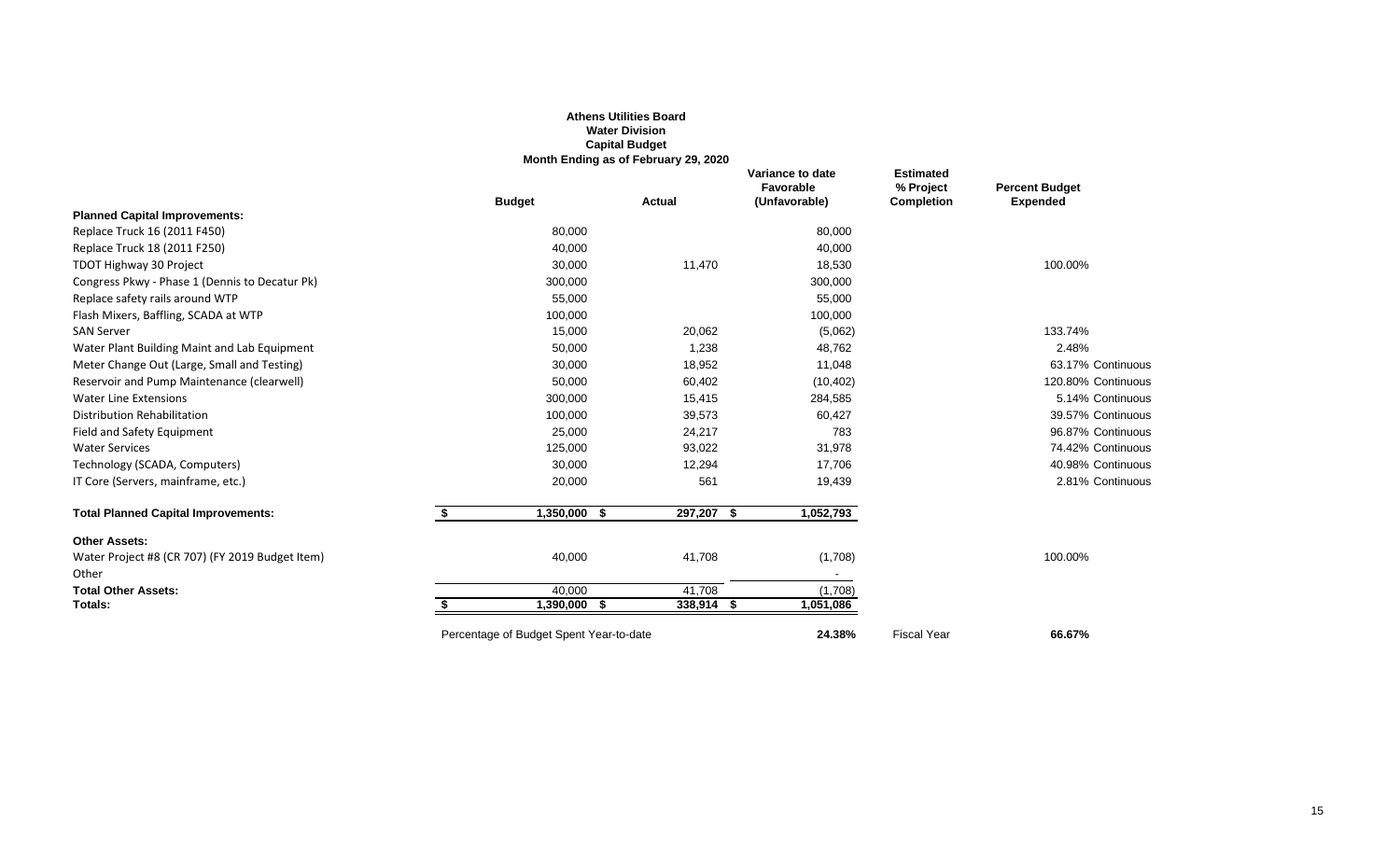#### **ATHENS UTILITIES BOARD GAS DIVISION BALANCE SHEET February 29, 2020**

|               | <b>Current Period</b><br><b>February 29, 2020</b> |    | <b>Prior Year</b> |    | Change from<br><b>Prior Year</b> |                                                |    | <b>Current Period</b><br><b>February 29, 2020</b> |    | Prior<br><b>Month</b> | Change<br>from prior<br><b>Month</b> |
|---------------|---------------------------------------------------|----|-------------------|----|----------------------------------|------------------------------------------------|----|---------------------------------------------------|----|-----------------------|--------------------------------------|
|               |                                                   |    |                   |    |                                  | Assets:                                        |    |                                                   |    |                       |                                      |
|               | 5,497,830.87                                      |    | 5,074,372.77      |    | 423,458.10                       | Cash and Cash Equivalents                      |    | 5,497,830.87                                      |    | 5,203,206.95          | 294,623.92                           |
|               | 766.335.78                                        |    | 927,521.15        |    | (161, 185.37)                    | <b>Receivables</b>                             |    | 766.335.78                                        |    | 739,136.03            | 27,199.75                            |
|               | 139,388.37                                        |    | 164,566.67        |    | (25, 178.30)                     | Prepaid Expenses                               |    | 139,388.37                                        |    | 328,331.08            | (188, 942.71)                        |
|               | 0.00                                              |    | 0.00              |    | 0.00                             | Gas Unit Loans                                 |    | 0.00                                              |    | 0.00                  | 0.00                                 |
|               | 128,034.48                                        |    | 122,895.43        |    | 5,139.05                         | Materials and Supplies Inventory               |    | 128,034.48                                        |    | 123,216.02            | 4,818.46                             |
|               | 6,531,589.50                                      |    | 6,289,356.02      |    | 242,233.48                       | <b>Total Current Assets</b>                    |    | 6,531,589.50                                      |    | 6,393,890.08          | 137,699.42                           |
|               | 24,039,688.82                                     |    | 23,633,225.63     |    | 406,463.19                       | Gas Utility Plant, at Cost                     |    | 24,039,688.82                                     |    | 24,097,291.37         | (57,602.55)                          |
|               | (9.630.413.14)                                    |    | (9,094,664.01)    |    | (535, 749.13)                    | Less: Accumulated Depreciation                 |    | (9,630,413.14)                                    |    | (9,647,989.24)        | 17,576.10                            |
|               | 14,409,275.68                                     |    | 14,538,561.62     |    | (129, 285.94)                    | <b>Net Gas Utility Plant</b>                   |    | 14,409,275.68                                     |    | 14,449,302.13         | (40, 026.45)                         |
|               | 325,187.59                                        |    | 189,206.10        |    | 135,981.49                       | <b>Deferred Pension Outflows</b>               |    | 325,187.59                                        |    | 325,187.59            | 0.00                                 |
| - \$          | 21,266,052.77                                     | S. | 21,017,123.74     | \$ | 248,929.03                       | <b>Total Assets</b>                            | s. | 21,266,052.77                                     | S. | 21,168,379.80         | \$<br>97,672.97                      |
|               |                                                   |    |                   |    |                                  |                                                |    |                                                   |    |                       |                                      |
|               |                                                   |    |                   |    |                                  | <b>Liabilities and Retained Earnings:</b>      |    |                                                   |    |                       |                                      |
|               | 0.00                                              |    | 0.00              |    | 0.00                             | Short Term Notes Payable                       |    | 0.00                                              |    | 0.00                  | 0.00                                 |
|               | 289,315.91                                        |    | 347,742.89        |    | (58, 426.98)                     | <b>Accounts Payable</b>                        |    | 289,315.91                                        |    | 392,670.85            | (103, 354.94)                        |
|               | 95.645.00                                         |    | 102,685.00        |    | (7,040.00)                       | <b>Customer Deposits</b>                       |    | 95,645.00                                         |    | 96,405.00             | (760.00)                             |
|               | 75,265.64                                         |    | 84,686.17         |    | (9,420.53)                       | <b>Accrued Liabilities</b>                     |    | 75,265.64                                         |    | 73,773.17             | 1,492.47                             |
|               | 460,226.55                                        |    | 535,114.06        |    | (74, 887.51)                     | <b>Total Current Liabilities</b>               |    | 460,226.55                                        |    | 562,849.02            | (102, 622.47)                        |
|               | 442,973.70                                        |    | 366.817.78        |    | 76,155.92                        | <b>Net Pension Liability</b>                   |    | 442,973.70                                        |    | 433,907.56            | 9,066.14                             |
|               | 34,666.96                                         |    | 43,761.34         |    | (9,094.38)                       | Deferred Pension Inflows                       |    | 34,666.96                                         |    | 34,666.96             | 0.00                                 |
|               | 20,328,185.56                                     |    | 20,071,430.56     |    | 256,755.00                       | <b>Net Position</b>                            |    | 20,328,185.56                                     |    | 20,136,956.26         | 191,229.30                           |
| $\frac{1}{2}$ | 21.266.052.77                                     |    | 21,017,123.74     | S  | 248,929.03                       | <b>Total Liabilities and Retained Earnings</b> | S  | 21,266,052.77                                     |    | 21,168,379.80         | 97,672.97                            |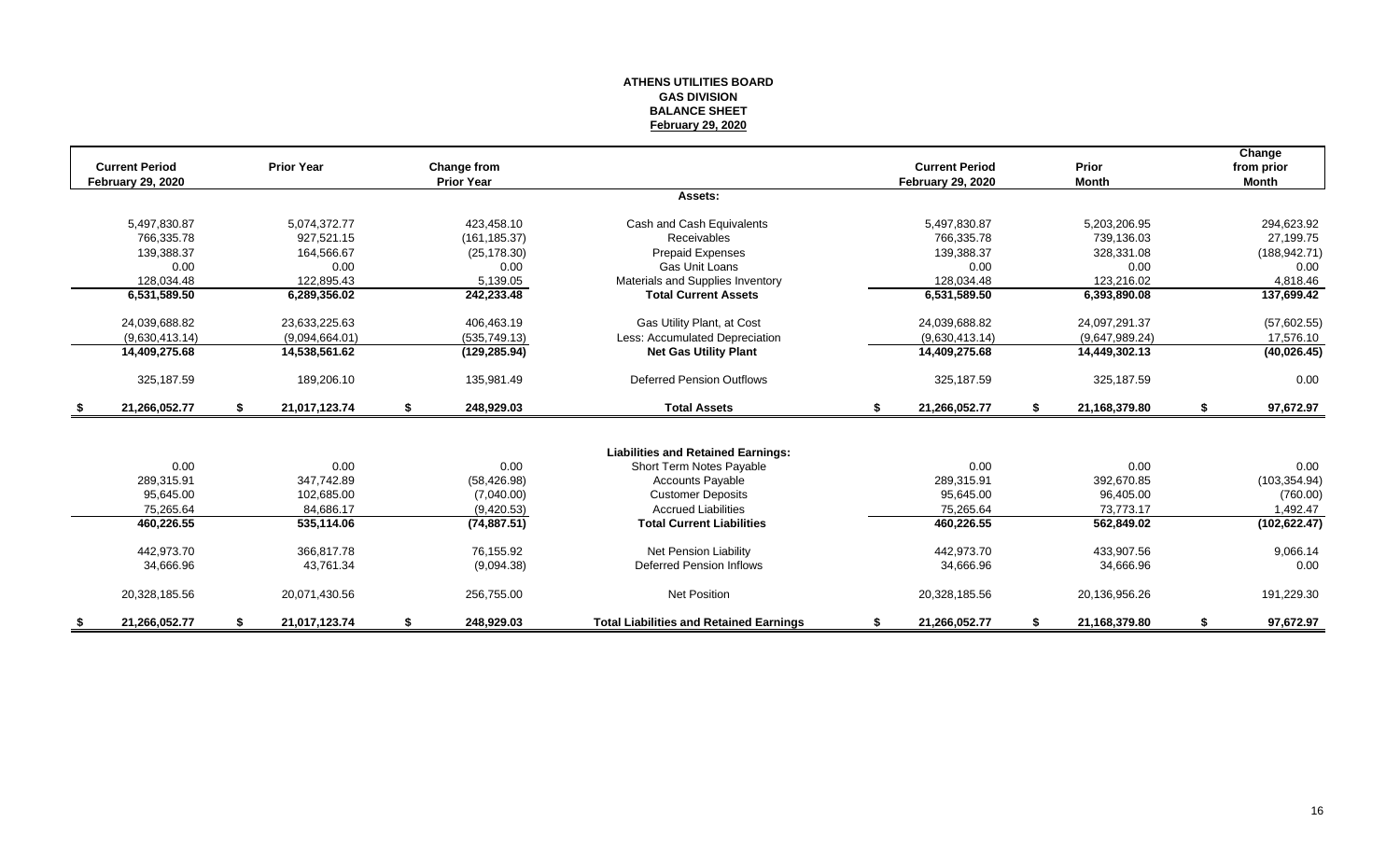# Athens Utilities Board Profit and Loss Statement - Gas February 29, 2020

|                          |                   | Variance      |                                           | Current                  | Current           | Variance      |
|--------------------------|-------------------|---------------|-------------------------------------------|--------------------------|-------------------|---------------|
| Year-to-Date             | Year-to-Date      | Favorable     |                                           | Month                    | Month             | Favorable     |
| <b>February 29, 2020</b> | <b>Prior Year</b> | (Unfavorable) |                                           | <b>February 29, 2020</b> | <b>Prior Year</b> | (Unfavorable) |
|                          |                   |               | <b>REVENUE:</b>                           |                          |                   |               |
| 1,478,276.24             | 1,725,491.93      | (247, 215.69) | Residential                               | 398,404.11               | 514,758.51        | (116, 354.40) |
| 1,108,828.01             | 1,244,726.53      | (135, 898.52) | Small Commercial                          | 271.717.24               | 319,376.97        | (47, 659.73)  |
| 623,378.48               | 547,780.43        | 75,598.05     | Large Commercial                          | 106,542.86               | 98,530.80         | 8,012.06      |
| 805,833.55               | 861,821.55        | (55,988.00)   | Interruptible                             | 121,824.59               | 126,484.54        | (4,659.95)    |
| 6,942.45                 | 8,658.30          | (1,715.85)    | <b>CNG</b>                                | 543.92                   | 1,201.84          | (657.92)      |
| 49,211.59                | 39,654.61         | 9,556.98      | Fees and Other Gas Revenues               | 5,245.11                 | 7,329.67          | (2,084.56)    |
| 4,072,470.32             | 4,428,133.35      | (355,663.03)  | <b>Total Revenue</b>                      | 904,277.83               | 1,067,682.33      | (163, 404.50) |
| 2,283,251.67             | 2,843,192.68      | 559,941.01    | Purchased supply                          | 468,772.76               | 428,607.45        | (40, 165.31)  |
| 1,789,218.65             | 1,584,940.67      | 204,277.98    | <b>Contribution Margin</b>                | 435,505.07               | 639,074.88        | (203, 569.81) |
|                          |                   |               | <b>OPERATING EXPENSES:</b>                |                          |                   |               |
| 275,068.65               | 258,178.52        | (16,890.13)   | <b>Distribution Expense</b>               | 29,777.86                | 30,806.33         | 1,028.47      |
| 273,559.63               | 215.622.19        | (57, 937.44)  | Customer Service and Customer Acct. Exp.  | 57,765.05                | 25,901.96         | (31,863.09)   |
| 443,836.88               | 419,223.59        | (24, 613.29)  | Administrative and General Expense        | 56,214.00                | 43,953.46         | (12, 260.54)  |
| 992,465.16               | 893,024.30        | (99, 440.86)  | <b>Total operating expenses</b>           | 143,756.91               | 100,661.75        | (43,095.16)   |
|                          |                   |               | <b>Maintenance Expense</b>                |                          |                   |               |
| 173,674.32               | 146,448.58        | (27, 225.74)  | <b>Distribution Expense</b>               | 22,779.39                | 17,228.42         | (5,550.97)    |
| 6,438.04                 | 7,401.98          | 963.94        | Administrative and General Expense        | 693.73                   | 774.59            | 80.86         |
| 180,112.36               | 153,850.56        | (26, 261.80)  | <b>Total Maintenance Expense</b>          | 23,473.12                | 18,003.01         | (5,470.11)    |
|                          |                   |               | <b>Other Operating Expenses</b>           |                          |                   |               |
| 427,065.21               | 416,580.51        | (10, 484.70)  | Depreciation                              | 53,483.04                | 52,990.01         | (493.03)      |
| 158.914.99               | 160.071.60        | 1.156.61      | <b>Tax Equivalents</b>                    | 18.945.40                | 19,981.91         | 1,036.51      |
| 585,980.20               | 576,652.11        | (9,328.09)    | <b>Total Other Operating Expenses</b>     | 72,428.44                | 72,971.92         | 543.48        |
| 4,041,809.39             | 4,466,719.65      | 424,910.26    | <b>Operating and Maintenance Expenses</b> | 708,431.23               | 620,244.13        | (88, 187.10)  |
| 30,660.93                | (38,586.30)       | 69,247.23     | <b>Operating Income</b>                   | 195,846.60               | 447,438.20        | (251, 591.60) |
| 42,201.17                | 38,993.43         | 3,207.74      | Other Income                              | 4,548.32                 | 20,086.65         | (15,538.33)   |
| 72,862.10                | 407.13            | 72,454.97     | <b>Total Income</b>                       | 200,394.92               | 467,524.85        | (267, 129.93) |
| 28,233.47                | 13,550.77         | (14,682.70)   | Miscellaneous Income Deductions           | 9,165.62                 | 1,104.85          | (8,060.77)    |
| 44,628.63                | (13, 143.64)      | 57,772.27     | <b>Net Income Before Extraordinary</b>    | 191,229.30               | 466,420.00        | (275, 190.70) |
| 0.00                     | 0.00              | 0.00          | Grants, Contributions, Extraordinary      | 0.00                     | 0.00              | 0.00          |
| 44,628.63                | (13, 143.64)      | 57,772.27     | <b>Change in Net Assets</b>               | 191,229.30               | 466,420.00        | (275, 190.70) |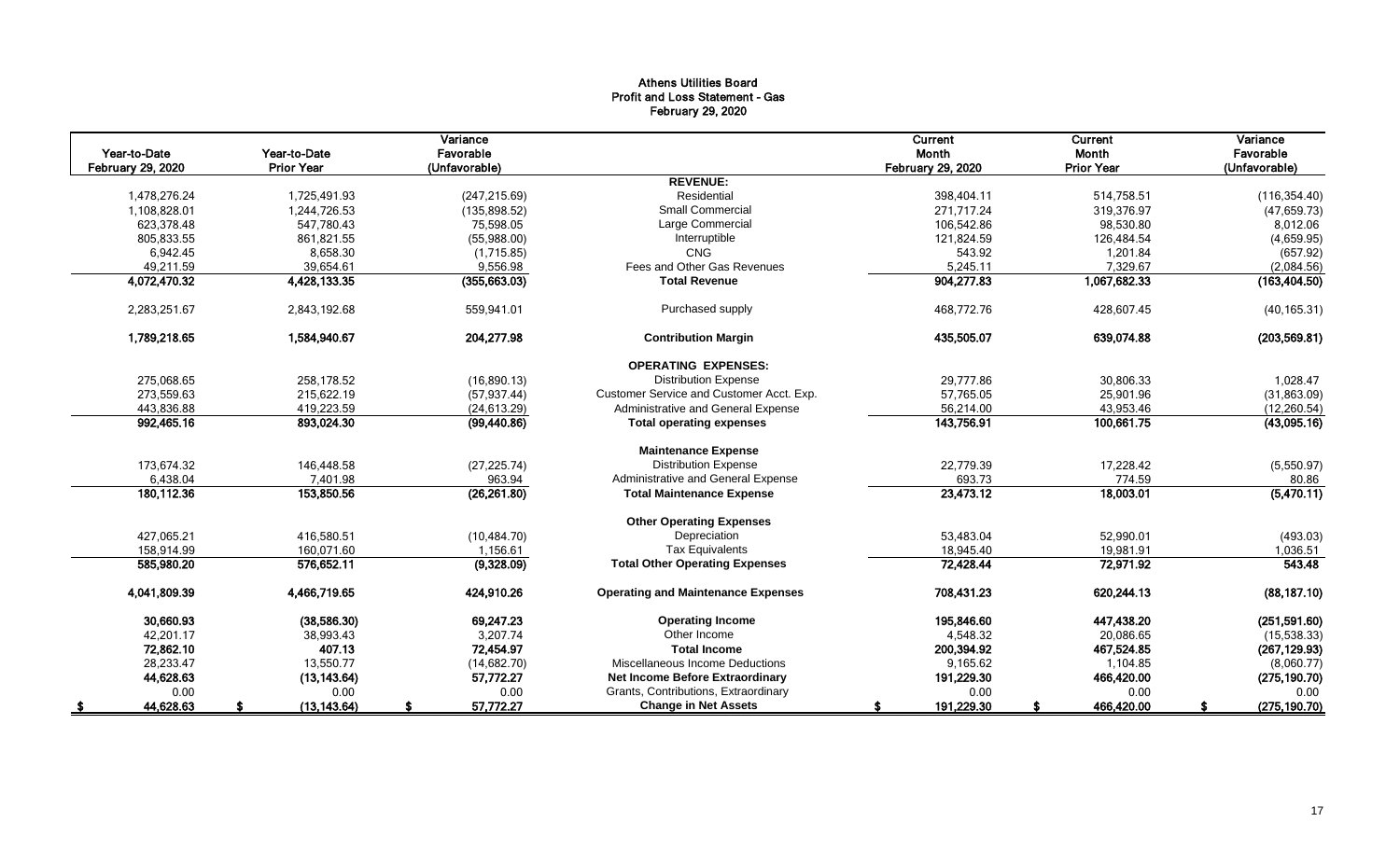# Athens Utilities Board Budget Comparison - Gas February 29, 2020

| Year-to-Date      | Year-to-Date        | $Y-T-D$          | <b>Description</b>                        | <b>Current Month</b> | <b>Monthly</b>   | <b>Budget</b>       |
|-------------------|---------------------|------------------|-------------------------------------------|----------------------|------------------|---------------------|
| February 29, 2020 | <b>Budget</b>       | Variance         |                                           | February 29, 2020    | <b>Budget</b>    | Variance            |
|                   |                     |                  | <b>REVENUE:</b>                           |                      |                  |                     |
| 1,478,276.24      | 1,593,997.70        | (115, 721.46)    | Residential                               | 398,404.11           | 507,914.14       | (109, 510.03)       |
| 1,108,828.01      | 1,141,523.39        | (32,695.38)      | <b>Small Commercial</b>                   | 271,717.24           | 318,730.98       | (47, 013.74)        |
| 623,378.48        | 546,572.37          | 76,806.11        | Large Commercial                          | 106,542.86           | 111,652.09       | (5, 109.23)         |
| 805,833.55        | 812,322.05          | (6,488.50)       | Interruptible                             | 121,824.59           | 117,536.08       | 4,288.51            |
| 6,942.45          | 8,666.67            | (1,724.22)       | <b>CNG</b>                                | 543.92               | 1,083.33         | (539.41)            |
| 49,211.59         | 45.806.69           | 3,404.90         | Fees and Other Gas Revenues               | 5,245.11             | 6,379.53         | (1, 134.42)         |
| 4,072,470.32      | 4,148,888.87        | (76, 418.55)     | <b>Total Revenue</b>                      | 904,277.83           | 1,063,296.16     | (159, 018.33)       |
| 2,283,251.67      | 2,769,195.22        | 485,943.55       | Purchased supply                          | 468,772.76           | 539,333.64       | 70,560.88           |
| 1,789,218.65      | 1,379,693.65        | 409,525.00       | <b>Contribution Margin</b>                | 435,505.07           | 523,962.52       | (88, 457.45)        |
|                   |                     |                  | <b>OPERATING EXPENSES:</b>                |                      |                  |                     |
| 275,068.65        | 237, 151.24         | (37, 917.41)     | <b>Distribution Expense</b>               | 29.777.86            | 26,106.95        | (3,670.91)          |
| 273,559.63        | 217,584.89          | (55, 974.74)     | Cust. Service and Cust. Acct. Expense     | 57,765.05            | 21,725.70        | (36,039.35)         |
| 443.836.88        | 507,621.38          | 63,784.50        | Administrative and General Expense        | 56,214.00            | 54,450.54        | (1,763.46)          |
| 992,465.16        | 962,357.52          | (30, 107.64)     | <b>Total operating expenses</b>           | 143,756.91           | 102,283.18       | (41, 473.73)        |
|                   |                     |                  | <b>Maintenance Expense</b>                |                      |                  |                     |
| 173,674.32        | 143,748.38          | (29, 925.94)     | <b>Distribution Expense</b>               | 22,779.39            | 20,833.76        | (1,945.63)          |
| 6,438.04          | 8,302.55            | 1,864.51         | Administrative and General Expense        | 693.73               | 1,608.77         | 915.04              |
| 180,112.36        | 152,050.92          | (28,061.44)      | <b>Total Maintenance Expense</b>          | 23,473.12            | 22,442.53        | (1,030.59)          |
|                   |                     |                  | <b>Other Operating Expenses</b>           |                      |                  |                     |
| 427.065.21        | 392.913.72          | (34, 151.49)     | Depreciation                              | 53.483.04            | 49,501.90        | (3,981.14)          |
| 158,914.99        | 167,130.96          | 8,215.97         | <b>Tax Equivalents</b>                    | 18,945.40            | 20,714.54        | 1,769.14            |
| 585,980.20        | 560,044.68          | (25, 935.52)     | <b>Total Other Operating Expenses</b>     | 72,428.44            | 70,216.44        | (2,212.00)          |
| 4,041,809.39      | 4,443,648.34        | 401,838.95       | <b>Operating and Maintenance Expenses</b> | 708,431.23           | 734,275.80       | 25,844.57           |
| 30.660.93         | (294, 759.47)       | 325,420.40       | <b>Operating Income</b>                   | 195,846.60           | 329,020.36       | (133, 173.76)       |
| 42,201.17         | 21,865.03           | 20,336.14        | Other Income                              | 4,548.32             | 13,091.48        | (8,543.16)          |
| 72,862.10         | (272, 894.44)       | 345,756.54       | <b>Total Income</b>                       | 200,394.92           | 342,111.84       | (141, 716.92)       |
| 28,233.47         | 9,844.98            | (18, 388.49)     | Miscellaneous Income Deductions           | 9,165.62             | (238.39)         | (9,404.01)          |
| 44,628.63         | (282, 739.42)       | 327,368.05       | <b>Net Before Extraordinary</b>           | 191,229.30           | 342,350.23       | (151, 120.93)       |
| 0.00              | 0.00                | 0.00             | Grants, Contributions, Extraordinary      | 0.00                 | 0.00             | 0.00                |
| 44,628.63<br>-5   | (282, 739.42)<br>\$ | 327,368.05<br>\$ | <b>Change in Net Assets</b>               | 191,229.30<br>S      | 342,350.23<br>\$ | (151, 120.93)<br>\$ |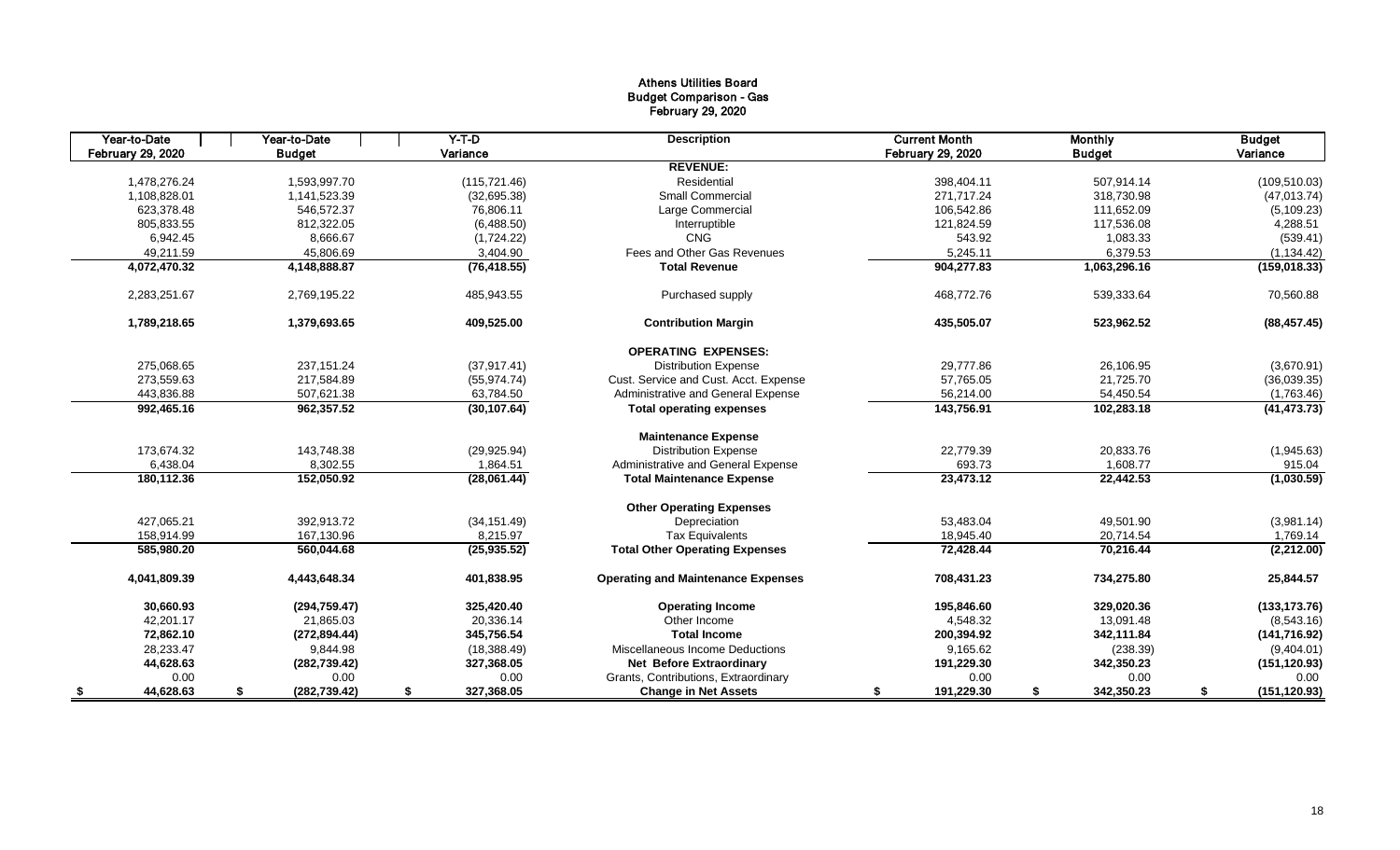### **Athens Utilities Board Gas Division STATEMENTS OF CASH FLOWS February 29, 2020**

| Year-to-Date             |    | Year-to-Date      | Variance            |                                                              | <b>Month to Date</b>     |    | <b>Month to Date</b> | Variance            |
|--------------------------|----|-------------------|---------------------|--------------------------------------------------------------|--------------------------|----|----------------------|---------------------|
| <b>February 29, 2020</b> |    | <b>Prior Year</b> |                     |                                                              | <b>February 29, 2020</b> |    | <b>Prior Year</b>    |                     |
|                          |    |                   |                     | <b>CASH FLOWS FROM OPERATING ACTIVITIES:</b>                 |                          |    |                      |                     |
| 44,628.63                |    | (13, 143.64)      | 57,772.27           | Net Operating Income                                         | 191,229.30               |    | 466,420.00           | (275, 190.70)       |
|                          |    |                   |                     | <b>Adjustments to Reconcile Operating Income</b>             |                          |    |                      |                     |
|                          |    |                   |                     | to Net Cash Provided by Operations:                          |                          |    |                      |                     |
| 427,065.21               |    | 416,580.51        | 10,484.70           | Depreciation                                                 | 53,483.04                |    | 52,990.01            | 493.03              |
|                          |    |                   |                     | <b>Changes in Assets and Liabilities:</b>                    |                          |    |                      |                     |
| (464, 369.77)            |    | (632, 424.29)     | 168.054.52          | Receivables                                                  | (27, 199.75)             |    | (30, 820.89)         | 3,621.14            |
| 0.00                     |    | 0.00              | 0.00                | Due from (to) Other Divisions                                | 0.00                     |    | 0.00                 | 0.00                |
| 68.565.35                |    | 214,336.20        | (145, 770.85)       | <b>Prepaid Expenses</b>                                      | 188.942.71               |    | 97,005.28            | 91,937.43           |
| (9,607.65)               |    | 86.470.66         | (96,078.31)         | <b>Deferred Pension Outflows</b>                             | 0.00                     |    | 0.00                 | 0.00                |
| (7,878.20)               |    | (349.25)          | (7,528.95)          | Materials and Supplies                                       | (4,818.46)               |    | (959.69)             | (3,858.77)          |
| (29.979.27)              |    | 104,502.62        | (134, 481.89)       | <b>Accounts Payable</b>                                      | (103, 354.94)            |    | (117, 435.00)        | 14,080.06           |
| (2,493.78)               |    | 13,987.28         | (16, 481.06)        | <b>Other Current Liabilities</b>                             | 1,492.47                 |    | 2,544.89             | (1,052.42)          |
| (990.00)                 |    | (15,710.00)       | 14.720.00           | <b>Customer Deposits</b>                                     | (760.00)                 |    | (23,585.00)          | 22,825.00           |
| (21,794.69)              |    | (28, 519.22)      | 6,724.53            | <b>Net Pension Liabilities</b>                               | 9,066.14                 |    | 7,243.93             | 1,822.21            |
| 0.00                     |    | 0.00              | 0.00                | <b>Deferred Pension Inflows</b>                              | 0.00                     |    | 0.00                 | 0.00                |
| 36,297.61                |    | 40,007.76         | (3,710.15)          | <b>Retirements and Salvage</b>                               | (4,501.58)               |    | 7,154.05             | (11,655.63)         |
| 0.00                     |    | 0.00              | 0.00                | Gas Unit Loans                                               | 0.00                     |    | 0.00                 | 0.00                |
| 39,443.44                |    | 185,738.63        | (146, 295.19)       | <b>Net Cash from Operating Activities</b>                    | 303,578.93               |    | 460,557.58           | (156, 978.65)       |
|                          |    |                   |                     |                                                              |                          |    |                      |                     |
|                          |    |                   |                     | CASH FROM CAPITAL AND INVESTING ACTIVITIES:                  |                          |    |                      |                     |
| 0.00                     |    | 0.00              | 0.00                | Adjust Net Pension Obligation                                | 0.00                     |    | 0.00                 | 0.00                |
| 0.00                     |    | 0.00              | 0.00                | <b>Prior Period Adjustment</b>                               | 0.00                     |    | 0.00                 | 0.00                |
| 0.00                     |    | 0.00              | 0.00                | Grants, Contributions & Other Extraordinary Income (Expense) | 0.00                     |    | 0.00                 | 0.00                |
| (445, 278.33)            |    | (250, 702.40)     | (194, 575.93)       | Changes in Gas Utility Plant                                 | (8,955.01)               |    | (36, 324.41)         | 27,369.40           |
| (445, 278.33)            |    | (250, 702.40)     | (194, 575.93)       | Net Cash from Capital and Related Investing Activities       | (8,955.01)               |    | (36,324.41)          | 27,369.40           |
|                          |    |                   |                     | <b>Cash from Financing Activities</b>                        |                          |    |                      |                     |
| 0.00                     |    | 0.00              | 0.00                | Short Term Notes Payable                                     | 0.00                     |    | 0.00                 | 0.00                |
| (405, 834.89)            | -S | (64, 963.77)      | \$<br>(340.871.12)  | <b>Net Changes in Cash Position</b>                          | 294,623.92<br>\$         | \$ | 424,233.17           | \$<br>(129, 609.25) |
| 5,903,665.76             |    | 5,139,336.54      | 764,329.22          | Cash at Beginning of Period                                  | 5,203,206.95             |    | 4,650,139.60         | 553,067.35          |
|                          |    |                   |                     |                                                              |                          |    |                      |                     |
| 5,497,830.87             |    | 5,074,372.77      | 423,458.10          | Cash at End of Period                                        | 5,497,830.87             |    | 5,074,372.77         | 423,458.10          |
| (405, 834.89)            | \$ | (64, 963.77)      | \$<br>(340, 871.12) | <b>Changes in Cash and Equivalents</b>                       | 294,623.92<br>\$         | \$ | 424,233.17           | \$<br>(129, 609.25) |

Long-Term Debt \$0.00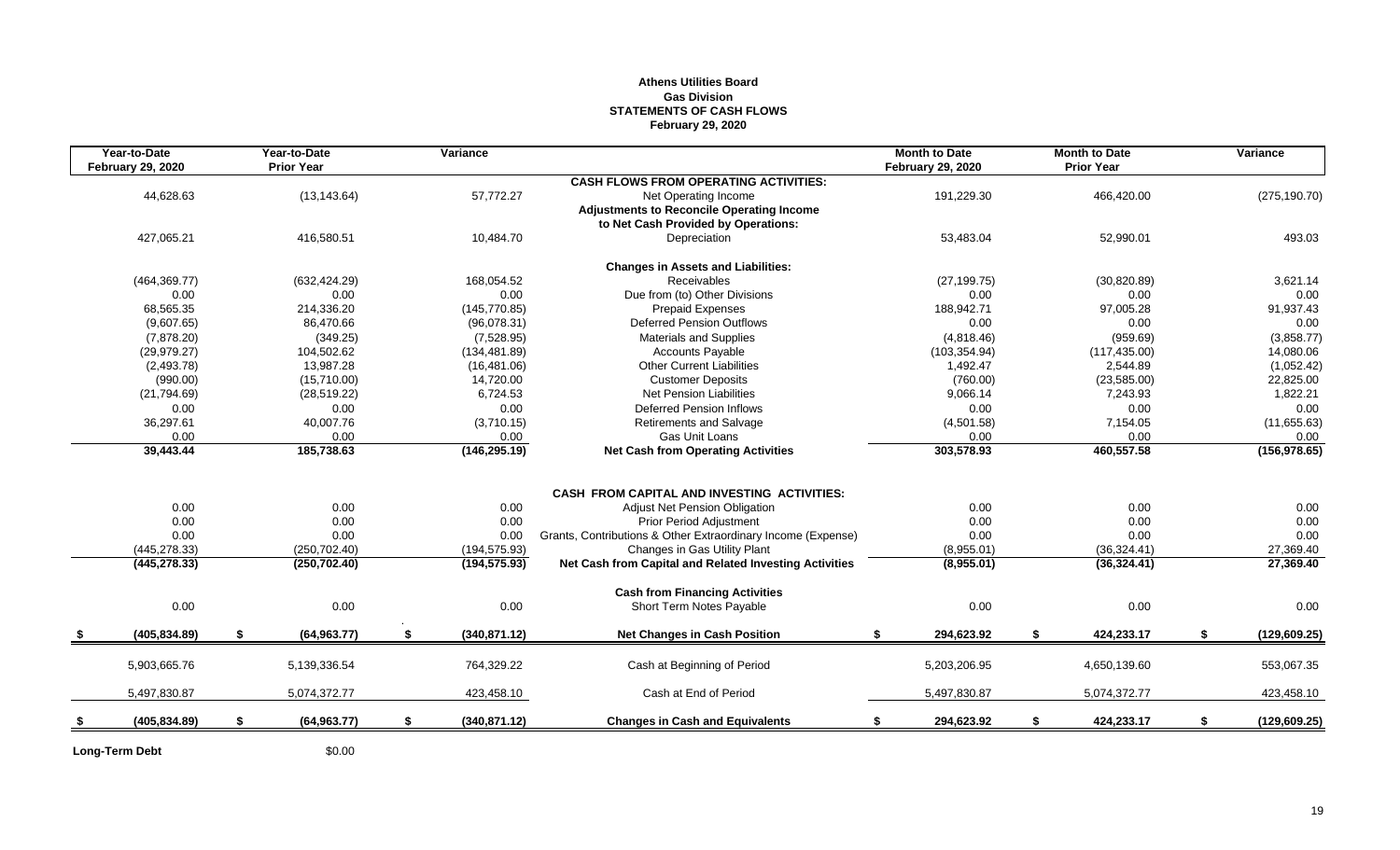#### Athens Utilities Board Statistics Report February 29, 2020

| Gas:                       |         |       |          |            |
|----------------------------|---------|-------|----------|------------|
|                            | Current | Prior |          | # Accounts |
| <b>Number of services:</b> | Month   | Year  | Change   | Change     |
| Residential                | 5,483   | 5,444 | 0.72%    | 39         |
| Small Commercial           | 941     | 938   | 0.32%    |            |
| Large Commercial           | 10      | 10    | $0.00\%$ |            |
| Interruptible              | 6       |       | $0.00\%$ |            |
| <b>CNG</b>                 |         |       | $0.00\%$ |            |
| Total Services             | 6,441   | 6,399 | 0.66%    | 42         |

| Sales Volumes:          |           | <b>Current Month</b> |           | Year-to-Date |                   |           |  |
|-------------------------|-----------|----------------------|-----------|--------------|-------------------|-----------|--|
| Units Sold              | 2/29/2020 | <b>Prior Year</b>    | Change    | 2/29/2020    | <b>Prior Year</b> | Change    |  |
| Residential             | 421,239   | 504,200              | $-16.45%$ | 1,400,850    | 1,573,643         | $-10.98%$ |  |
| <b>Small Commercial</b> | 364,213   | 383,647              | $-5.07\%$ | 1,434,002    | 1,488,253         | $-3.65%$  |  |
| Large Commercial        | 160,896   | 130,333              | 23.45%    | 939,744      | 762,852           | 23.19%    |  |
| Interruptible           | 261,863   | 225,169              | 16.30%II  | 1,712,243    | 1,652,093         | 3.64%     |  |
| <b>CNG</b>              | 2,058     | 2,138                | $-3.74\%$ | 16,809       | 17,017            | $-1.22\%$ |  |
|                         | .210,269  | 1.245.487            | $-2.83%$  | 5,503,648    | 5,493,858         | 0.18%     |  |

| Employment                     |                          |                   |                   |
|--------------------------------|--------------------------|-------------------|-------------------|
|                                | <b>February 29, 2020</b> | <b>Prior Year</b> | <b>Difference</b> |
|                                | 10.00                    | 9.00              | 1.00              |
| Employee Headcount<br>FTE      | 10.15                    | 8.67              | 1.48              |
| $\blacktriangleright$ -T-D FTE | 10.42                    | 9.17              | 1.25              |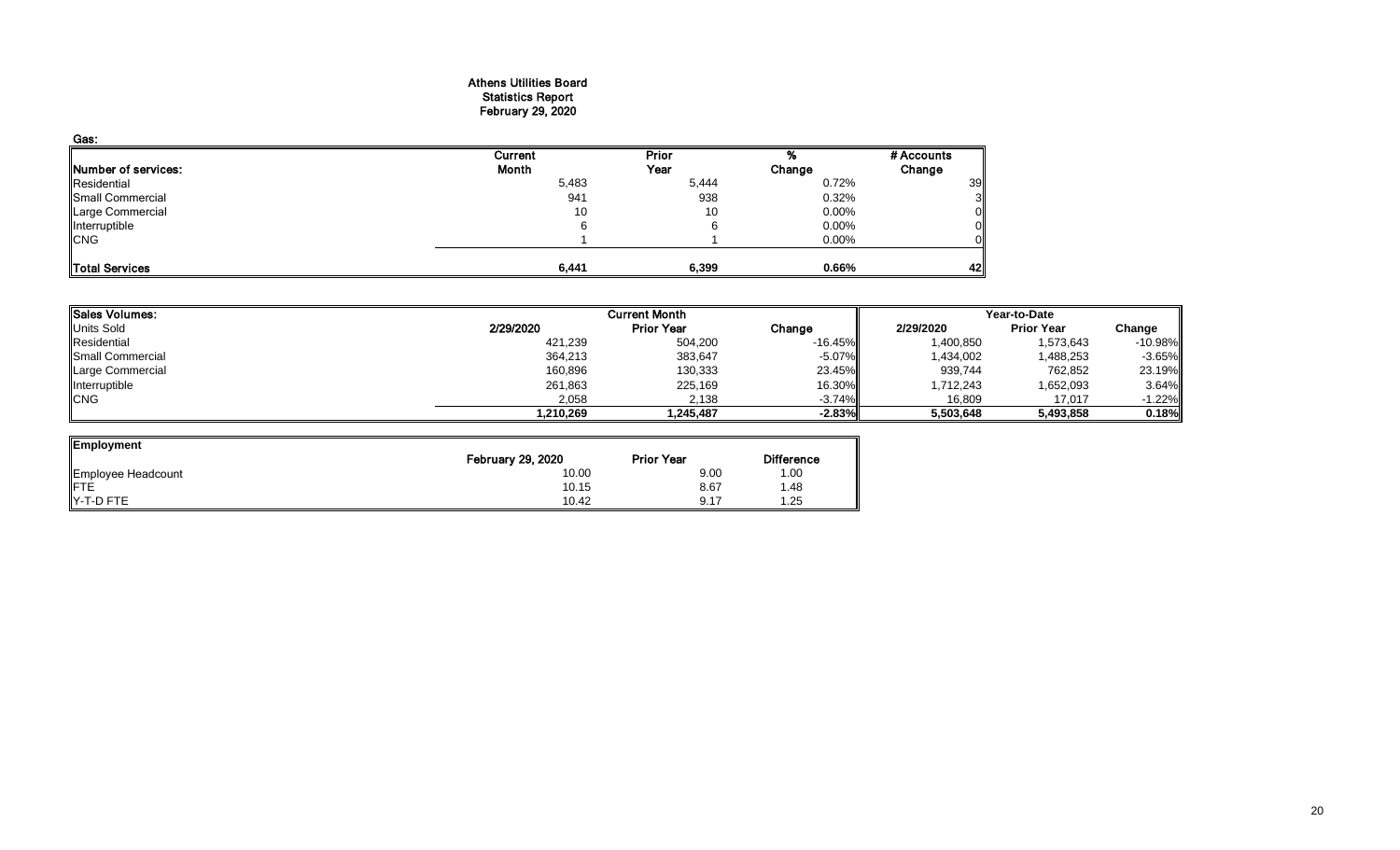#### **Athens Utilities Board Gas Division Capital Budget Month Ending as of February 29, 2020**

|                                               | <b>Budget</b>                           | Actual       | Variance to date<br><b>Favorable</b><br>(Unfavorable) | <b>Estimated</b><br>% Project<br><b>Completion</b> | <b>Percent Budget</b><br><b>Expended</b> |
|-----------------------------------------------|-----------------------------------------|--------------|-------------------------------------------------------|----------------------------------------------------|------------------------------------------|
| <b>Planned Capital Improvements:</b>          |                                         |              |                                                       |                                                    |                                          |
| Truck 5 (Meter Reader)                        | 40,000                                  |              | 40,000                                                |                                                    |                                          |
| Truck 30 (2010) if not purchased FY 2019      | 40,000                                  |              | 40,000                                                |                                                    |                                          |
| Truck 22 (2013) w/utility bed - service truck | 50,000                                  | 46,498       | 3,502                                                 | 100%                                               | 93.00%                                   |
| Truck 34(2014) locating tk                    | 40,000                                  | 21,473       | 18,527                                                |                                                    | 53.68%                                   |
| Upgrading Cathodic Protection Field -         | 15,000                                  |              | 15,000                                                |                                                    |                                          |
| <b>Replace Mechanical Correctors</b>          | 10,000                                  |              | 10,000                                                |                                                    |                                          |
| <b>Replace Pressue Charts</b>                 | 6,500                                   |              | 6,500                                                 |                                                    |                                          |
| Replace Leak Machines                         | 10,000                                  |              | 10,000                                                |                                                    |                                          |
| 25% of 5 Year Leak Survey                     | 30,000                                  |              | 30,000                                                |                                                    |                                          |
| Rock Hammer for Komatsu (Trac Hoe)            | 15,000                                  | 14,500       | 500                                                   | 100%                                               | 96.67%                                   |
| Mini-Max 3/4" HeatFusion Machine              | 4,000                                   |              | 4,000                                                 |                                                    |                                          |
| Replace Locating Equipment - Digital          | 5,000                                   |              | 5,000                                                 |                                                    |                                          |
| <b>Tilt Trailer</b>                           | 10,500                                  | 10,000       | 500                                                   | 100%                                               | 95.24%                                   |
| Quick Coupler for Komatsu (Trac Hoe)          | 1,796                                   |              | 1,796                                                 |                                                    | Continuous                               |
| Replace Odorant System - Athens / Riceville   | 25,000                                  |              | 25,000                                                |                                                    | Continuous                               |
| <b>SAN Server</b>                             | 11,400                                  | 15,247       | (3, 847)                                              |                                                    | 133.74% Continuous                       |
| System Improvement                            | 60,000                                  |              | 60,000                                                |                                                    | Continuous                               |
| Main                                          | 100,000                                 | 41,607       | 58,393                                                |                                                    | 41.61% Continuous                        |
| Services                                      | 130,000                                 | 189,352      | (59, 352)                                             |                                                    | 145.66% Continuous                       |
| <b>CNG Conversions</b>                        | 70,000                                  | 36,108       | 33,892                                                |                                                    | 51.58% Continuous                        |
| IT Core (Servers, mainframe, etc.)            | 20,000                                  | 1,258        | 18,742                                                |                                                    | 6.29% Continuous                         |
| <b>Total Planned Capital Improvements:</b>    | \$<br>694,196 \$                        | $376,044$ \$ | 318,152                                               |                                                    |                                          |
| <b>Other Assets:</b>                          |                                         |              |                                                       |                                                    |                                          |
| <b>Meter Testing</b>                          |                                         | 5,374        | (5, 374)                                              |                                                    |                                          |
| Cashier Area Rennovation (FY 2019 Budget)     | 50,000                                  | 49,278       | 722                                                   |                                                    |                                          |
| Replace Truck 53 (FY 2019 Budget)             | 50,000                                  | 42,998       | 7,002                                                 |                                                    |                                          |
| Other                                         |                                         | 8,030        | (8,030)                                               |                                                    |                                          |
| <b>Total Other Assets:</b>                    |                                         | $105,679$ \$ | (5,679)                                               |                                                    |                                          |
| Totals:                                       | 694,196                                 | 481,723 \$   | 312,473                                               |                                                    |                                          |
|                                               | Percentage of Budget Spent Year-to-date |              | 69.39%                                                | <b>Fiscal Year</b>                                 | 66.67%                                   |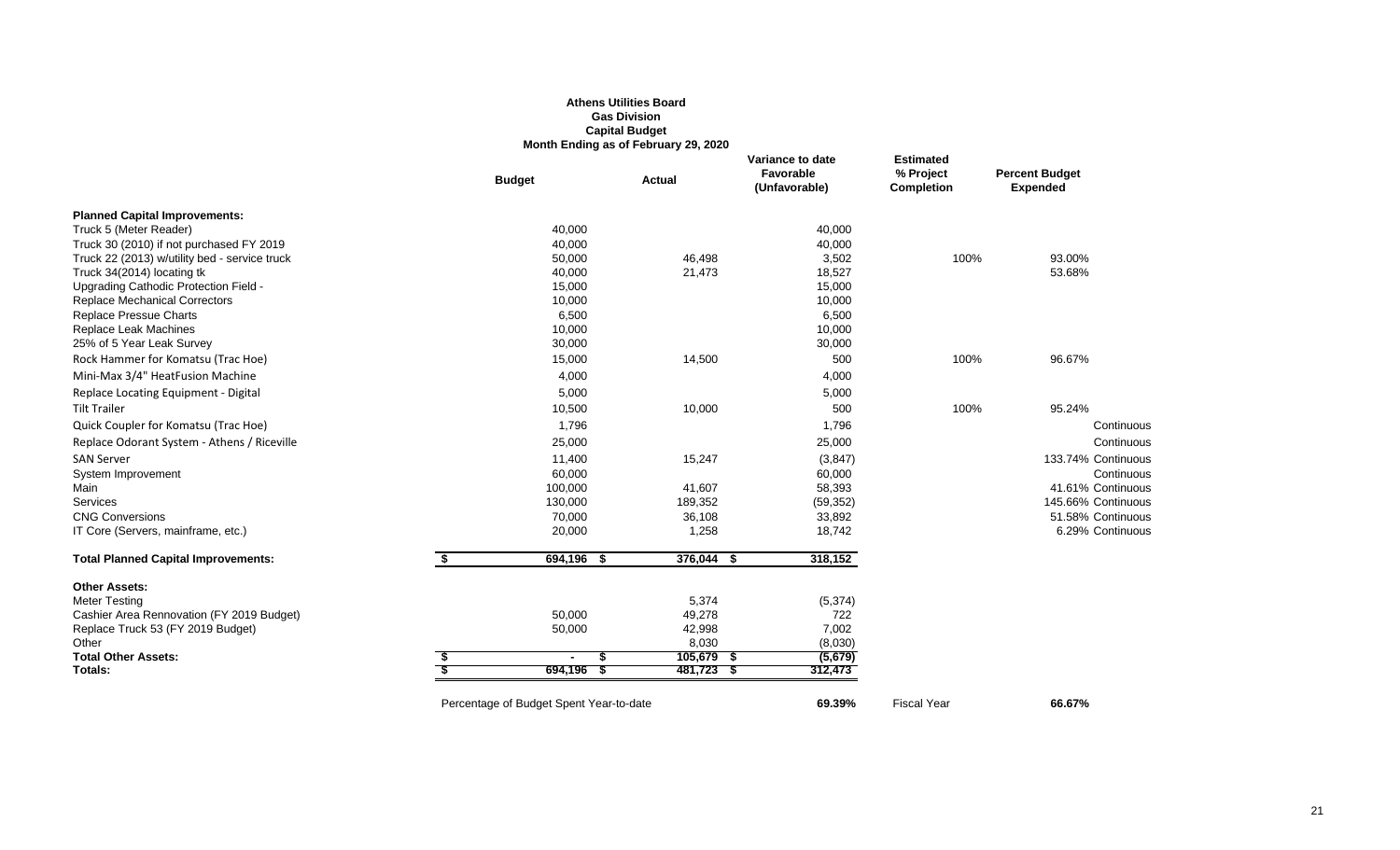#### **ATHENS UTILITIES BOARD WASTEWATER DIVISION BALANCE SHEET February 29, 2020**

|    | <b>Current Period</b>    | <b>Prior Year</b>   | <b>Change from</b> |                                            | <b>Current Period</b>    | Prior               | Change<br>from prior |
|----|--------------------------|---------------------|--------------------|--------------------------------------------|--------------------------|---------------------|----------------------|
|    | <b>February 29, 2020</b> |                     | <b>Prior Year</b>  |                                            | <b>February 29, 2020</b> | <b>Month</b>        | <b>Month</b>         |
|    |                          |                     |                    | Assets:                                    |                          |                     |                      |
|    | 4,621,156.38             | 4,710,350.42        | (89, 194.04)       | Cash and Cash Equivalents                  | 4,621,156.38             | 4,338,492.39        | 282,663.99           |
|    | 493,644.52               | 571,045.02          | (77, 400.50)       | Receivables                                | 493,644.52               | 851,870.09          | (358, 225.57)        |
|    | 0.00                     | 0.00                | 0.00               | Short Term Balances Due from Other Div.    | 0.00                     | 0.00                | 0.00                 |
|    | 69,638.42                | 61,679.54           | 7,958.88           | Prepaid Expenses                           | 69,638.42                | 84,866.92           | (15, 228.50)         |
|    | 312,486.95               | 291,237.61          | 21,249.34          | Materials and Supplies Inventory           | 312,486.95               | 313,069.92          | (582.97)             |
|    | 5,496,926.27             | 5,634,312.59        | (137, 386.32)      | <b>Total Current Assets</b>                | 5,496,926.27             | 5,588,299.32        | (91, 373.05)         |
|    | 0.00                     | 0.00                | 0.00               | Bond and Interest Sinking Fund and Reserve | 0.00                     | 0.00                | 0.00                 |
|    | 0.00                     | 0.00                | 0.00               | Reserve and Other                          | 0.00                     | 0.00                | 0.00                 |
|    | 0.00                     | 0.00                | 0.00               | <b>Total Restricted Assets</b>             | 0.00                     | 0.00                | 0.00                 |
|    | 0.00                     | 299,999.31          | (299, 999.31)      | Debt Issue Costs, Net of Amortization      | 0.00                     | 0.00                | 0.00                 |
|    | 510,520.69               | 0.00                | 510,520.69         | <b>Deferred Pension Outflows</b>           | 510,520.69               | 510,520.69          | 0.00                 |
|    | 56,422,319.85            | 54,987,635.88       | 1,434,683.97       | Sewer Utility Plant, at Cost               | 56,422,319.85            | 56,842,631.19       | (420, 311.34)        |
|    | (21,066,977.71)          | (19,932,215.09)     | (1, 134, 762.62)   | Less: Accumulated Depreciation             | (21,066,977.71)          | (21, 393, 090.62)   | 326,112.91           |
|    | 35, 355, 342. 14         | 35,055,420.79       | 299,921.35         | <b>Net Sewer Utility Plant</b>             | 35,355,342.14            | 35,449,540.57       | (94, 198.43)         |
|    | 35,865,862.83            | 35,355,420.10       | 510,442.73         | <b>Total Long Term Assets</b>              | 35,865,862.83            | 35,960,061.26       | (94, 198.43)         |
| -S | 41,362,789.10            | \$<br>40,989,732.69 | \$<br>373,056.41   | <b>Total Assets</b>                        | \$<br>41,362,789.10      | \$<br>41,548,360.58 | \$<br>(185, 571.48)  |
|    |                          |                     |                    | <b>Liabilities and Retained Earnings:</b>  |                          |                     |                      |
|    | 56,440.73                | 93,906.10           | (37, 465.37)       | <b>Accounts Payable</b>                    | 56,440.73                | 84,075.95           | (27, 635.22)         |
|    | 59,315.00                | 61,455.00           | (2, 140.00)        | <b>Customer Deposits</b>                   | 59,315.00                | 59,755.00           | (440.00)             |
|    | 163,979.03               | 152,180.66          | 11,798.37          | <b>Other Current Liabilities</b>           | 163,979.03               | 161,353.79          | 2,625.24             |
|    | 279,734.76               | 307,541.76          | (27, 807.00)       | <b>Total Current Liabilities</b>           | 279,734.76               | 305,184.74          | (25, 449.98)         |
|    | 0.00                     | 0.00                | 0.00               | <b>Bonds Payable</b>                       | 0.00                     | 0.00                | 0.00                 |
|    | 1,775,949.43             | 1,910,814.77        | (134, 865.34)      | Notes Payable - State of Tennessee         | 1,775,949.43             | 1,787,309.75        | (11,360.32)          |
|    | 13.590.578.39            | 14,637,095.89       | (1,046,517.50)     | Notes Payable - Other                      | 13,590,578.39            | 13.590.578.39       | 0.00                 |
|    | 682,417.08               | 567,707.79          | 114,709.29         | Net Pension Liability                      | 682,417.08               | 668,495.97          | 13,921.11            |
|    | 53,070.27                | 66.900.29           | (13,830.02)        | <b>Deferred Pension Inflows</b>            | 53,070.27                | 53.070.27           | 0.00                 |
|    | 16,102,015.17            | 17,182,518.74       | (1,080,503.57)     | <b>Total Long Term Liabilities</b>         | 16,102,015.17            | 16,099,454.38       | 2,560.79             |
|    | 24,981,039.17            | 23,542,376.54       | 1,438,662.63       | Net Position                               | 24,981,039.17            | 25, 143, 721. 46    | (162, 682.29)        |
|    | 41,362,789.10            | \$<br>41,032,437.04 | \$<br>330,352.06   | <b>Total Liabilities and Net Assets</b>    | \$<br>41,362,789.10      | \$<br>41,548,360.58 | \$<br>(185, 571.48)  |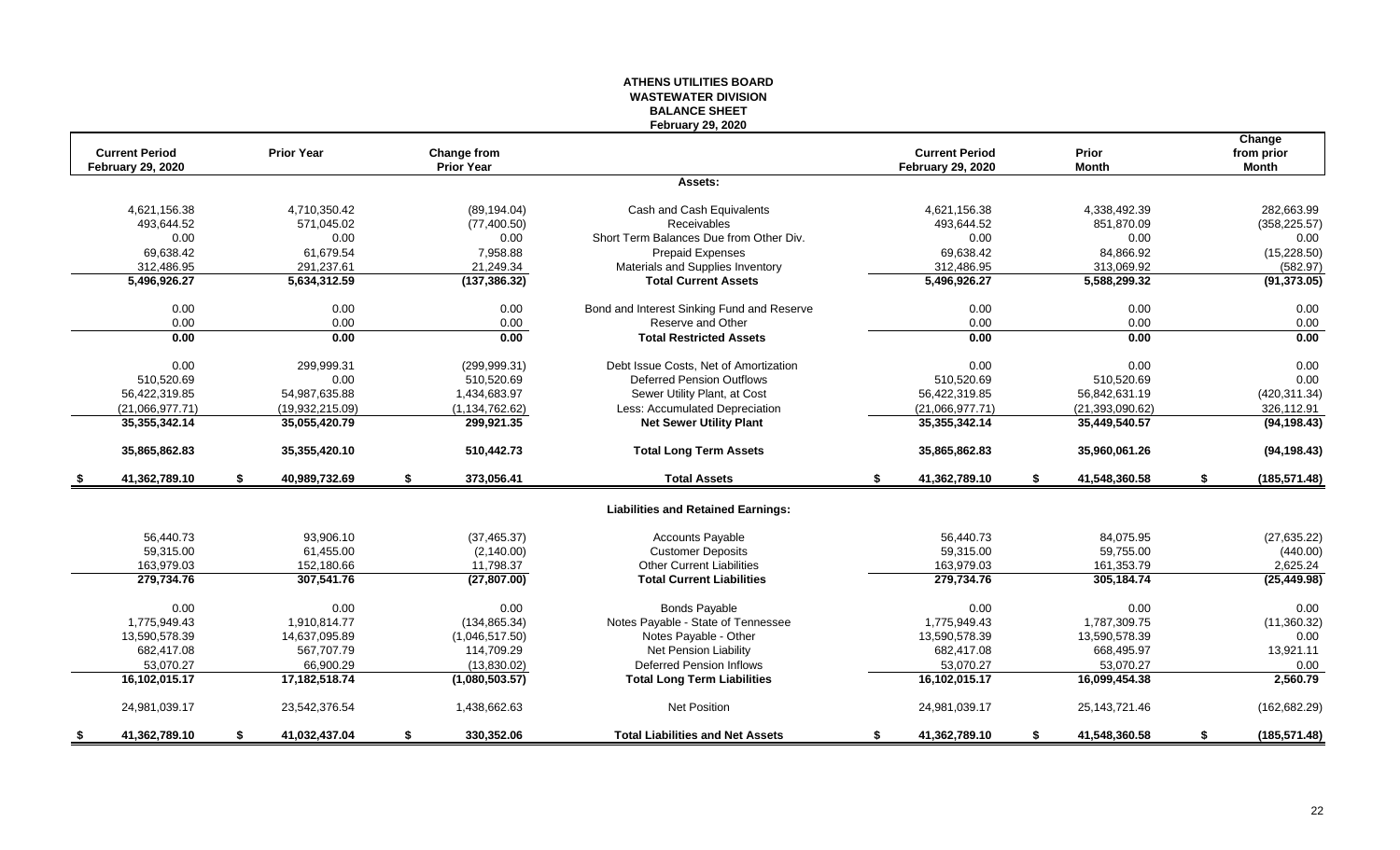# Athens Utilities Board Profit and Loss Statement - Wastewater February 29, 2020

| Year-to-Date<br>February 29, 2020 | Year-to-Date<br><b>Prior Year</b> | Variance<br>Favorable<br>(Unfavorable) |                                            | Current<br>Month<br><b>February 29, 2020</b> | <b>Current</b><br>Month<br><b>Prior Year</b> | Variance<br>Favorable<br>(Unfavorable) |
|-----------------------------------|-----------------------------------|----------------------------------------|--------------------------------------------|----------------------------------------------|----------------------------------------------|----------------------------------------|
|                                   |                                   |                                        | <b>REVENUE:</b>                            |                                              |                                              |                                        |
| 1,406,701.35                      | 1,366,255.02                      | 40,446.33                              | Residential                                | 166,969.55                                   | 168,664.03                                   | (1,694.48)                             |
| 1,236,218.72                      | 1,192,462.37                      | 43,756.35                              | Small Commercial                           | 150,374.63                                   | 152,127.00                                   | (1,752.37)                             |
| 1,795,833.75                      | 1,605,516.28                      | 190,317.47                             | Large Commercial                           | 219,798.83                                   | 273,810.33                                   | (54, 011.50)                           |
| 107,564.93                        | 121,688.11                        | (14, 123.18)                           | Other                                      | 15,210.20                                    | 16,313.84                                    | (1, 103.64)                            |
| 4,546,318.75                      | 4,285,921.78                      | 260,396.97                             | <b>Total Revenue</b>                       | 552,353.21                                   | 610,915.20                                   | (58, 561.99)                           |
|                                   |                                   |                                        | <b>OPERATING AND MAINTENANCE EXPENSES:</b> |                                              |                                              |                                        |
| 921,539.66                        | 958,493.09                        | 36,953.43                              | Sewer Treatment Plant Expense              | 108,873.40                                   | 125.788.08                                   | 16,914.68                              |
| 56,949.01                         | 66,035.85                         | 9,086.84                               | <b>Pumping Station Expense</b>             | 9,619.34                                     | 9,803.61                                     | 184.27                                 |
| 223,628.43                        | 194,572.95                        | (29,055.48)                            | <b>General Expense</b>                     | 24,518.44                                    | 22,419.10                                    | (2,099.34)                             |
| 391,725.58                        | 93.092.61                         | (298, 632.97)                          | Cust. Service and Cust. Acct. Expense      | 297,594.79                                   | 12,237.53                                    | (285, 357.26)                          |
| 623,214.59                        | 592,756.78                        | (30, 457.81)                           | Administrative and General Expense         | 81,812.87                                    | 71,086.85                                    | (10, 726.02)                           |
| 2,217,057.27                      | 1,904,951.28                      | (312, 105.99)                          | <b>Total Operating Expenses</b>            | 522,418.84                                   | 241,335.17                                   | (281,083.67)                           |
|                                   |                                   |                                        | <b>Maintenance Expense</b>                 |                                              |                                              |                                        |
| 114,219.05                        | 110,380.88                        | (3,838.17)                             | Sewer Treatment Plant Expense              | 7,707.66                                     | 13,389.87                                    | 5,682.21                               |
| 54,585.62                         | 59,780.42                         | 5,194.80                               | <b>Pumping Station Expense</b>             | 5,684.66                                     | 5,452.81                                     | (231.85)                               |
| 275,959.14                        | 220,608.91                        | (55, 350.23)                           | <b>General Expense</b>                     | 36,514.80                                    | 38,276.67                                    | 1,761.87                               |
| 3,671.16                          | 5,753.03                          | 2,081.87                               | Administrative and General Expense         | 374.68                                       | 141.60                                       | (233.08)                               |
| 448,434.97                        | 396,523.24                        | (51, 911.73)                           | <b>Total Maintenance Expense</b>           | 50,281.80                                    | 57,260.95                                    | 6,979.15                               |
|                                   |                                   |                                        | <b>Other Operating Expenses</b>            |                                              |                                              |                                        |
| 1,057,243.95                      | 1,042,593.74                      | (14,650.21)                            | Depreciation                               | 129.685.58                                   | 143.012.26                                   | 13,326.68                              |
| 1,057,243.95                      | 1,042,593.74                      | (14,650.21)                            | <b>Total Other Operating Expenses</b>      | 129,685.58                                   | 143,012.26                                   | 13,326.68                              |
| 3,722,736.19                      | 3,344,068.26                      | (378, 667.93)                          | <b>Operating and Maintenance Expenses</b>  | 702,386.22                                   | 441,608.38                                   | (260, 777.84)                          |
| 823,582.56                        | 941,853.52                        | (118, 270.96)                          | <b>Operating Income</b>                    | (150, 033.01)                                | 169,306.82                                   | (319, 339.83)                          |
| 38,219.87                         | 12.134.24                         | 26.085.63                              | Other Income                               | 4,325.25                                     | 1.608.66                                     | 2,716.59                               |
| 861,802.43                        | 953,987.76                        | (92, 185.33)                           | <b>Total Income</b>                        | (145, 707.76)                                | 170,915.48                                   | (316, 623.24)                          |
| 10,584.13                         | 10,646.04                         | 61.91                                  | Other Expense                              | 24.00                                        | 122.40                                       | 98.40                                  |
| 851,218.30                        | 943,341.72                        | (92, 123.42)                           | Net Income Before Debt Expense             | (145, 731.76)                                | 170,793.08                                   | (316, 524.84)                          |
|                                   |                                   |                                        | <b>DEBT RELATED EXPENSES:</b>              |                                              |                                              |                                        |
| 0.00                              | 0.00                              | 0.00                                   | Amortization of Debt Discount              | 0.00                                         | 0.00                                         | 0.00                                   |
| 0.00                              | 0.00                              | 0.00                                   | <b>Bond Interest</b>                       | 0.00                                         | 0.00                                         | 0.00                                   |
| 162,274.75                        | 195,630.37                        | 33,355.62                              | <b>Other Debt Interest</b>                 | 20,720.25                                    | 26,757.80                                    | 6,037.55                               |
| 162,274.75                        | 195,630.37                        | 33,355.62                              | <b>Total debt related expenses</b>         | 20,720.25                                    | 26,757.80                                    | 6,037.55                               |
| 688,943.55                        | 747,711.35                        | (58, 767.80)                           | <b>Net Before Extraordinary</b>            | (166, 452.01)                                | 144,035.28                                   | (310, 487.29)                          |
| 234.707.60                        | 309.430.08                        | (74, 722.48)                           | Grants, Contributions, Extraordinary       | 3,769.72                                     | 33.035.69                                    | (29, 265.97)                           |
| 923,651.15                        | 1,057,141.43                      | (133, 490.28)                          | <b>Change in Net Assets</b>                | (162, 682.29)<br>S                           | 177,070.97<br>£.                             | (339,753.26)<br>S                      |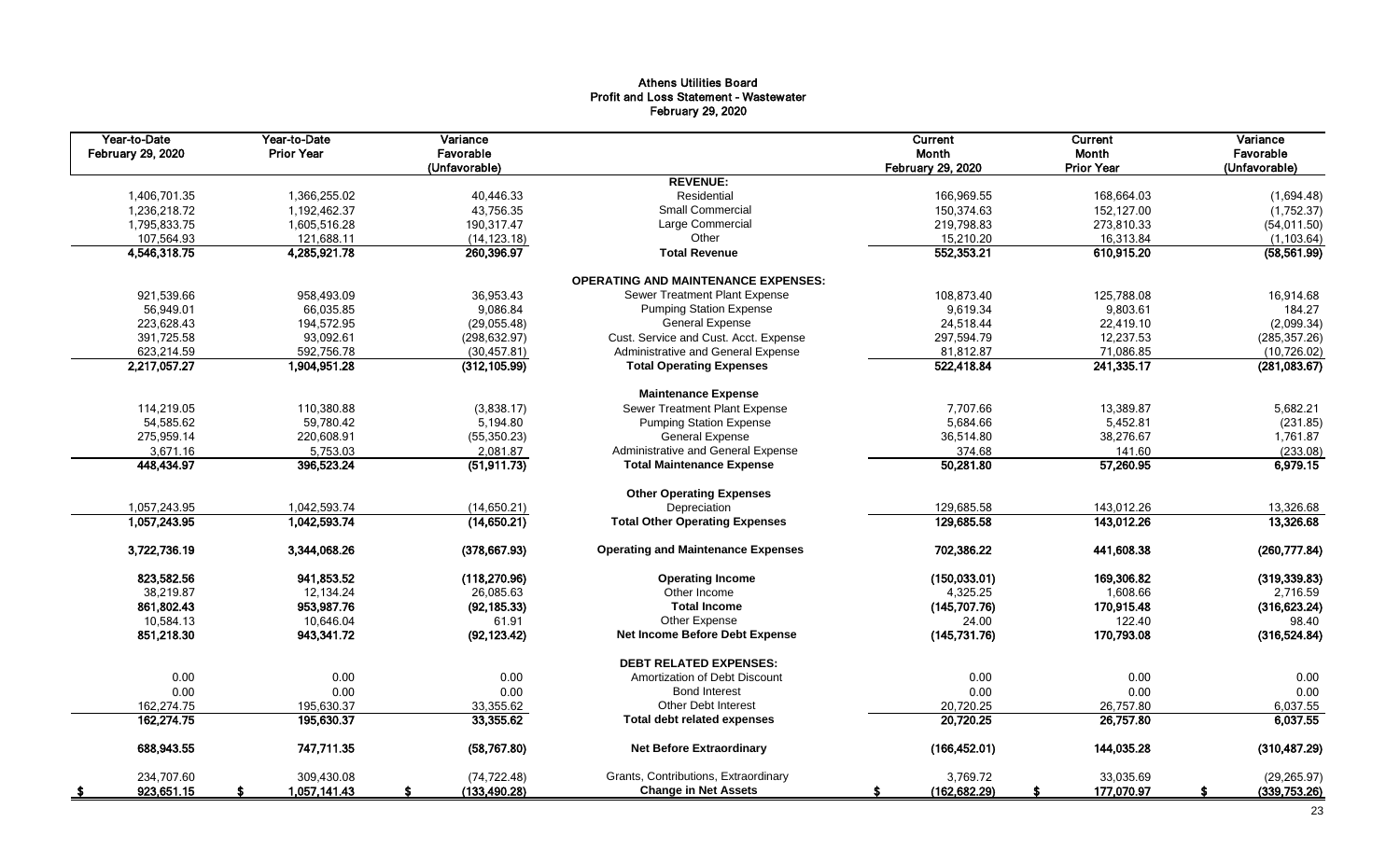# Athens Utilities Board Budget Comparison - Wastewater February 29, 2020

| Year-to-Date<br>February 29, 2020 | Year-to-Date<br><b>Budget</b> | $Y-T-D$<br>Variance | <b>Description</b>                          | <b>Current Month</b><br>February 29, 2020 | <b>Monthly</b><br><b>Budget</b> | <b>Budget</b><br>Variance |
|-----------------------------------|-------------------------------|---------------------|---------------------------------------------|-------------------------------------------|---------------------------------|---------------------------|
|                                   |                               |                     |                                             |                                           |                                 |                           |
|                                   |                               |                     | <b>REVENUE:</b><br>Residential              |                                           |                                 |                           |
| 1,406,701.35                      | 1,392,932.29                  | 13,769.06           |                                             | 166,969.55                                | 170,970.92                      | (4,001.37)                |
| 1,236,218.72                      | 1,137,046.23                  | 99,172.49           | <b>Small Commercial</b>                     | 150,374.63                                | 143,277.18                      | 7,097.45                  |
| 1,795,833.75                      | 1,211,347.70                  | 584,486.05          | Large Commercial                            | 219,798.83                                | 148,024.69                      | 71,774.14                 |
| 107,564.93                        | 116,210.98                    | (8,646.05)          | Other                                       | 15,210.20                                 | 10,575.59                       | 4,634.61                  |
| 4,546,318.75                      | 3,857,537.20                  | 688,781.55          | <b>Total Revenue</b>                        | 552,353.21                                | 472,848.38                      | 79,504.83                 |
|                                   |                               |                     | <b>OPERATING AND MAINTENANCE EXPENSES:</b>  |                                           |                                 |                           |
| 921,539.66                        | 864,950.08                    | (56, 589.58)        | Sewer Treatment Plant Expense               | 108,873.40                                | 107,196.95                      | (1,676.45)                |
| 56,949.01                         | 57,138.91                     | 189.90              | <b>Pumping Station Expense</b>              | 9,619.34                                  | 7,152.42                        | (2,466.92)                |
| 223,628.43                        | 210,002.83                    | (13,625.60)         | <b>General Expense</b>                      | 24,518.44                                 | 29,897.97                       | 5,379.53                  |
| 391,725.58                        | 100,550.16                    | (291, 175.42)       | Customer Service and Customer Acct. Expense | 297,594.79                                | 13,059.42                       | (284, 535.37)             |
| 623,214.59                        | 641,215.37                    | 18,000.78           | Administrative and General Expense          | 81,812.87                                 | 76,559.17                       | (5,253.70)                |
| 2,217,057.27                      | 1,873,857.35                  | (343, 199.92)       | <b>Total Operating Expenses</b>             | 522,418.84                                | 233,865.93                      | (288, 552.91)             |
|                                   |                               |                     | <b>Maintenance Expense</b>                  |                                           |                                 |                           |
| 114,219.05                        | 114,801.68                    | 582.63              | Sewer Treatment Plant Expense               | 7,707.66                                  | 14,784.76                       | 7,077.10                  |
| 54,585.62                         | 53,523.76                     | (1,061.86)          | <b>Pumping Station Expense</b>              | 5,684.66                                  | 4,946.19                        | (738.47)                  |
| 275,959.14                        | 169,953.07                    | (106,006.07)        | <b>General Expense</b>                      | 36,514.80                                 | 22,947.79                       | (13, 567.01)              |
| 3,671.16                          | 3,564.02                      | (107.14)            | Administrative and General Expense          | 374.68                                    | 458.03                          | 83.35                     |
| 448,434.97                        | 341,842.52                    | (106, 592.45)       | <b>Total Maintenance Expense</b>            | 50,281.80                                 | 43,136.78                       | (7, 145.02)               |
|                                   |                               |                     |                                             |                                           |                                 |                           |
|                                   |                               |                     | <b>Other Operating Expenses</b>             |                                           |                                 |                           |
| 1,057,243.95                      | 981,945.34                    | (75, 298.61)        | Depreciation                                | 129,685.58                                | 122,916.00                      | (6,769.58)                |
| 1,057,243.95                      | 981,945.34                    | (75, 298.61)        | <b>Total Other Operating Expenses</b>       | 129,685.58                                | 122,916.00                      | (6, 769.58)               |
| 3,722,736.19                      | 3,197,645.22                  | (525,090.97)        | <b>Operating and Maintenance Expenses</b>   | 702,386.22                                | 399,918.70                      | (302, 467.52)             |
| 823,582.56                        | 659,891.99                    | 163,690.57          | <b>Operating Income</b>                     | (150, 033.01)                             | 72,929.68                       | (222, 962.69)             |
| 38,219.87                         | 12,402.60                     | 25,817.27           | Other Income                                | 4,325.25                                  | 1,016.31                        | 3,308.94                  |
| 861,802.43                        | 672,294.59                    | 189,507.84          | <b>Total Income</b>                         | (145, 707.76)                             | 73,945.98                       | (219, 653.74)             |
| 10,584.13                         | 5,624.31                      | (4,959.82)          | Other Expense                               | 24.00                                     | (519.18)                        | (543.18)                  |
| 851,218.30                        | 666,670.28                    | 184,548.02          | Net Income Before Debt Expense              | (145, 731.76)                             | 74,465.17                       | (220, 196.93)             |
|                                   |                               |                     | <b>DEBT RELATED EXPENSES:</b>               |                                           |                                 |                           |
| 0.00                              | 0.00                          | 0.00                | Amortization of Debt Discount               | 0.00                                      | 0.00                            |                           |
|                                   |                               |                     | <b>Bond Interest</b>                        |                                           | 0.00                            | 0.00                      |
| 0.00                              | 0.00                          | 0.00                |                                             | 0.00                                      |                                 | 0.00                      |
| 162,274.75                        | 161,887.43                    | (387.32)            | Other Debt Interest                         | 20,720.25                                 | 19,443.68                       | (1,276.57)                |
| 162,274.75                        | 161,887.43                    | (387.32)            | Total debt related expenses                 | 20,720.25                                 | 19,443.68                       | (1, 276.57)               |
| 688,943.55                        | 504,782.85                    | 184,160.70          | <b>Net Before Extraordinary</b>             | (166, 452.01)                             | 55,021.49                       | (221, 473.50)             |
| 234,707.60                        | 300,000.00                    | (65, 292.40)        | Grants, Contributions, Extraordinary        | 3,769.72                                  | 37,500.00                       | (33,730.28)               |
| 923,651.15<br>- \$                | 804,782.85<br>\$              | \$<br>118,868.30    | <b>Change in Net Assets</b>                 | (162, 682.29)<br>\$                       | \$<br>92,521.49                 | \$<br>(255, 203.78)       |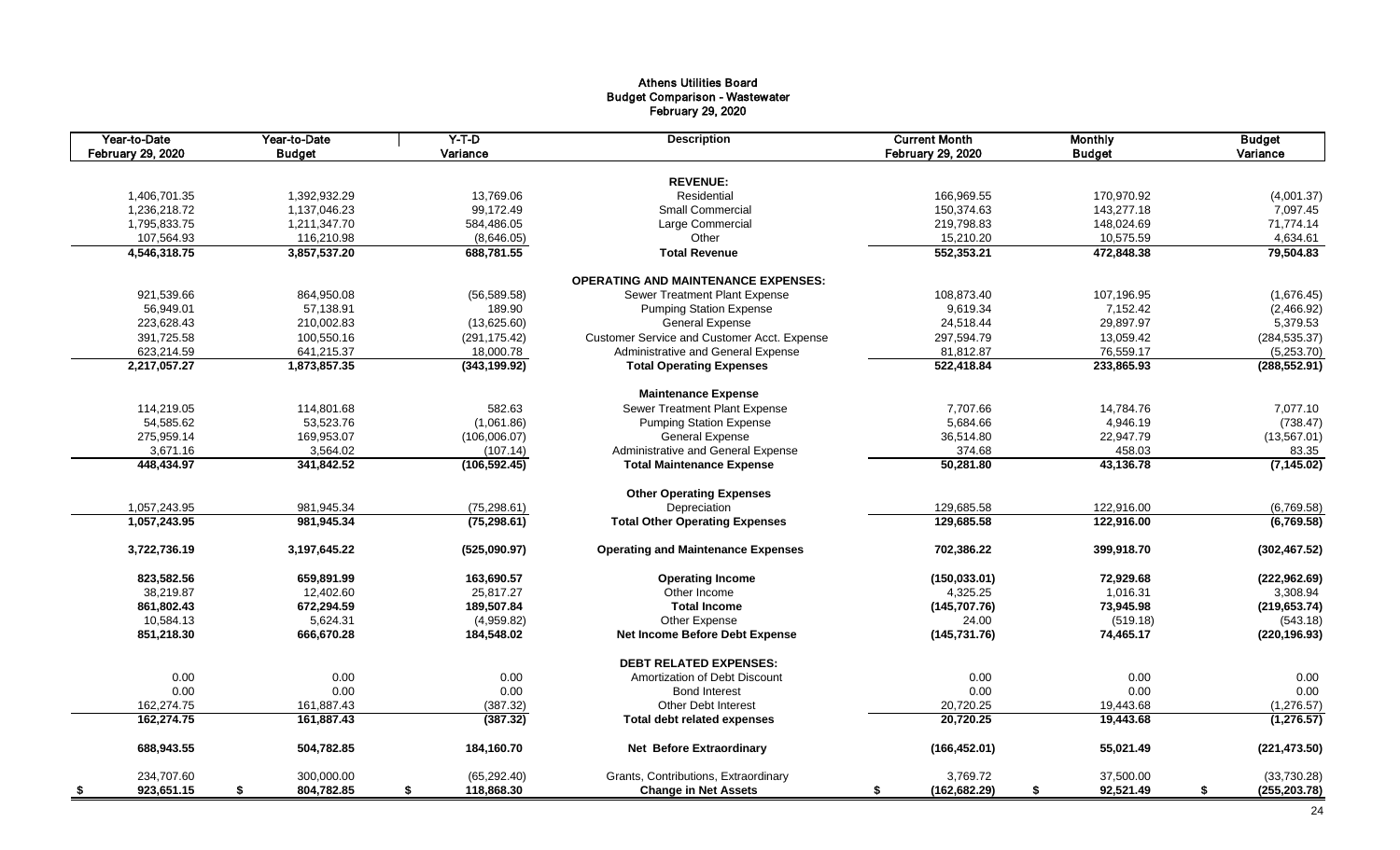### **Athens Utilities Board Wastewater Division STATEMENTS OF CASH FLOWS February 29, 2020**

| Year-to-Date<br><b>February 29, 2020</b> | Year-to-Date<br><b>Prior Year</b> | Variance      |                                                                 | <b>Month to Date</b><br><b>February 29, 2020</b> |    | <b>Month to Date</b><br><b>Prior Year</b> |    | Variance                     |
|------------------------------------------|-----------------------------------|---------------|-----------------------------------------------------------------|--------------------------------------------------|----|-------------------------------------------|----|------------------------------|
|                                          |                                   |               | <b>CASH FLOWS FROM OPERATING ACTIVITIES:</b>                    |                                                  |    |                                           |    |                              |
| 688,943.55                               | 747,711.35                        | (58, 767.80)  | Net Operating Income                                            | (166, 452.01)                                    |    | 144,035.28                                |    | (310, 487.29)                |
|                                          |                                   |               | <b>Adjustments to Reconcile Operating Income</b>                |                                                  |    |                                           |    |                              |
|                                          |                                   |               | to Net Cash Provided by Operations:                             |                                                  |    |                                           |    |                              |
| 1.057.243.95                             | 1.042.593.74                      | 14.650.21     | Depreciation                                                    | 129.685.58                                       |    | 143.012.26                                |    | (13,326.68)                  |
|                                          |                                   |               | <b>Changes in Assets and Liabilities:</b>                       |                                                  |    |                                           |    |                              |
| 37,227.65                                | (182, 034.55)                     | 219,262.20    | <b>Accounts Receivable</b>                                      | 358,225.57                                       |    | (19,941.81)                               |    | 378,167.38                   |
| 0.00                                     | 0.00                              | 0.00          | Due from (to) Other Divisions                                   | 0.00                                             |    | 0.00                                      |    | 0.00                         |
| 0.00                                     | 0.00                              | 0.00          | Short Term Notes to Other Divisions                             | 0.00                                             |    | 0.00                                      |    | 0.00                         |
| (58, 295.29)                             | 120,870.23                        | (179, 165.52) | <b>Prepaid Expenses</b>                                         | 15,228.50                                        |    | 15,186.89                                 |    | 41.61                        |
| (26, 106.98)                             | 132.776.17                        | (158, 883.15) | <b>Deferred Pension Outflows</b>                                | 0.00                                             |    | 0.00                                      |    | 0.00                         |
| (47,002.15)                              | (46, 279.41)                      | (722.74)      | <b>Materials and Supplies</b>                                   | 582.97                                           |    | 3,130.90                                  |    | (2,547.93)                   |
| (172,089.10)                             | 23,411.55                         | (195, 500.65) | <b>Accounts Payable</b>                                         | (27, 635.22)                                     |    | 8,058.65                                  |    | (35,693.87)                  |
| (5, 143.08)                              | (6, 140.49)                       | 997.41        | <b>Accrued Liabilities</b>                                      | 2,625.24                                         |    | 4,436.80                                  |    | (1,811.56)                   |
| (92,002.28)                              | 15,768.94                         | (107, 771.22) | Retirements and Salvage                                         | (127, 588.43)                                    |    | 6,134.19                                  |    | (133, 722.62)                |
| (2,885.00)                               | (1,895.00)                        | (990.00)      | <b>Customer Deposits</b>                                        | (440.00)                                         |    | (2, 125.00)                               |    | 1,685.00                     |
| (31, 237.32)                             | (39, 334.33)                      | 8,097.01      | Net Pension Liability                                           | 13,921.11                                        |    | 11,680.23                                 |    | 2,240.88                     |
| 0.00                                     | 0.00                              | 0.00          | Deferred Pension Inflows                                        | 0.00                                             |    | 0.00                                      |    | 0.00                         |
| 1,348,653.95                             | 1,807,448.20                      | (458, 794.25) | <b>Total Cash from Operating Activities</b>                     | 198,153.31                                       |    | 313,608.39                                |    | (115, 455.08)                |
|                                          |                                   |               |                                                                 |                                                  |    |                                           |    |                              |
|                                          |                                   |               | <b>CASH FLOWS FROM NONCAPITAL FINANCING ACTIVITIES:</b>         |                                                  |    |                                           |    |                              |
| 0.00                                     | 0.00                              | 0.00          | Changes in Bonds payable                                        | 0.00                                             |    | 0.00                                      |    | 0.00                         |
| (90, 252.79)                             | (88, 101.34)                      | (2, 151.45)   | Changes in Notes Payable                                        | (11,360.32)                                      |    | (11,070.24)                               |    | (290.08)                     |
| (90, 252.79)                             | (88, 101.34)                      | (2, 151.45)   | <b>Total Cash from Noncapital Financing Activities</b>          | (11,360.32)                                      |    | (11,070.24)                               |    | (290.08)                     |
|                                          |                                   |               | <b>CASH FROM INVESTING ACTIVITIES:</b>                          |                                                  |    |                                           |    |                              |
| 0.00                                     | 0.00                              | 0.00          | <b>Prior Period Adjustment</b>                                  | 0.00                                             |    | 0.00                                      |    | 0.00                         |
| 234.707.60                               | 309,430.08                        | (74, 722.48)  | <b>Grants Contributions &amp; Other Extraordinary</b>           | 3.769.72                                         |    | 33,035.69                                 |    | (29, 265.97)                 |
| 0.00                                     | 0.00                              | 0.00          | <b>Adjust Net Pension Obligation</b>                            | 0.00                                             |    | 0.00                                      |    | 0.00                         |
| (1,321,976.96)                           | (1,245,754.24)                    | (76, 222.72)  | Changes in Sewer Utility Plant                                  | 92,101.28                                        |    | (86, 756.34)                              |    | 178,857.62                   |
| (1,087,269.36)                           | (936, 324.16)                     | (150, 945.20) | <b>Total Cash from Capital and Related Investing Activities</b> | 95,871.00                                        |    | (53, 720.65)                              |    | 149,591.65                   |
|                                          |                                   |               |                                                                 |                                                  |    |                                           |    |                              |
|                                          | \$<br>783.022.70                  | \$            |                                                                 | 282.663.99<br>S.                                 | s. |                                           | S. |                              |
| 171,131.80                               |                                   | (611, 890.90) | <b>Net Changes in Cash Position</b>                             |                                                  |    | 248,817.50                                |    | 33,846.49                    |
| 4,450,024.58                             | 3,927,327.72                      | 522,696.86    | Cash at Beginning of Period                                     | 4,338,492.39                                     |    | 4,461,532.92                              |    |                              |
| 4,621,156.38                             | 4,710,350.42                      | (89, 194.04)  | Cash at End of Period                                           | 4,621,156.38                                     |    | 4,710,350.42                              |    | (123,040.53)<br>(89, 194.04) |

**Long-Term Debt** \$15,366,527.82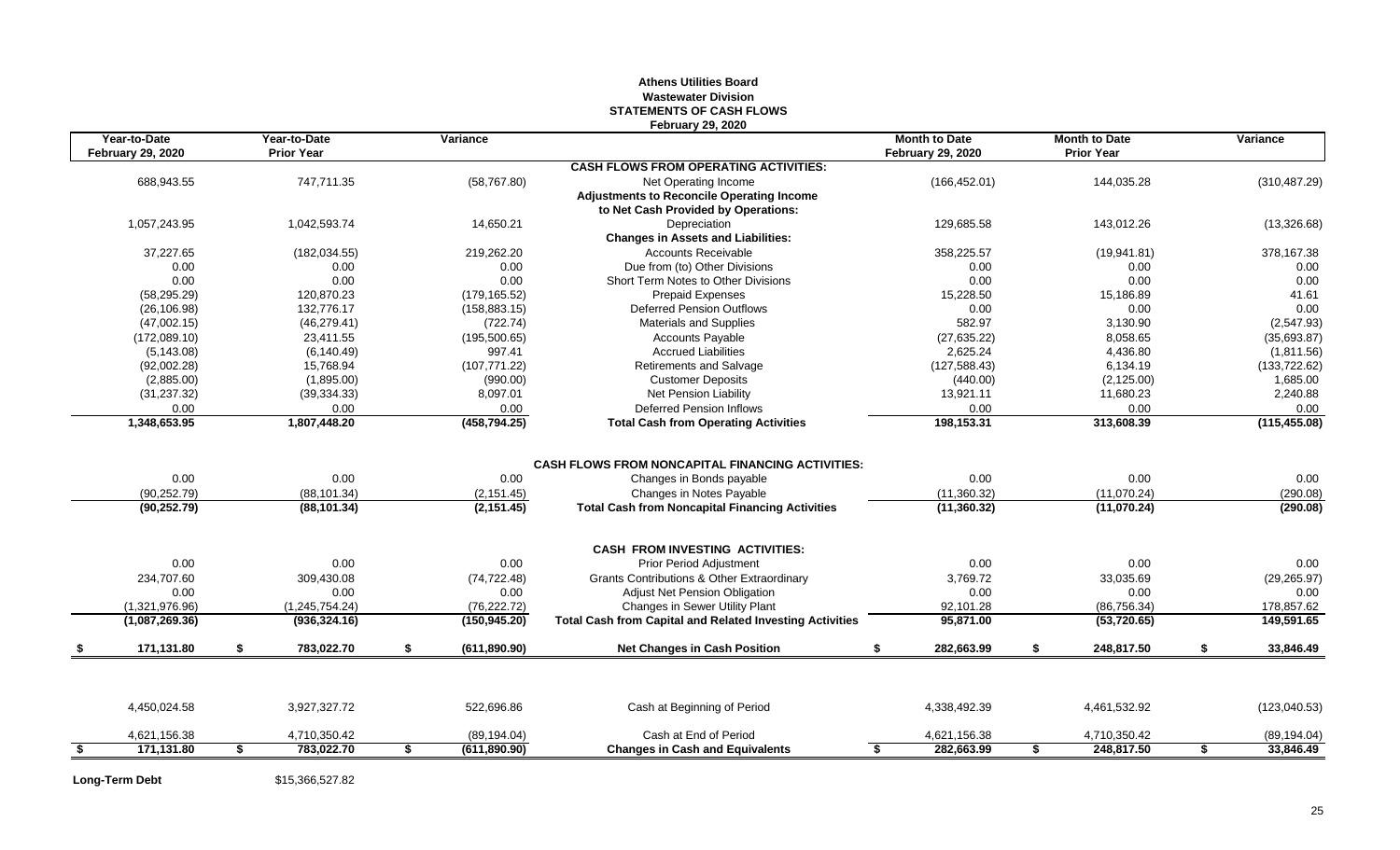#### Athens Utilities Board Statistics Report February 29, 2020

# Wastewater:

|                             | Current | Prior |        | # Accounts |
|-----------------------------|---------|-------|--------|------------|
| <b>INumber of services:</b> | Month   | Year  | Change | Change     |
| Residential - Inside City   | 4,349   | 4,315 | 0.79%  | 34         |
| Residential - Outside City  | 60      | 55    | 9.09%  | 5Ι         |
| Commercial - Inside City    | 934     | 928   | 0.65%  | 6I         |
| Commercial - Outside City   |         |       | 0.00%  | Οl         |
| <b>ITotal Services</b>      | 5,347   | 5.302 | 0.85%  | 45I        |

| <b>Sales Volumes:</b>      |           | Year-to-Date      |            |           |                   |           |
|----------------------------|-----------|-------------------|------------|-----------|-------------------|-----------|
| Gallonsx100                | 2/29/2020 | <b>Prior Year</b> | Change     | 2/29/2020 | <b>Prior Year</b> | Change    |
| Residential - Inside City  | 141,429   | 145,913           | $-3.07\%$  | 1,236,674 | 1,236,475         | 0.02%     |
| Residential - Outside City | 1,862     | 2,204             | $-15.52\%$ | 19,460    | 18,376            | 5.90%     |
| Commercial - Inside City   | 207,397   | 207,658           | $-0.13%$   | 1,738,236 | 1,661,410         | 4.62%     |
| Commercial - Outside City  | 9,884     | 10,585            | $-6.62%$   | 87.158    | 89,970            | $-3.13\%$ |
|                            | 360.572   | 366.360           | -1.58%I    | 3,081,528 | 3,006,231         | 2.50%     |

| Employment         |                          |                   |                   |
|--------------------|--------------------------|-------------------|-------------------|
|                    | <b>February 29, 2020</b> | <b>Prior Year</b> | <b>Difference</b> |
| Employee Headcount | 19.00                    | 19.00             | 0.00              |
|                    | 20.08                    | 19.61             | 0.47              |
| IY-T-D FTE         | 20.11                    | 20.08             | 0.03              |

| Total Company Employment |                   |                   |                   |
|--------------------------|-------------------|-------------------|-------------------|
|                          | February 29, 2020 | <b>Prior Year</b> | <b>Difference</b> |
| Company Total Headcount: | 103.00            | 97.00             | 6.00              |
| Company Total FTE        | 105.91            | 101.78            | 4.13              |
| Company Y-T-D FTE        | 107.27            | 103.40            | 3.87              |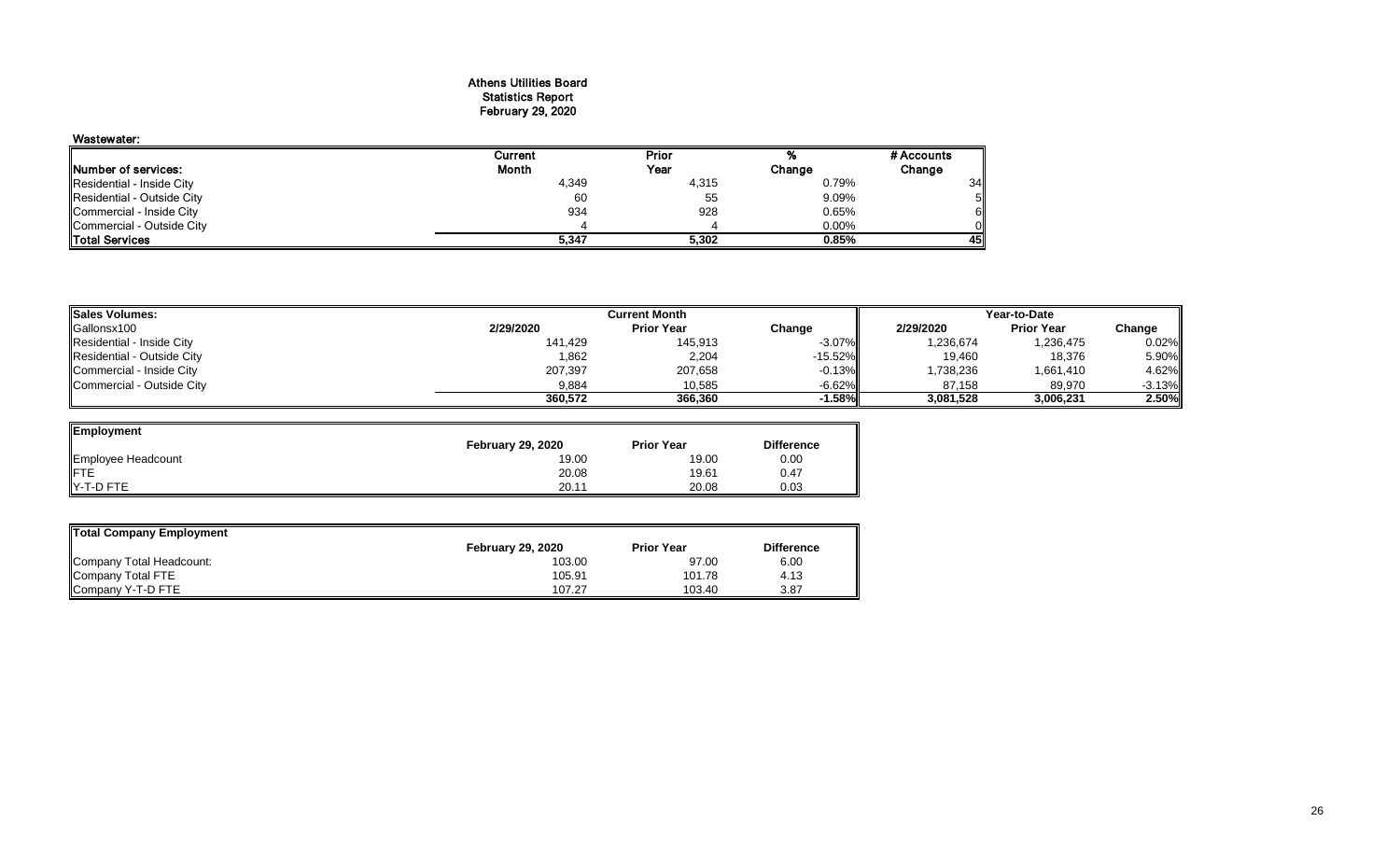#### **Athens Utilities Board Wastewater Division Capital Budget Month Ending as of February 29, 2020**

|                                                                        |                         | <b>Budget</b>                           | <b>Actual</b>   | <b>Variance to Date</b><br>Favorable<br>(Unfavorable) | <b>Estimated</b><br>% Project<br><b>Completion</b> | <b>Percent Budget</b><br><b>Expended</b> |
|------------------------------------------------------------------------|-------------------------|-----------------------------------------|-----------------|-------------------------------------------------------|----------------------------------------------------|------------------------------------------|
| <b>Planned Capital Improvements:</b>                                   |                         |                                         |                 |                                                       |                                                    |                                          |
| Replace Truck #67 (1994 Chevy Dump Truck)                              |                         | 80,000                                  | 87,520          | (7, 520)                                              |                                                    | 109.40%                                  |
| Replace Trencher (2004)                                                |                         | 18,000                                  | 17,850          | 150                                                   | 100%                                               | 99.17%                                   |
| <b>Trailer for Mini Excavator</b>                                      |                         | 8,000                                   | 6,690           | 1,310                                                 | 100%                                               | 83.63%                                   |
| Denso Pump Station - ARC (\$450,000 grant)<br>*remaining 90% from FY19 |                         | 880,000                                 | 692,871         | 187,129                                               | 90%                                                | 78.74%                                   |
| Madison Avenue Gravity Sewer Replacement                               |                         | 750,000                                 | 1,054           | 748,946                                               |                                                    | 0.14%                                    |
| Oost WWTP UV Bulbs                                                     |                         | 45,000                                  |                 | 45,000                                                |                                                    |                                          |
| NMC WWTP UV Bulbs                                                      |                         | 15,000                                  |                 | 15,000                                                |                                                    |                                          |
| <b>NMC Oxidation Ditch Mixer</b>                                       |                         | 175,000                                 | 101,315         | 73,685                                                |                                                    | 57.89%                                   |
| Flow Monitors for Collection System(6 units)                           |                         | 30,000                                  | 1,951           | 28,049                                                |                                                    | 6.50%                                    |
| Sterling Road P.S. spare rotator assy.                                 |                         | 17,000                                  | 15,818          | 1,182                                                 |                                                    | 93.05%                                   |
| <b>TDOT Highway 30 Project</b>                                         |                         | 30,000                                  | 4,712           | 25,288                                                | 50%                                                | 15.71%                                   |
| <b>SAN Server</b>                                                      |                         | 9,600                                   | 12,839          | (3,239)                                               |                                                    | 133.74%                                  |
| Oostanaula WWTP Refurbishment                                          |                         | 100,000                                 | 32,593          | 67,407                                                |                                                    | 32.59% Continuous                        |
| NMC WWTP Refurbishment                                                 |                         | 100,000                                 | 58,230          | 41,770                                                |                                                    | 58.23% Continuous                        |
| Admin and Operators Buildings Maint. - Oost.                           |                         | 30,000                                  |                 | 30,000                                                |                                                    | Continuous                               |
| Laboratory Equipment                                                   |                         | 15,000                                  | 3,613           | 11,387                                                |                                                    | 24.09% Continuous                        |
| <b>Lift Station Rehabilitation</b>                                     |                         | 25,000                                  | 29,312          | (4, 312)                                              |                                                    | 117.25% Continuous                       |
| <b>Field and Safety Equipment</b>                                      |                         | 15,000                                  | 7,115           | 7,885                                                 |                                                    | 47.44% Continuous                        |
| <b>Collection System Rehab</b>                                         |                         | 500,000                                 | 210,697         | 289,303                                               |                                                    | 42.14% Continuous                        |
| <b>Material Donations</b>                                              |                         | 5,000                                   | 1,090           | 3,910                                                 |                                                    | 21.81% Continuous                        |
| Technology (SCADA, Computers)                                          |                         | 30,000                                  | 6,772           | 23,228                                                |                                                    | 22.57% Continuous                        |
| Services                                                               |                         | 100,000                                 | 66,696          | 33,304                                                |                                                    | 66.70% Continuous                        |
| Extensions                                                             |                         | 25,000                                  | 285             | 24,715                                                |                                                    | 1.14% Continuous                         |
| <b>Grinder Pump Core Replacements</b>                                  |                         | 25,000                                  | 11,691          | 13,309                                                |                                                    | 46.76% Continuous                        |
| <b>Rehabilitation of Services</b>                                      |                         | 75,000                                  | 38,530          | 36,470                                                |                                                    | 51.37% Continuous                        |
| IT Core (Servers, mainframe, etc.)                                     |                         | 20,000                                  |                 | 20,000                                                |                                                    | Continuous                               |
| <b>Total Planned Capital Improvements:</b>                             | \$                      | $3,122,600$ \$                          | $1,409,244$ \$  | 1,713,356                                             |                                                    |                                          |
| <b>Other Assets:</b>                                                   |                         |                                         |                 |                                                       |                                                    |                                          |
| NMC Sludge Pit Mixer (FY2019 Budget)                                   |                         | 30,000                                  | 29,300          | 700                                                   |                                                    |                                          |
| Tellico Hills CDBG (FY 2019 Budget)                                    |                         | 804,245                                 | 815,356         | (11, 111)                                             |                                                    |                                          |
| Other                                                                  |                         |                                         | $\Omega$        | $\sim$                                                |                                                    |                                          |
| <b>Total Other Assets</b>                                              | \$                      | 834,245 \$                              | 844,656<br>- \$ | (10, 411)                                             |                                                    |                                          |
| Totals:                                                                | $\overline{\mathbf{s}}$ | 3,956,845<br>- \$                       | 2,253,900       | 1,702,945<br>\$                                       |                                                    |                                          |
|                                                                        |                         | Percentage of Budget Spent Year-to-date |                 | 56.96%                                                | <b>Fiscal Year</b>                                 | 66.67%                                   |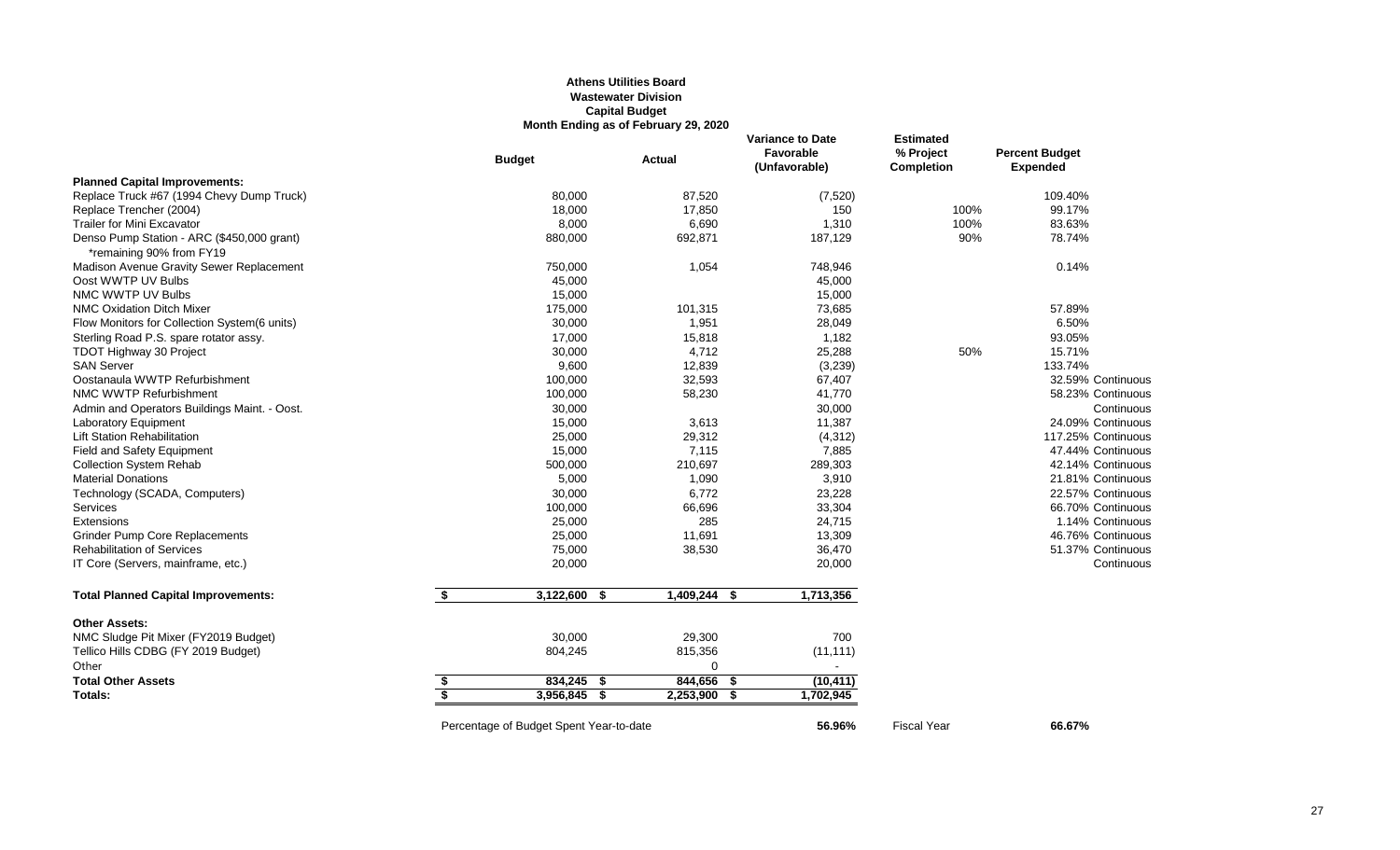|                          |    |                   |    |                   | <b>ATHENS UTILITIES BOARD</b>                  |                         |                  |    |            |
|--------------------------|----|-------------------|----|-------------------|------------------------------------------------|-------------------------|------------------|----|------------|
|                          |    |                   |    |                   | <b>FIBER</b>                                   |                         |                  |    |            |
|                          |    |                   |    |                   | <b>BALANCE SHEET</b>                           |                         |                  |    |            |
|                          |    |                   |    |                   | <b>February 29, 2020</b>                       |                         |                  |    |            |
|                          |    |                   |    |                   |                                                |                         |                  |    | Change     |
| <b>Current Period</b>    |    | Year-to-Date      |    | Change from       |                                                | <b>Current Period</b>   | Prior            |    | from prior |
| <b>February 29, 2020</b> |    | <b>Prior Year</b> |    | <b>Prior Year</b> |                                                | <b>January 31, 2016</b> | Month            |    | Month      |
|                          |    |                   |    |                   | <b>Assets</b>                                  |                         |                  |    |            |
| 103,752.13               |    | 84,362.53         |    | 19,389.60         | Services                                       | 103,752.13              | 101,634.18       |    | 2,117.95   |
| 36,973.81                |    | 29,536.01         |    | 7,437.80          | <b>Accumulated Depreciation</b>                | 36,973.81               | 36,326.40        |    | 647.41     |
| 66,778.32                |    | 54,826.52         |    | 11,951.80         | <b>Total Fixed Assets</b>                      | 66,778.32               | 65,307.78        |    | 1,470.54   |
|                          |    |                   |    |                   | <b>Current Assets</b>                          |                         |                  |    |            |
| 162,448.44               |    | 121,243.66        |    | 41,204.78         | Cash                                           | 162,448.44              | 161,470.13       |    | 978.31     |
| 6,463.00                 |    | 250.00            |    | 6,213.00          | Accounts Receivable                            | 6,463.00                | 4,199.00         |    | 2,264.00   |
| 168,911.44               |    | 121,493.66        |    | 47,417.78         | <b>Total Current Assets</b>                    | 168,911.44              | 165,669.13       |    | 3,242.31   |
| 235,689.76               | S. | 176,320.18        | S. | 59,369.58         | <b>Total Assets</b>                            | 235,689.76              | 230,976.91       | .S | 4,712.85   |
|                          |    |                   |    |                   |                                                |                         |                  |    |            |
|                          |    |                   |    |                   | <b>Liabilities</b>                             |                         |                  |    |            |
| $\overline{\phantom{a}}$ |    |                   |    |                   | Payable to Other Divisions                     |                         |                  |    | $\sim$     |
| 235,689.76               |    | 176,320.18        |    | 59,369.58         | <b>Retained Earnings</b>                       | 235,689.76              | 230,976.91       |    | 4,712.85   |
| \$<br>235,689.76         | \$ | 176,320.18        | \$ | 59,369.58         | <b>Total Liabilities and Retained Earnings</b> | \$<br>235,689.76        | \$<br>230,976.91 | \$ | 4,712.85   |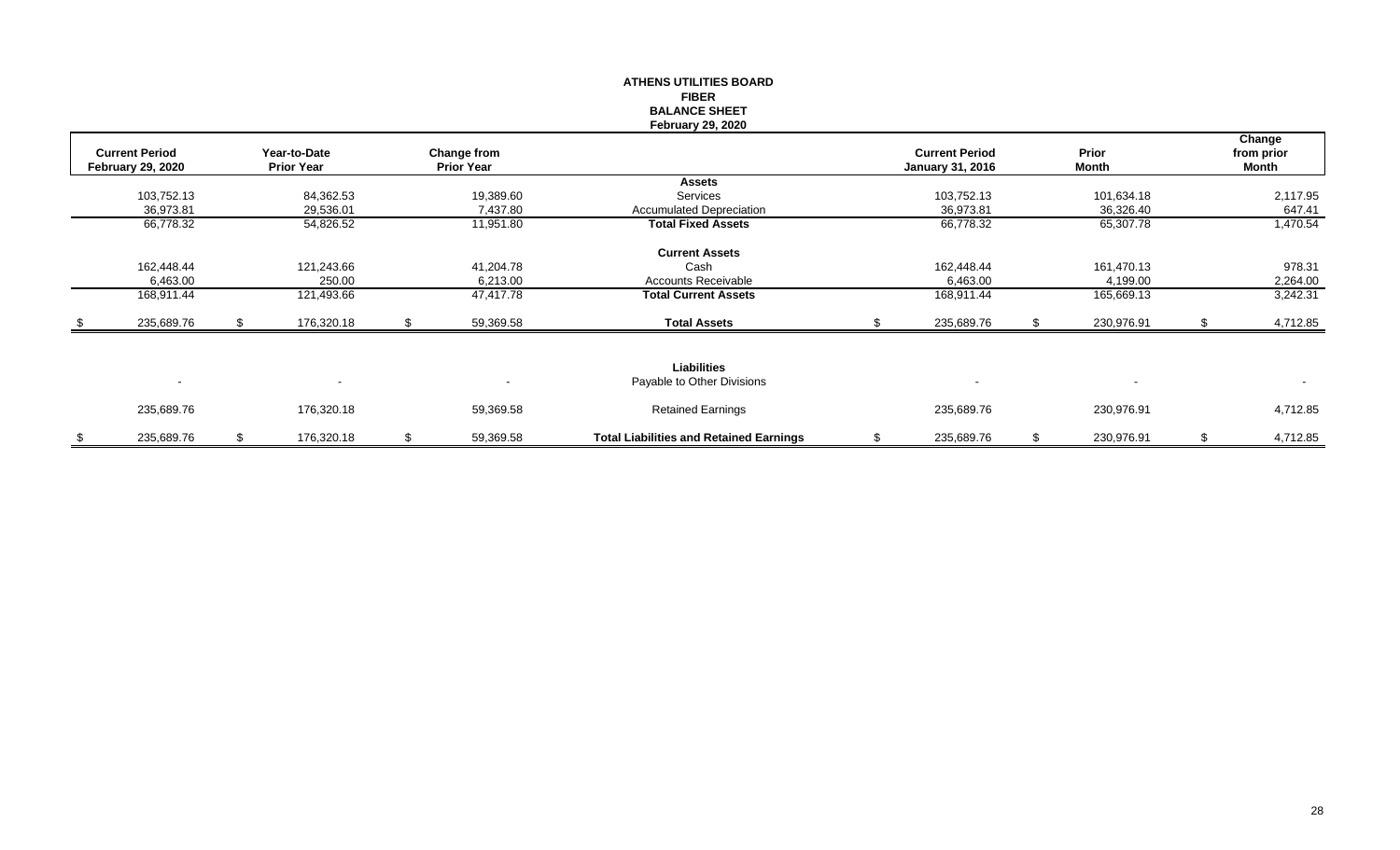|                                          |    |                                   |                                        | repruary 29, 2020                               |                                              |                                              |          |
|------------------------------------------|----|-----------------------------------|----------------------------------------|-------------------------------------------------|----------------------------------------------|----------------------------------------------|----------|
| Year-to-Date<br><b>February 29, 2020</b> |    | Year-to-Date<br><b>Prior Year</b> | Variance<br>Favorable<br>(Unfavorable) |                                                 | Current<br>Month<br><b>February 29, 2020</b> | <b>Current</b><br>Month<br><b>Prior Year</b> |          |
| 78,982.00                                |    | 66,712.00                         | 12,270.00                              | Revenue                                         | 10,299.00                                    | 8,614.00                                     | 1,685.00 |
|                                          |    |                                   |                                        | <b>Operating and Maintenance Expenses</b>       |                                              |                                              |          |
| $\overline{\phantom{a}}$                 |    | $\overline{\phantom{a}}$          | $\blacksquare$                         | Overhead Line Expense                           |                                              |                                              | $\sim$   |
| 2,648.56                                 |    | 2,648.56                          | $\overline{\phantom{a}}$               | Administrative and General Expense              | 331.07                                       | 331.07                                       | $\sim$   |
| 35,280.19                                |    | 33,992.38                         | (1, 287.81)                            | Telecom Expense                                 | 4,659.15                                     | 4,440.14                                     | (219.01) |
| \$<br>37,928.75                          |    | 36,640.94                         | (1, 287.81)                            | <b>Total Operating and Maintenance Expenses</b> | 4,990.22                                     | 4,771.21                                     | (219.01) |
| 403.70                                   |    | 272.25                            | 131.45                                 | Interest Income                                 | 51.48                                        | 34.76                                        | 16.72    |
|                                          |    |                                   |                                        | <b>Other Operating Expense</b>                  |                                              |                                              |          |
| 5,013.72                                 |    | 4,848.16                          | (165.56)                               | <b>Depreciation Expense</b>                     | 647.41                                       | 606.02                                       | (41.39)  |
| 36,443.23                                |    | 25,495.15                         | 10,948.08                              | Net Before Extraordinary                        | 4,712.85                                     | 3,271.53                                     | 1,441.32 |
| 5,000.00                                 |    | $\overline{\phantom{0}}$          | 5,000.00                               | Grants, Contributions, Extraordinary            |                                              |                                              | $\sim$   |
| \$<br>41,443.23                          | S. | 25,495.15                         | \$<br>15,948.08                        | <b>Change in Net Assets</b>                     | 4,712.85                                     | 3,271.53                                     | 1,441.32 |

#### Athens Utilities Board Profit and Loss Statement - Fiber February 29, 2020